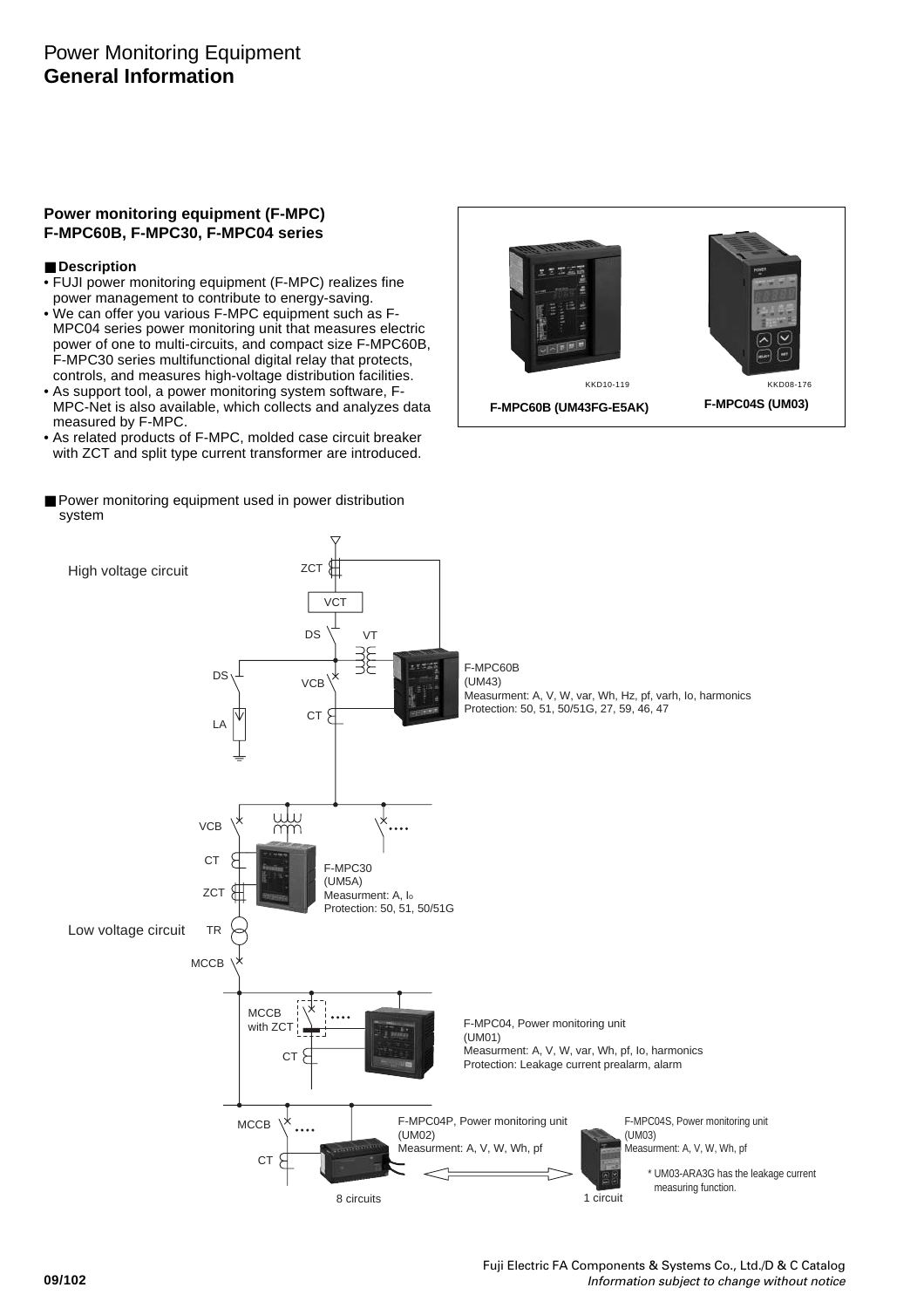## **Multiple function protectors and controllers F-MPC60B, F-MPC30 series**

## ■ Description

- FUJI multiple function protector and controller (F-MPC) performs energy control to contribute to energy-saving. The F-MPC60B and F-MPC30 are a kind of multifunctional digital relays.
- Although these series are very compact, they integrate multiple functions in a compact body, such as protection, measurement, operation, and monitoring of high-voltage power distribution and switching facilities. They can also transmit data obtained from these functions to upper level controllers.



#### ■ **Functions**

The functions of F-MPC60B and F-MPC30 series are listed below.

| Series                                                        |                                         | F-MPC60B                      | F-MPC30                      |
|---------------------------------------------------------------|-----------------------------------------|-------------------------------|------------------------------|
| Type                                                          |                                         | UM43FG-E5AK                   | UM5ACG-H5R                   |
| Installation location                                         |                                         | Receiving or feeder           | Feeder                       |
| Application (phase: line)                                     |                                         | 3:3, 3:4                      | 3:3, 3:4                     |
| VT voltage                                                    | Input                                   | 2VT/3VT star                  | $\overline{\phantom{0}}$     |
|                                                               | Voltage indication                      | Between phases, between lines |                              |
| Ground fault system                                           | System type                             | Direct/resistance             | Direct/resistance            |
| IO detection                                                  | <b>OResidual (3XCT)</b>                 | O                             | O                            |
|                                                               | @Tertiary winding (100/5A)              | $\circ$                       | О                            |
|                                                               | 3ZCT (5 to 100/5A)                      | $\circ$                       | $\circ$                      |
|                                                               | 42CT (5 to 400/5A)                      | $\circ$                       | $\circ$                      |
|                                                               | 5ZCT (200/1.5mA)                        |                               |                              |
|                                                               | <b>@ZCT (100/1A)</b>                    |                               |                              |
|                                                               | or (70/1A)                              |                               |                              |
|                                                               | or secondary I input (0.002 to 0.4A)    |                               |                              |
| E0 detection<br>EVT (3Ry= 110V)                               |                                         |                               |                              |
| * Feeder: Depending                                           | EVT (3Ry= 190V)                         | —                             |                              |
| on MN signal.                                                 | ZPD-1 (FUJI-made)                       |                               |                              |
|                                                               | MN signal output                        |                               | $\overline{\phantom{0}}$     |
|                                                               | MN signal input                         |                               |                              |
| Protective characteristic<br>SI, VI, LT, EI, I <sup>2</sup> t |                                         | $\circ$                       | (without $1^2t$ )<br>$\circ$ |
| (current)                                                     | DT1 (short-time)                        | $\circ$                       | Ο                            |
|                                                               | DT2 (definite-time)                     | $\circ$                       | Ο                            |
| Control voltage                                               | Rating                                  | 100V DC                       | 100/200V DC                  |
|                                                               | Allowable range                         | 80 to 143V DC                 | 80 to 286V DC                |
| Transducer output selection                                   | No. of output pole                      | 6                             |                              |
|                                                               | (Function and terminal)                 | Select                        |                              |
| No. of DI/DO                                                  |                                         | 8:8                           | 1:3                          |
| No. of CPU                                                    |                                         | $\overline{2}$                | 1                            |
| External plug                                                 |                                         |                               | $\circ$                      |
| CB close/open                                                 | CB making slow-down monitoring function | $\circ$                       |                              |
| Harmonic voltage (3, 5, 7, Total)                             |                                         |                               |                              |
|                                                               | Harmonic current (3, 5, 7, Total)       | $\circ$                       |                              |
|                                                               | Demand current                          | $\circ$                       |                              |
| Display mode                                                  | All or part: changeable                 | $\circ$                       | $-$ (All only)               |

 $\circ$  Available  $\qquad$  Not available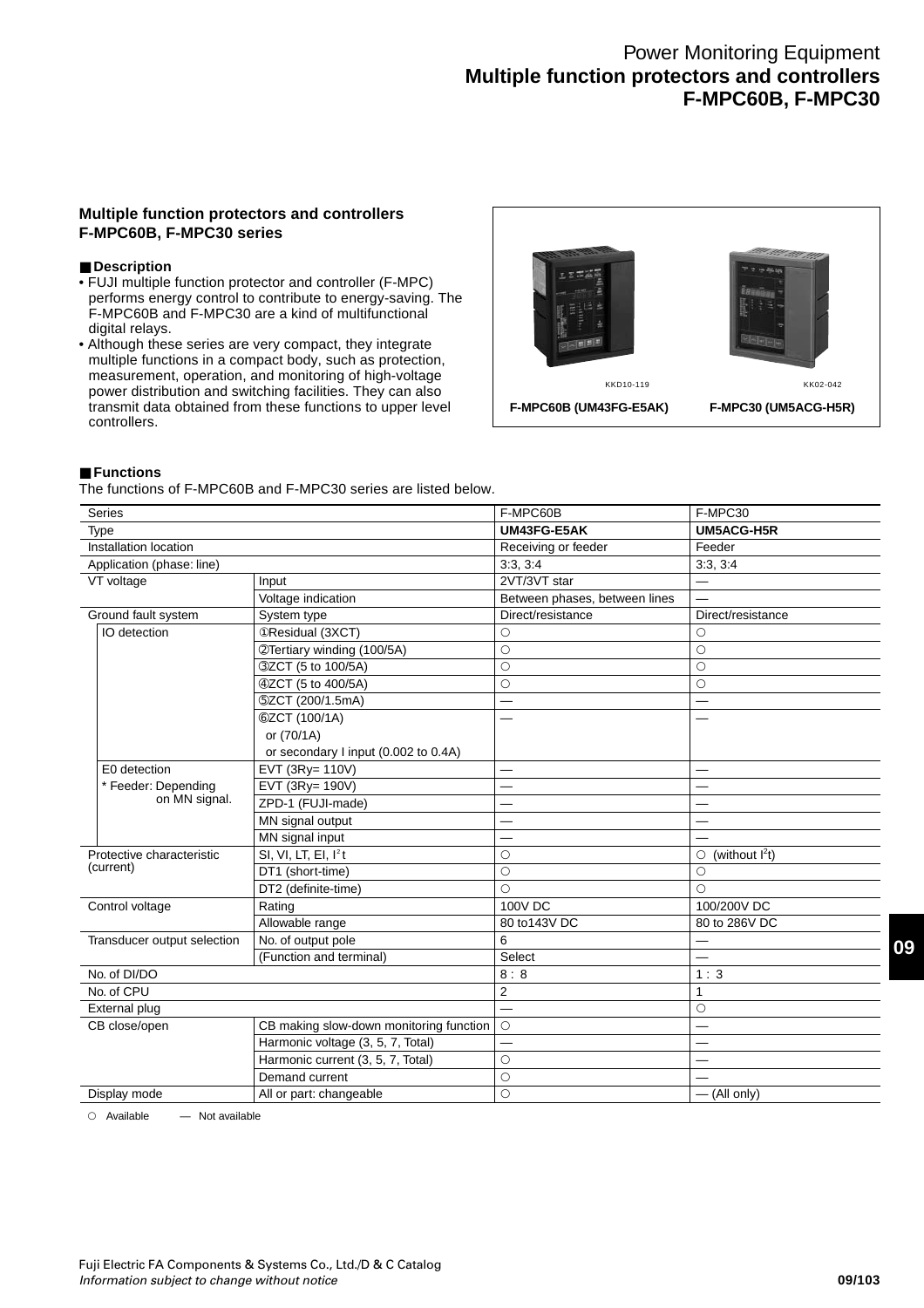## ■ **Functions (continued)**

| Series                 |                                         |                 | F-MPC60B                 | F-MPC30                  |
|------------------------|-----------------------------------------|-----------------|--------------------------|--------------------------|
| Type                   |                                         |                 | UM43FG-E5AK              | UM5ACG-H5R               |
| Installation location  |                                         |                 | Receiver or feeder       | Feeder                   |
| Protection             | Overcurrent Instantaneous               | 50              | О                        | $\circ$                  |
|                        | Overcurrent Short-time                  | 51DT1           | $\circ$                  | $\bigcirc$               |
|                        | Overcurrent Definite-time               | 51DT2           | $\circ$                  | $\bigcirc$               |
|                        | Overcurrent Inverse-time *1             | 51              | $\circ$                  | $\overline{O}$ *2        |
|                        | Ground-fault Instantaneous              | 50G             | $\circ$                  | $\circ$                  |
|                        | $*2$<br>Overcurrent Inverse-time        | 51G             | $\bigcirc$               | $\bigcirc$               |
|                        | Ground fault directional                | 67              |                          |                          |
|                        | Phase-loss                              | 46              | $\overline{O}$ *3        | $\overline{\phantom{0}}$ |
|                        | Inverse-phase                           | 47              | $\overline{O}$ *3        | —                        |
|                        | Voltage established                     | 84              |                          | —                        |
|                        | Undervoltage                            | $\overline{27}$ | $\circ$                  |                          |
|                        | Overvoltage                             | 59              | $\circ$                  | $\overline{\phantom{0}}$ |
|                        | Ground-fault overvoltage                | 64              | $\overline{\phantom{0}}$ | $\overline{\phantom{0}}$ |
|                        | Current prealarm                        | <b>OCA</b>      | $\circ$                  | $\circ$                  |
|                        | Ground-fault current prealarm           | <b>OCGA</b>     | $\circ$                  | $\circ$                  |
| Measurement            | Current (r, s, t)                       | Α               | $\circ$                  | $\circ$                  |
|                        | Voltage (line)                          | V               | $\circ$                  |                          |
|                        | Voltage (phase)                         |                 | $\circ$                  | —                        |
|                        | Active power $(\pm)$                    | W               | $\circ$                  |                          |
|                        | Reactive power $(\pm)$                  | Var             | $\circ$                  | —                        |
|                        | Power-factor $(\pm)$                    | PF              | $\circ$                  |                          |
|                        |                                         | Hz              | $\circ$                  |                          |
|                        | Frequency                               | <b>WHM</b>      |                          |                          |
|                        | Active electric energy (+)              | <b>WHM</b>      | $\bigcirc$               |                          |
|                        | Active electric energy (-)              |                 | $\circ$                  | —                        |
|                        | Reactive electric energy (+)            | VarH            | $\circ$                  | —                        |
|                        | Reactive electric energy (-)            | VarH            | $\circ$                  |                          |
|                        | Ground fault (zero-phase) voltage       | V <sub>0</sub>  | —                        | —                        |
|                        | Ground fault (zero-phase) current       | A <sub>0</sub>  | $\circ$                  | О                        |
|                        | Harmonic current (3, 5, 7, Total)       | HA              | $\circ$                  | —                        |
|                        | Harmonic voltage (3, 5, 7, Total)       | HV              | -                        | —                        |
|                        | Demand current (r, s, t)                | $\overline{DA}$ | $\circ$                  | —                        |
|                        | Demand active power                     | <b>DW</b>       | $\circ$                  | —                        |
|                        | Max. zero-phase current value           |                 | $\circ$                  | $\circ$                  |
|                        | Max. zero-phase voltage value           |                 | $\overline{\phantom{0}}$ | -                        |
|                        | Max. demand current value (r, s, t)     |                 | $\circ$                  | —                        |
|                        | Max. demand power                       |                 | $\circ$                  | —                        |
|                        | Total electric energy (+)               |                 | $\circ$                  |                          |
|                        | Total electric energy (-)               |                 | $\bigcirc$               |                          |
|                        | Min. voltage value (between lines)      |                 | $\circ$                  |                          |
| Preventive maintenance | 50(INST)<br><b>Operation Count</b>      |                 | $\circ$                  | $\circ$                  |
|                        | 51DT1<br><b>Operation Count</b>         |                 | $\bigcirc$               | $\bigcirc$               |
|                        | 51DT2<br><b>Operation Count</b>         |                 | $\bigcirc$               | $\circ$                  |
|                        | 51<br><b>Operation Count</b>            |                 | $\circ$                  | $\circ$                  |
|                        | 67DG<br><b>Operation Count</b>          |                 |                          | $\qquad \qquad -$        |
|                        | 50G<br><b>Operation Count</b>           |                 | $\bigcirc$               | $\bigcirc$               |
|                        | 51G<br><b>Operation Count</b>           |                 | $\bigcirc$               | $\bigcirc$               |
|                        | <b>OCA</b><br><b>Operation Count</b>    |                 | $\circ$                  | О                        |
|                        | <b>OCGA</b><br><b>Operation Count</b>   |                 | $\bigcirc$               | $\bigcirc$               |
|                        | Phase loss<br><b>Operation Count</b>    |                 | $\overline{O}$ *3        |                          |
|                        | <b>Operation Count</b><br>Inverse phase |                 | $\overline{O}$ *3        | $\qquad \qquad -$        |
|                        | 27<br><b>Operation Count</b>            |                 | $\overline{\bigcirc}$    | —                        |
|                        | 59<br><b>Operation Count</b>            |                 | $\bigcirc$               | —                        |
|                        |                                         |                 |                          |                          |

\*1 with SI, VI, LT, EI, and <sup>2</sup>t characteristics \*3 Available for version 1 or later. Available — Not available

\*2 with SI, VI, LT, and EI characteristics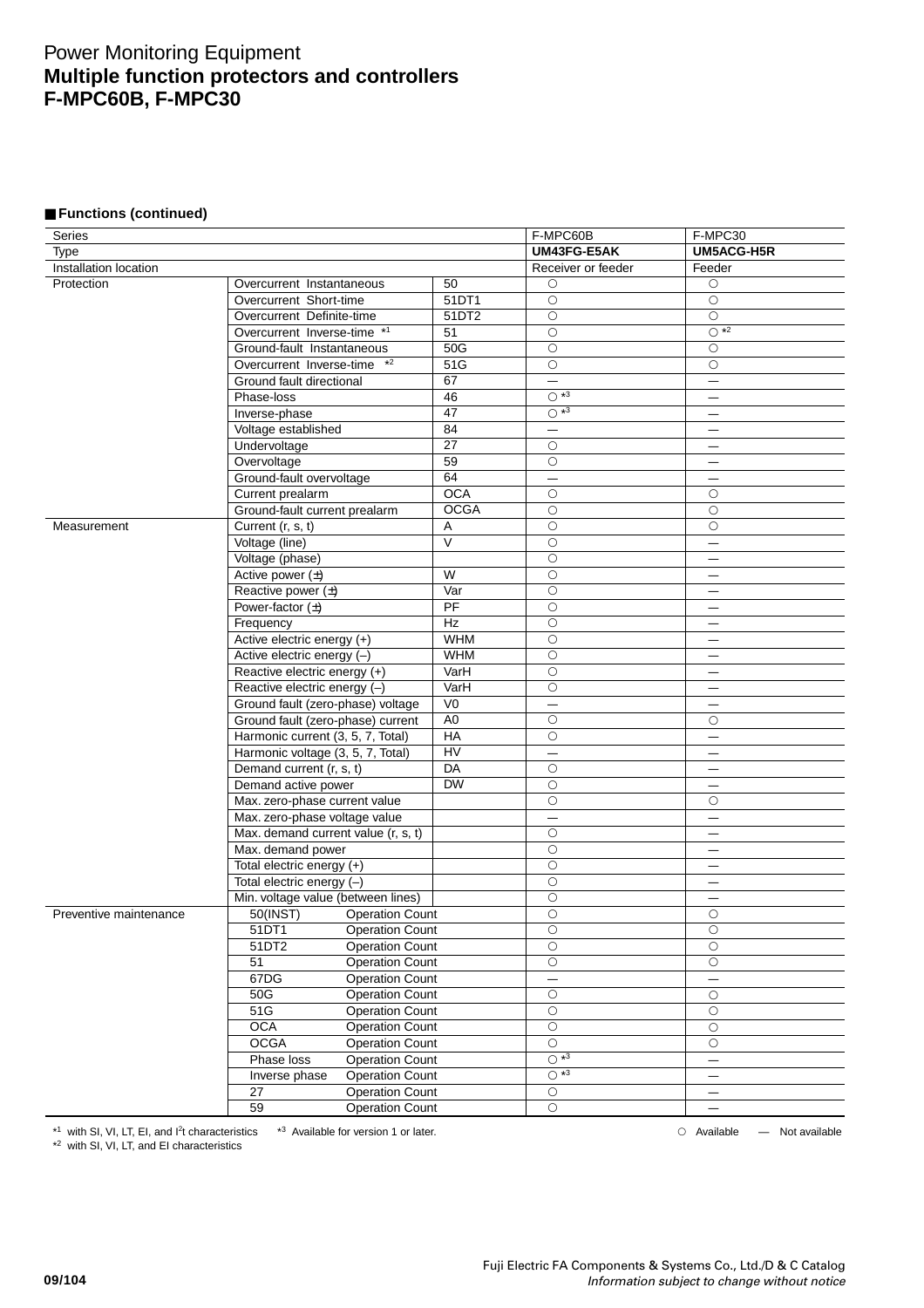## **Multiple function protectors and controllers F-MPC60B series, UM43FG-E5AK**

## ■ Description

Although the F-MPC60B series is very compact, it integrates multiple functions in one body, such as protection, measurement, operation, and monitoring of high-voltage power distribution and switching facilities. It can also transmit the data obtained with these functions to upper level controllers.

#### ■ **Features**

#### **Flexibility**

In accordence with changes in circuit conditions such as CT ratio, the setting of the F-MPC60B can be easily changed.

#### **Improved maintainability**

Preventive maintenance and fault analysis can be easily made with the functions that display operation history and fault data.

#### **High reliability**

To prevent operation errors such as circuit disconnection, the F-MPC60B series has dual CPUs that check with each other for confirmation and dual output circuits from which output signals are always checked.



#### **RS-485 communication interface**

Two protocol types are available: MPC-Net protocol and MODBUS protocol.\*

Note: \* MODBUS protocol is available for version 1 or later.

## ■ Specifications

## **• General specifications**

| <b>Type</b>                        |                                      | UM43FG-E5AK                                                                                                                                                                                                                                                                                 |
|------------------------------------|--------------------------------------|---------------------------------------------------------------------------------------------------------------------------------------------------------------------------------------------------------------------------------------------------------------------------------------------|
| Control power supply               |                                      | 100V DC (80 to 143V)/ 100V AC (85 to 132V) common use                                                                                                                                                                                                                                       |
| Control power consumption          |                                      | Max. 15W                                                                                                                                                                                                                                                                                    |
| Power consumption of CT, VT        |                                      | Max. 1.0VA                                                                                                                                                                                                                                                                                  |
|                                    | Rated current (CT secondary current) | 5A AC ("1A AC" model is also available (non-standard).)                                                                                                                                                                                                                                     |
| Rated voltage                      | Line voltage                         | Select "110V AC" or "110X $\sqrt{3}$ AC" (VT secondary voltage)                                                                                                                                                                                                                             |
|                                    | Phase voltage                        | Select "110V $\sqrt{3}$ AC" or "110V AC" (VT secondary voltage)                                                                                                                                                                                                                             |
| Zero-phase current                 |                                      | 5A AC                                                                                                                                                                                                                                                                                       |
| Insulation resistance              |                                      | $10\text{M}\Omega$ (min.) between ground and electric circuits connected together                                                                                                                                                                                                           |
| Vibration resistance               |                                      | 16.7Hz 1.96m/s <sup>2</sup> , 0.4mm double amplitude, 10 minutes each in X, Y, and Z directions                                                                                                                                                                                             |
| Shock resistance                   |                                      | 300m/s <sup>2</sup> , three times each in X, Y, and Z directions                                                                                                                                                                                                                            |
| Withstand voltage                  |                                      | 2kV AC 1 minute between ground and electric circuits connected together, excluding,<br>RS-485 signal, MN signal, and kWh-pulse output signal cables                                                                                                                                         |
| Noise resistance                   |                                      | JEC2500 (conforming to ANSI), square wave, 1.5kV, 1ns/1µs, for 10 minutes.                                                                                                                                                                                                                  |
| Overload resistance                |                                      | CT circuit: at ratting 40times, a second, 2 times VT circuit: at ratting 1.25 times, 10 second                                                                                                                                                                                              |
| Lightning impulse noise resistance |                                      | 5.0kV (between ground and electrical circuits connected together)                                                                                                                                                                                                                           |
| Dropout tolerance                  |                                      | 20ms (Operation continues, however, display goes out.)                                                                                                                                                                                                                                      |
| Electrostatic discharge            |                                      | Contact discharge: ±8kV<br>Aerial discharge: ±15kV                                                                                                                                                                                                                                          |
| Ambient temperature                |                                      | Operating: -10 to +60°C (operation guaranteed) 0 to +40°C (characteristics guaranteed)<br>(no icing) $*1$<br>Storage: $-25$ to $+70^{\circ}$ C (no icing)                                                                                                                                   |
| Humidity                           |                                      | 20 to 90% RH (no condensation)                                                                                                                                                                                                                                                              |
| Atmosphere                         |                                      | No corrosive gas and no heavy dirt and dust.                                                                                                                                                                                                                                                |
| Grounding                          |                                      | Class D grounding (100 $\Omega$ or less)                                                                                                                                                                                                                                                    |
| Applicable standard                |                                      | JEC2500 (Protective relays for electric power systems), JEC-2510 (Overcurrent relays), JEC-2511<br>(Voltage relays), JIS C4602 (Overcurrent relays for 6.6kV receiving), JIS C1102-1 to -9 (Direct<br>acting analogue electrical instrument and their accessories), IEC255-3 (1989), -5, -6 |
| Mass                               |                                      | 1.4kg                                                                                                                                                                                                                                                                                       |

\*1 : The operation guaranteed temperature is a temperature at which operation is guaranteed within two times of the guaranteed accuracy value at JEC characteristics guaranteed temperature, or within the accuracy of influence of JIS temperature.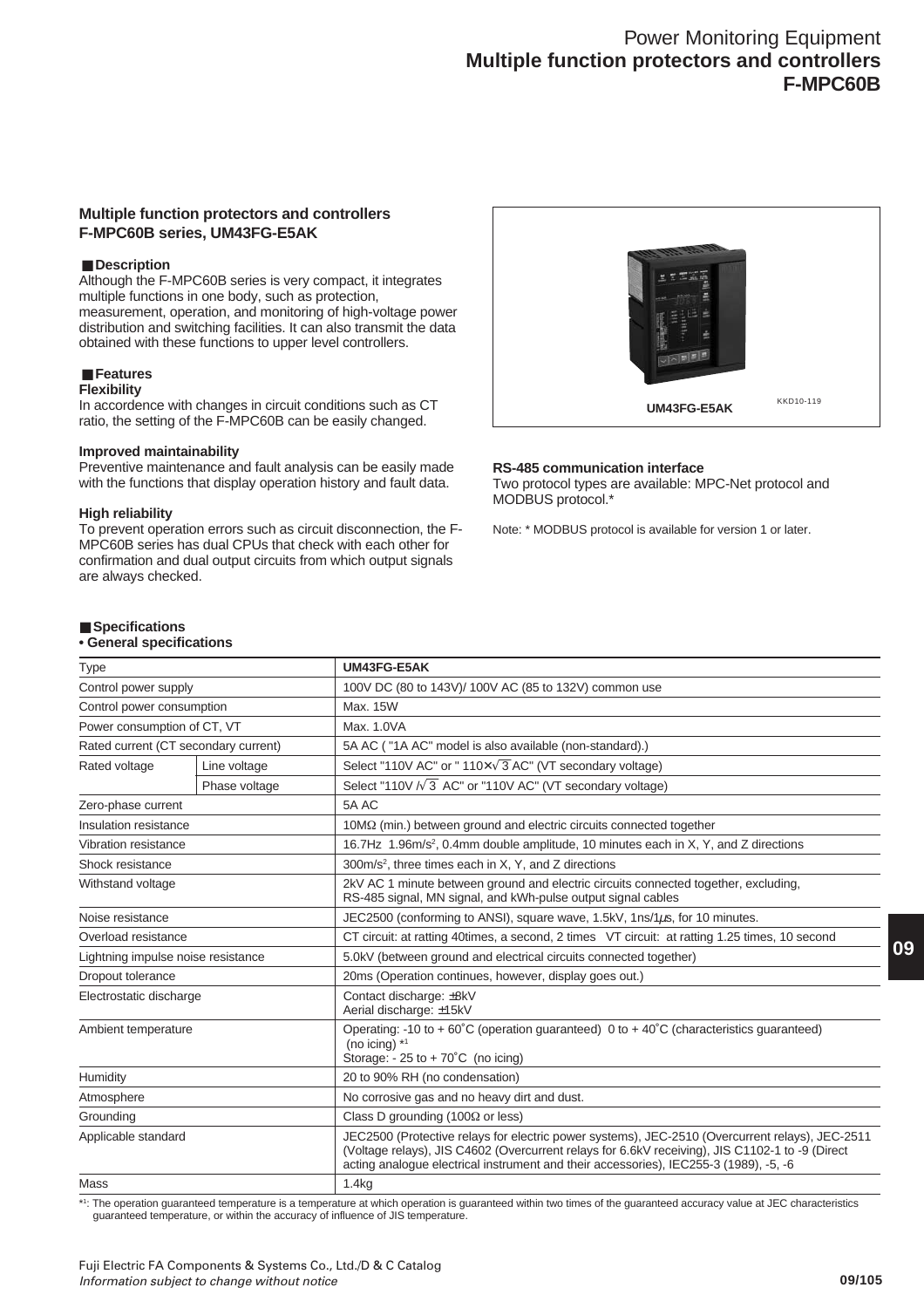## ■ Specifications

#### **• Input/output specifications**

| Input circuit                                 |                  | Applicable to both 100V DC (max. 143V) and 100V AC (max. 132V)<br>Pick up voltage: 40 to 70V DC/40 to 70V AC       |
|-----------------------------------------------|------------------|--------------------------------------------------------------------------------------------------------------------|
| Circuit breaker ON/OFF/trip<br>Output circuit |                  | Making current: 15A (110V DC), allowable continuous current: 4A                                                    |
|                                               | Other than above | Making/breaking current: 0.2A (110V DC, inductive load $L/R = 15$ ms or less), allowable<br>continuous current: 1A |

## **• Measurement and display specifications**

|                                                         | Effective measuring and display range                                                                   | Accuracy *2                                                                                                       |
|---------------------------------------------------------|---------------------------------------------------------------------------------------------------------|-------------------------------------------------------------------------------------------------------------------|
| Current/Demand current/<br>Max. demand current          | 0, 0.8% to CT rating to 8 $\times$ CT rating $*1$                                                       | $\pm$ 1.5% (0, 0.8 to 100%), $\pm$ 5% (100 to 800%)                                                               |
| Zero-phase current/Max. zero-phase<br>current           | CT: 0, 2% to CT rating to $8 \times$ CT rating                                                          | $\pm$ 1.5%: 0, 2% to CT rating, $\pm$ 5%: others                                                                  |
| Active power<br>Demmand active power/<br>Reactive power | $\pm 0.004$ to $\pm 1$ kW at VT secondary circuit<br>(The value is converted into the VT rated voltage) | $\pm 1.5\%$ : 0, $\pm 0.004$ to $\pm 1$ kW<br>See the figure below.                                               |
| Power factor                                            | Lead 0% - 100% - Lag 0%                                                                                 | $\pm 5\%$ (Lagging: no sign, leading: - sign)<br>See the figure below.                                            |
| Active electric energy *3<br>Reactive electric energy   | 0 to 99999, multiplying factor: 1, 10, 100, 1000                                                        | Equivalent to ordinary instruments shown in Table 4<br>specified in JIS C 1216 (instrument with a<br>transformer) |
| Line voltage                                            | 9.5 to 260V on VT secondary side                                                                        | ±1.5%                                                                                                             |
| Phase voltage                                           | 5.5 to 150V on VT secondary side                                                                        | ±1.5%                                                                                                             |
| Frequency                                               | 45 to 55Hz (50Hz), 55 to 65Hz (60Hz)                                                                    | ±0.5%                                                                                                             |
| Max. demand value                                       | Same as the above range                                                                                 | -                                                                                                                 |
| Harmonics current                                       | 3rd, 5th, 7th, overall harmonics                                                                        | -                                                                                                                 |

\*1 The fault current up to 2000% (accuracy: ±5%) can be displayed. \*2 "0, a to n%" means that "0" is indicated if a value is less than a%.

\*3 There are two indications in the electric energy indication; total electric energy indication (zero clear disable) and periodic electric energy indication (zero clear is enable).

## **The sign "**±**" in electric measuring**

The sign "±" is used to display "LEAD/LAG" in power-factor. measuring and "electric power selling/purchase" in electric power measuring. No signs are used if a value is "+". The sign "±" has the following meanings depending on the measured items.



• Active power: kW

- +: Power purchase (Consumed electric power)
- –: Electric power selling (Inverse electric power flow) • Reactive power: kvar
	- +: Lagging current by reactive volt-ampere meter method
	- –: Leading current by reactive volt-ampere meter method \* "LEAD/LAG" reverses with electric power selling/purchase.
- Power factor: COS<sup>φ</sup> +:LAG –: LEAD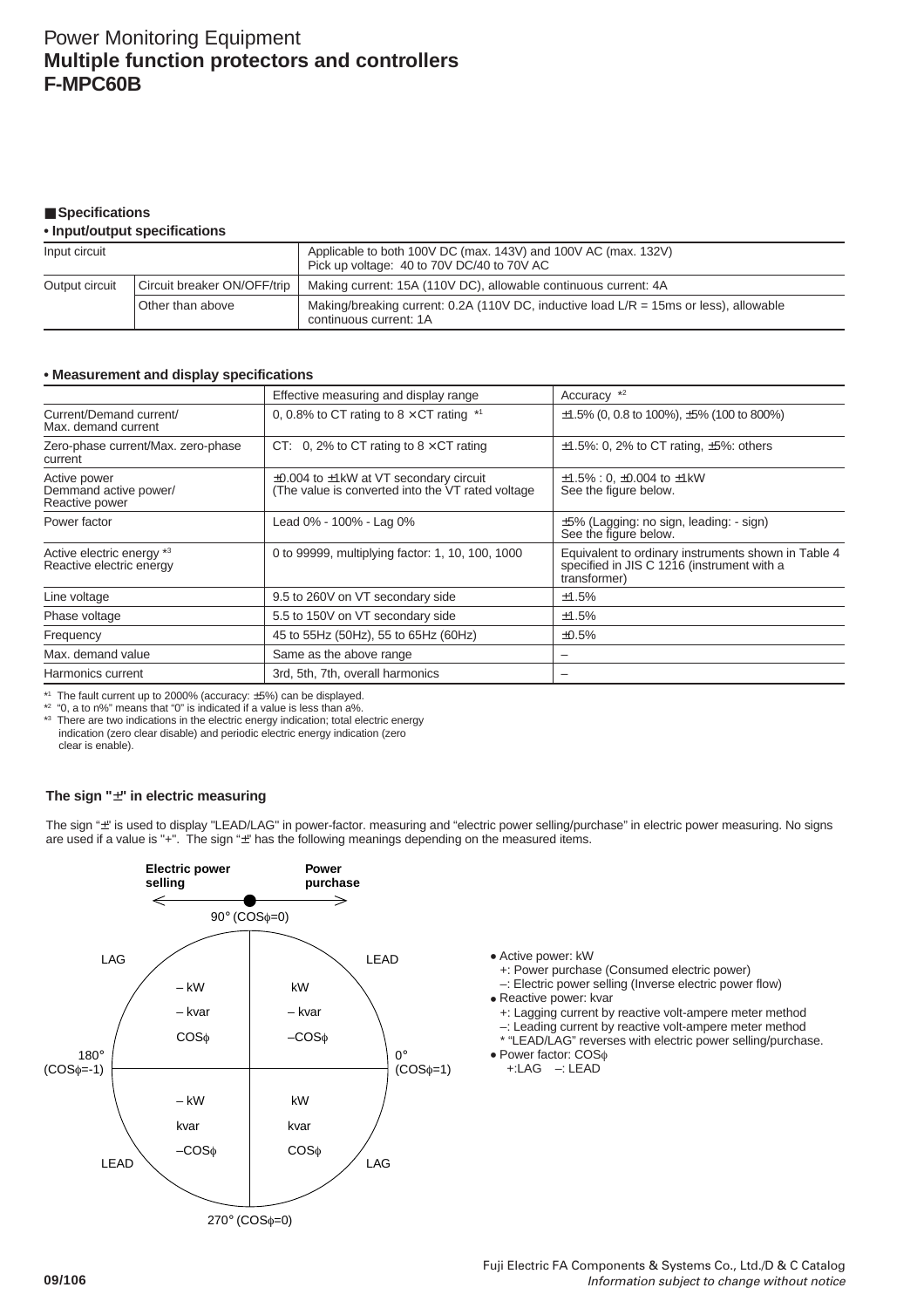## ■ **Specifications**

## **• History data**

| Display range | Display code   |
|---------------|----------------|
| 0 to 9999     | H <sub>0</sub> |
| 0 to 9999     | H1             |
| 0 to 9999     | H <sub>2</sub> |
| 0 to 9999     | H <sub>3</sub> |
| 0 to 9999     | H <sub>4</sub> |
| 0 to 9999     | H <sub>6</sub> |
| 0 to 9999     | H7             |
|               |                |

\* Other history display: Fault value display (on occurrence of a fault), history maximum values of zero-phase current/voltage, maximum demand value (A, W), and minimum instantaneous voltage

## **• Specifications of protective relays**

| Item                  | Display range                 | Display code   |
|-----------------------|-------------------------------|----------------|
| 46 operation count    | 0 to 9999                     | H <sub>9</sub> |
| 47 operation count    | 0 to 9999                     | HA             |
| OCA operation count   | 0 to 9999                     | Hb             |
| Running time          | 0 to 9999 $\times$ 100 (h)    | Hc             |
| ON/OFF operation      | 0 to 9999 $\times$ 10 (times) | Hd             |
| OCGA operation count  | 0 to 9999                     | Hn             |
| 51DT2 operation count | 0 to 9999                     | HP             |
|                       |                               |                |

\* The display codes are the codes to be displayed on this F-MPC60B (UM43FG-E5AK).

| Item                                                  | Setting range of current/                                                             | Setting range of                                                                                        | Characteristics             |                                                                          |
|-------------------------------------------------------|---------------------------------------------------------------------------------------|---------------------------------------------------------------------------------------------------------|-----------------------------|--------------------------------------------------------------------------|
|                                                       | voltage operate value                                                                 | operate time (timer)                                                                                    | Operate value               | Operate time                                                             |
| 50 (Instantaneous)                                    | 1 to 20 times of CT rated current<br>(in 0.2 times step), Lock                        | Fixed                                                                                                   | ±5%                         | 40ms or less                                                             |
| 51DT1 (Definite time)                                 | 1 to 20 times of CT rated current<br>(in 0.2 times step), Lock                        | 0 to 5s (in 0.05 step)                                                                                  | ±5%                         | Less than $1s + 50ms$<br>More than 1s $\pm 5\%$                          |
| 51DT2 (Definte time)                                  | 20 to 240% of CT rated current<br>(2% step), Lock                                     | 0 to $10s(0.1s$ step)                                                                                   | ±5%                         | Less than $1s + 50ms$<br>More than 1s $\pm 5\%$                          |
| 51 (Inverse time)<br>SI, EI, VI, LT, I <sup>2</sup> t | 20 to 240% of CT rated current<br>(2% step), Lock                                     | Time multiplication: 0.5 to 20<br>times, (in 0.1 times step)<br>(Minimum operation time:<br>150ms)      | ±5%                         | Setting = $300\%$ : ±12%<br>500, 1000%: ±7%<br>(lower limit $\pm$ 100ms) |
| 50G, 50N<br>(Instantaneous/definite time)             | 0.2 to 8 times of CT rated current 0.0 to 10s to 180s *1<br>(in 0.1 times step), Lock |                                                                                                         | ±5%                         | $\pm 5\%$ (lower limit $\pm 50$ ms)                                      |
| 51G, 51N<br>SI, EI, VI, LT                            | 0.02 to 1.00 times of CT rated<br>current (in 0.01 times step), Lock                  | Time multiplication:<br>0.5 to 20 times<br>(in 0.1 times step)<br>(Minimum operation time:<br>150ms) *1 | ±5%<br>(min. $\pm$ 100mA)   | Setting = $300\%$ : ±12%<br>500, 1000%: ±7%<br>(lower limit $\pm$ 100ms) |
| 59V (0V)                                              | VT secondary voltage:<br>60 to 150V (1V step), lock                                   | 0.0 to 5.0s to 60s<br>$(in 0.5s step)$ (in 1s step)                                                     | ±5%                         | $\pm 5\%$ (min. $\pm 50$ ms)                                             |
| 27V (UV)                                              | VT secondary voltage:<br>10 to 100V (1V step), lock                                   | $0.0$ to 5.0s to 60s<br>$(in 0.5s step)$ (in 1s step)                                                   | ±5%                         | $\pm 5\%$ (min. $\pm 35$ ms)                                             |
| 46 (Open-phase)                                       |                                                                                       |                                                                                                         | Unbalanced<br>rate 50 - 80% | 2s (fined)                                                               |
| 47 (Phase sequence relay)                             |                                                                                       |                                                                                                         |                             | 0.5s on less                                                             |
| OCA (Overcurrent pre-alarm)                           | 10 to 100% of CT rated current<br>(in 5% step), Lock                                  | 10 to 200s (in 10s step)                                                                                | ±10%                        | ±5%                                                                      |
| <b>OCGA</b><br>(Leakage current pre-alarm)            | 50, 60, 70, 80% of the setting<br>value of "51G operating current",<br>Lock           | 10 to 200s (in 10s step)                                                                                | ±10%<br>$(min\pm 200mA)$    | ±5%                                                                      |

\*1 When a current exceeds 15% of the rated fundamental wave current, the malfunction preventive function against the exciting inrush current activates. (When the contents of the second higher harmonics are about 15% or higher, the feature will lock outputs.) Note that with the 50G relay, the malfunction preventive function against the exciting inrush current will not activate if you set the operate time at 0s.

#### **• Communications specifications**

| Protocol                     |                                                                              | MODBUS protocol mode                                                                                                                                |                                                                                         |                                                                                            |  |
|------------------------------|------------------------------------------------------------------------------|-----------------------------------------------------------------------------------------------------------------------------------------------------|-----------------------------------------------------------------------------------------|--------------------------------------------------------------------------------------------|--|
| Standard                     | EIA-485                                                                      |                                                                                                                                                     | EIA-485                                                                                 |                                                                                            |  |
| Data exchange method         | polling/selecting system                                                     |                                                                                                                                                     | 1: N polling/selecting system                                                           |                                                                                            |  |
| <b>Transmission distance</b> | 1000m (total length)                                                         |                                                                                                                                                     | 1000m (total length)                                                                    |                                                                                            |  |
| No. of connectable units     |                                                                              | Up to 32 units (including master unit)                                                                                                              |                                                                                         | Up to 32 units (including master unit)                                                     |  |
| Station number address       | 01 to 99                                                                     |                                                                                                                                                     |                                                                                         | 01 to 99                                                                                   |  |
| <b>Transmission speed</b>    |                                                                              | 4800/9600/19200 bps (selectable)                                                                                                                    |                                                                                         | 4800/9600/19200 bps (selectable)                                                           |  |
| Data format                  | Number of start bits: 1 (fixed)<br>Data length:<br>Parity bit:<br>Stop bits: | 8 bits (fixed)<br>None/even/odd (selectable)<br>1 bit or 2 bit (automatic selection)<br>1 bit: for "even or odd" parity<br>2 bit: for "none" parity | Number of start bits: 1 (fixed)<br>Data length:<br>Parity bit:<br>Stop bits:<br>$BCC =$ | 7/8 bits (selectable)<br>None/even/odd (selectable)<br>1 (fixed)<br>Even horizontal parity |  |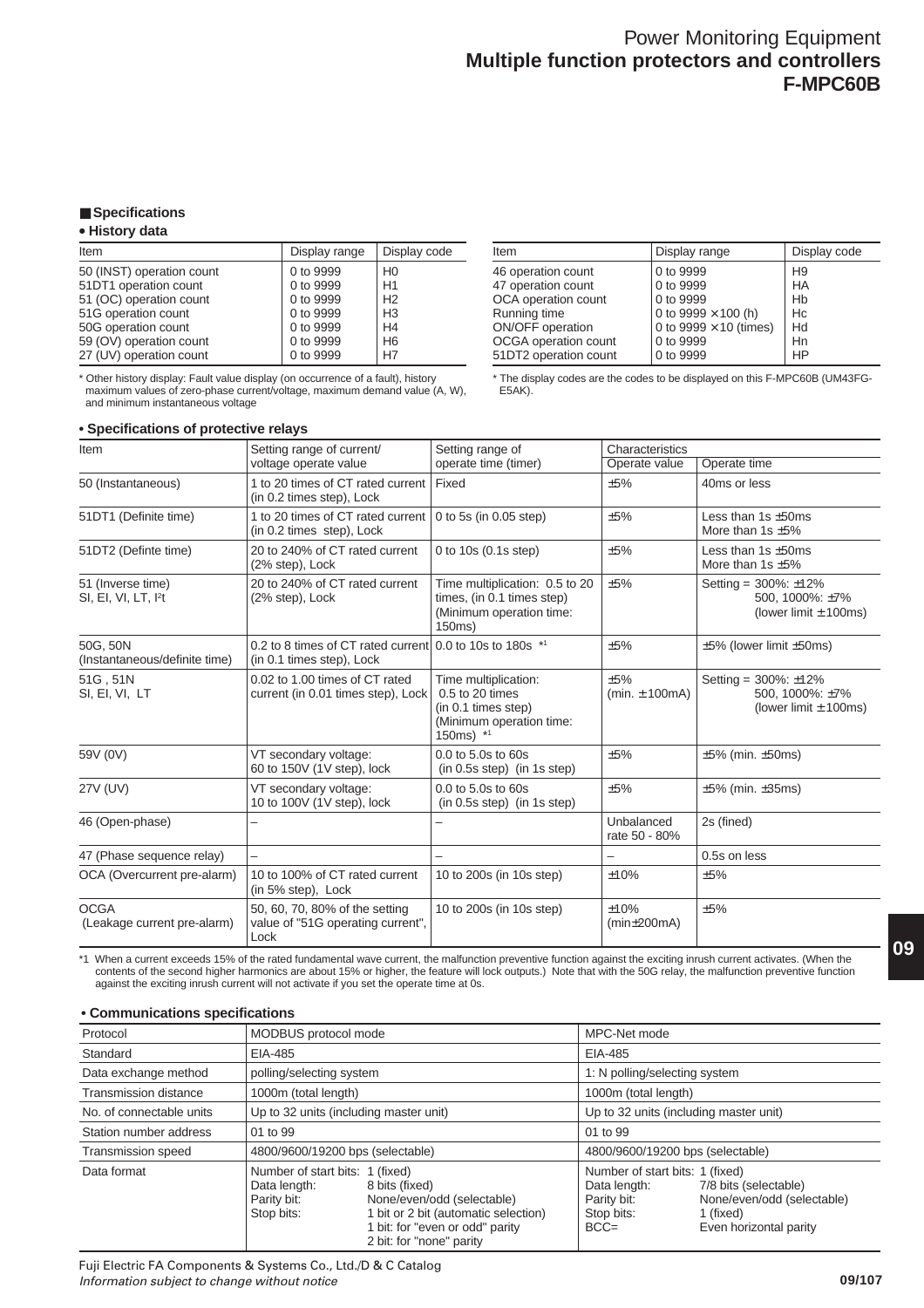## ■ Specifications

## **• Specifications of transducer outputs**

| Transducer output signal |                              | 4 to 20 mA DC (external load resistance: $270\Omega$ or less)                         |                   |
|--------------------------|------------------------------|---------------------------------------------------------------------------------------|-------------------|
| Signal type              | Current (la, lb, lc)         | 4 to 20mA for 0 to CT rated current                                                   | Accuracy $±1.5\%$ |
|                          | Line voltage (Vab, Vbc, Vca) | For VT secondary 0 to 150V, 4 to 20mA *1                                              |                   |
|                          |                              | 0 to 150V $\times\sqrt{3}$ , 4 to 20mA $*^2$                                          |                   |
|                          |                              | Phose voltage (Van, Vbn, Vcn)   For VT secondary 0 to 150V/ $\sqrt{3}$ , 4 to 20mA *1 |                   |
|                          |                              | 0 to 150V, 4 to 20 mA *2                                                              |                   |
|                          | Active power (W)             | For 0 to 1kW (CT5A, VT110V AC conversion), 4 to 20mA                                  |                   |
|                          | Reactive power (var)         | For -1 to 0 to1kvar (CT5A, VT110V AC conversion), 4 to 12 to 20mA                     |                   |
|                          | Frequency (Hz)               | For 45 to 55Hz or 55 to 65Hz, 4 to 20mA                                               |                   |
|                          | Power factor                 | For LEAD 0.5 to 1 to 0.5 LAG, 4 to 12 to 20mA                                         |                   |

Note: • Output signals are connected to a common terminal (minus side).

• An upper or lower limiter operates when the output signal is about to exceed the upper or lower limit. The upper limit is fixed at 20mA, and the lower limit is fixed at 20mA.

\*1: Applied line voltage: 100V/110V/120V AC.

\*2: Applied line voltage: 100V/110V/120V AC ×√3, AC.

## **• Specifications of kWh pulse output**

| Type of output | Transistor, open collector                                         |
|----------------|--------------------------------------------------------------------|
| Ratings        | Max. 150V DC. 100mA                                                |
| Pulse width    | $200 + 20$ ms                                                      |
| Pulse rate     | $10^n$ kWh per pulse (n=-2 to 4) (integer), or 2000 pulses per kWh |

## ■ **Type number nomenclature**

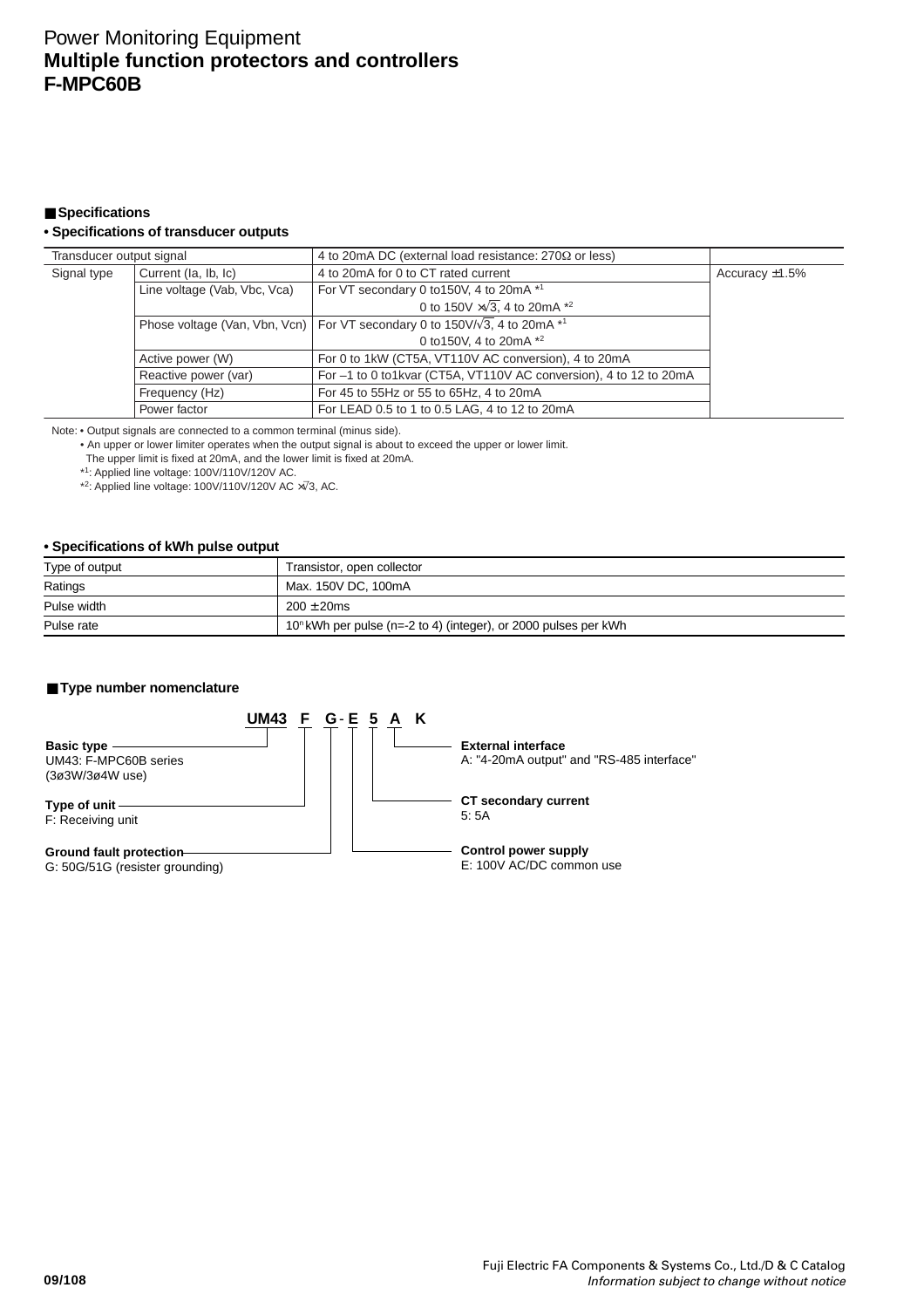## ■ **Example of etxternal wiring diagrams**



- Note: \*1 Use selective input 1 to 8 and selective output 1 to 8 by selecting the function type by setup.
	- \*2 Outputs of "ON, OFF, TRIP and equipment error" are used exclusively. Inputs of "52a: the answer back signal of CB ON" and "the monitoring of TC coil" are used exclusively.
	- \*3 Equipment error output is a normally closed contact (normally excited, and if an error occurs, excitation terminates and contact opens). Therefore, a time delay of about 100ms occurs before the contact opens, since the power has been on (in operation). Consider the use of a timer, if necessary, if you create an external sequence.

\*4 If this unit, being provided with RS-485 communication function, is located at the termination of a communication line, connect terminals No.3 and 5. With this, the 100Ω terminating resistor is connected across the RS-485 bus.

- \*5 Use twisted wires (cables) as the output cable of transducer.
- If you have to connect a heavy load exceeding relay's contact rating, be sure to use it in combination with FUJI's miniature power relay HH6 $\square$ . See page 09/106 "Input/output specifications.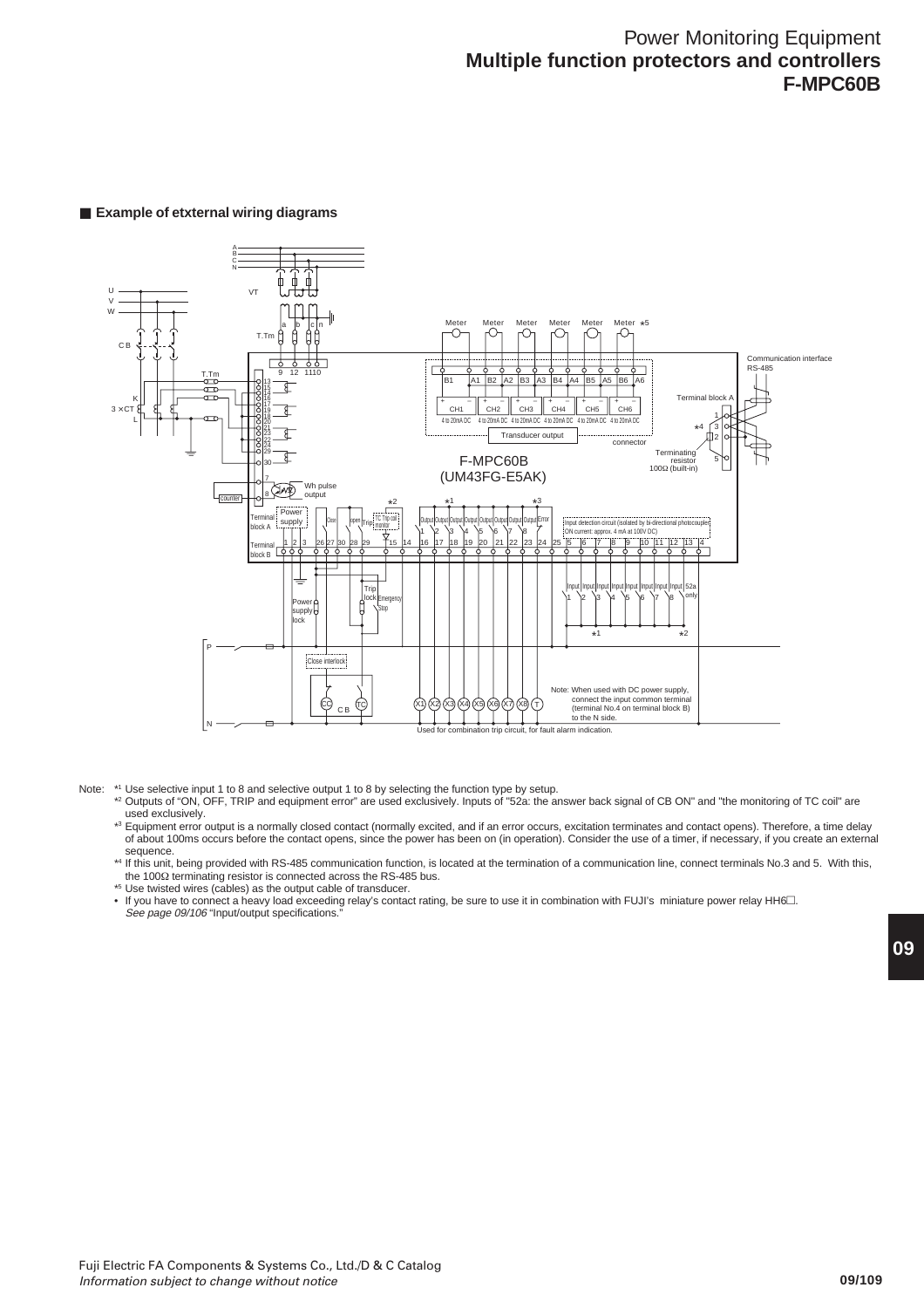

#### Note:

Time setting (lever) is of 0.1 times step (Lower limit: 0.5, upper limit: 20.0). Indication of a part of the lever is omitted in the characteristics indicated above.

$$
t = \frac{0.14}{1000 \times 10^{-4}} \times \frac{L}{10}
$$
 (L: time magnification)



#### Note:

Time setting (lever) is of 0.1 times step (Lower limit: 0.5, upper limit: 20.0). Indication of a part of the lever is omitted in the characteristics indicated above.

$$
t = \frac{80}{1^2 - 1} \times \frac{L}{10}
$$
 (L: time magnification)



#### Note:

Time setting (lever) is of 0.1 times step (Lower limit: 0.5, upper limit: 20.0). Indication of a part of the lever is omitted in the characteristics indicated above.

$$
t = \frac{0.14}{1.1} \times \frac{1}{10}
$$
 (L: time magnification)  $t = \frac{13.5}{1.1} \times \frac{1}{10}$  (L: time magnification)



#### Note:

Time setting (lever) is of 0.1 times step (Lower limit: 0.5, upper limit: 20.0). Indication of a part of the lever is omitted in the characteristics indicated above.

> l - 1 120 10  $t = \frac{120}{14} \times \frac{L}{40}$  (L: time magnification)



#### Note:

Time setting (lever) is of 0.1 times step (Lower limit: 0.5, upper limit: 20.0). Indication of a part of the lever is omitted in the characteristics indicated above.

$$
t = \frac{720}{l^2} \times \frac{L}{10}
$$
 (L: time magnification)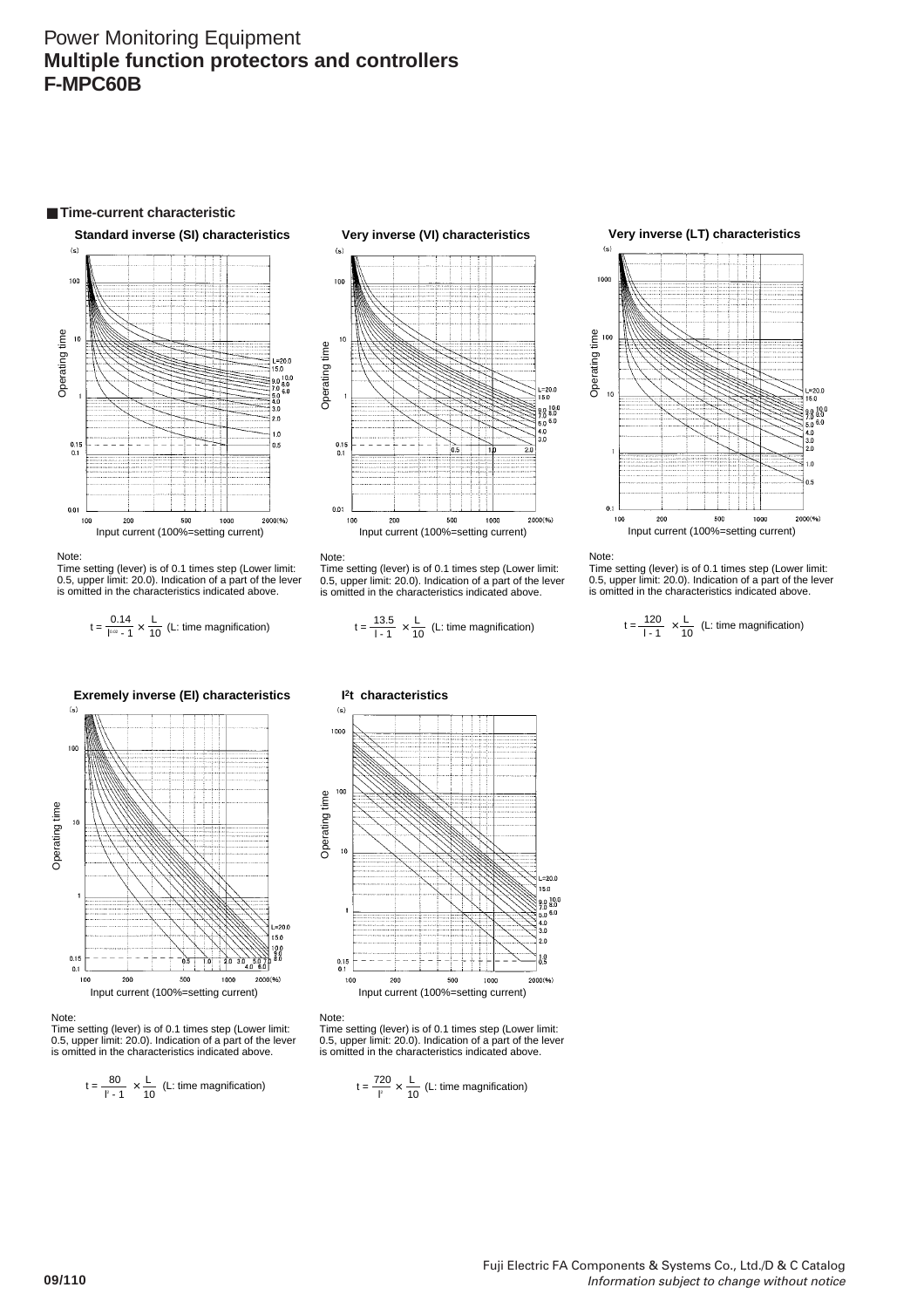### ■ **Dimensions**, mm



Minimum clearance from adjacent upper and lower devices or panel plate: 100mm

#### ■ Characteristics of overcurrent relay (OCR)

The characteristics of overcurrent relays (OCR) are, in general, divided into the protective INST (50) (setting code 10, 11), the protective DT1 (setting code 12 to 14), protective DT2 (setting code 1c, 1d, 1E) and the protective OC 51 (setting code 15 to18). The characteristics of protective OC 51 consist of 5 kinds of inverse characteristic curves, such as standard inverse (SI) characteristics, very inverse (VI) characteristics, long time inverse (LT) characteristics, extremely inverse (EI) characteristics and <sup>2</sup>t characteristics). Combination of the protective INST (50), protective DT1, protective DT2 and OC 51 carries out coordinative protection.

#### **Outline of characteristic of overcurrent relay**

| Item                 | Operating current                                     | Operating time                                       |
|----------------------|-------------------------------------------------------|------------------------------------------------------|
| Protective INST (50) | 1 to 20 times of CT rated current 5A (0.2 times step) | Fixed (40ms or less)                                 |
| Protective DT1       |                                                       | $0$ to 5s $(0.05s$ step)                             |
| Protective DT2       | 20 to 240% of CT rated current 5A                     | $\vert$ 0 to 10s (0.1s step)                         |
| Protective OC (51)   | (2% step)<br>*1                                       | Select from 5 characteristic curves.                 |
|                      |                                                       | Time magnification: 0.5 to 20 times (0.1 times step) |

\*1: The operating time of protective OC51 is saturated at about 150ms.

The operating time will be saturated at 20 times of CT rated current when the setting exceeds 200%.

For example, the operating time becomes 833% ( = 2000%/(240%×100)) of the CT rated current in 240% setting.

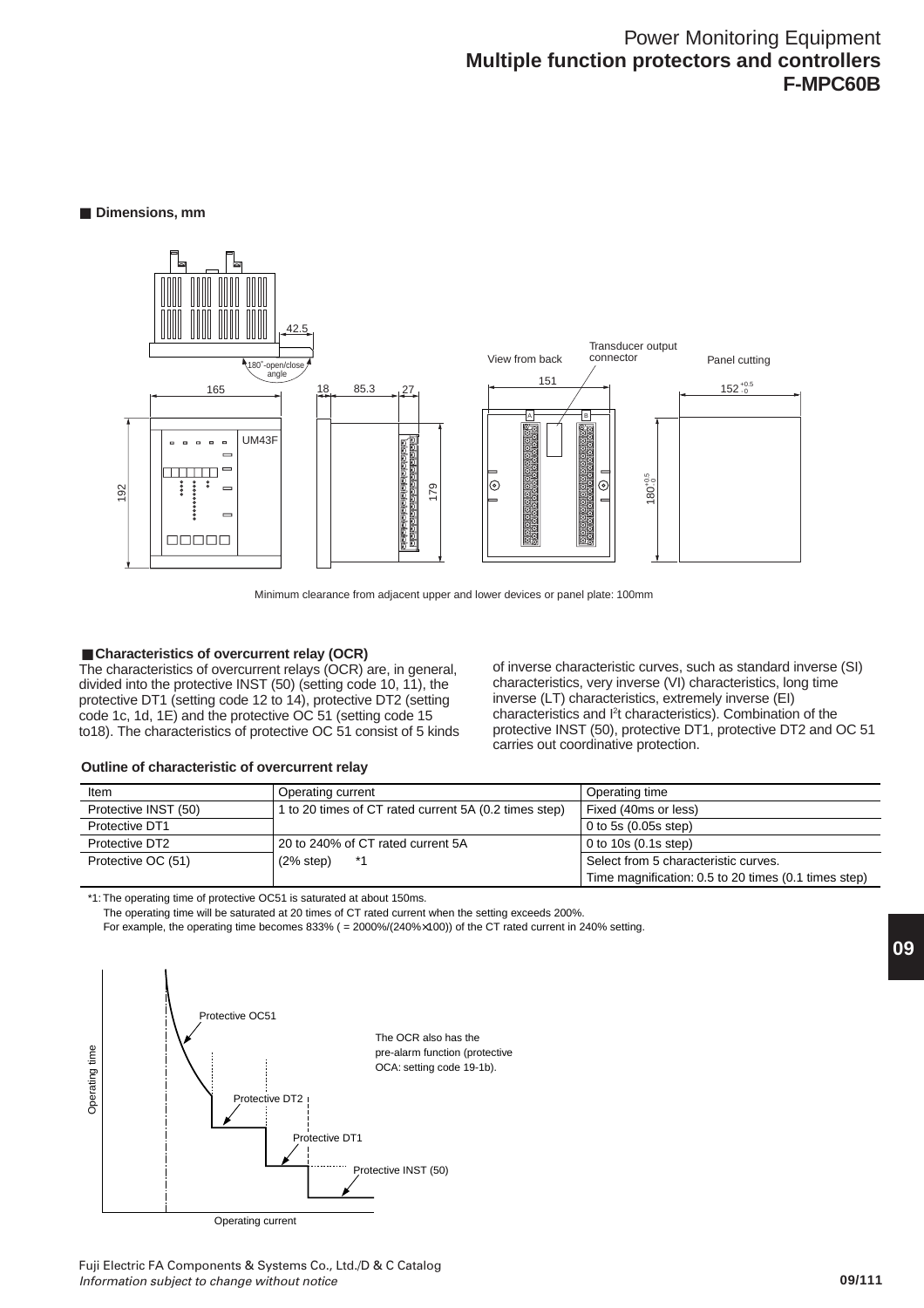## **Multiple function protectors and controllers F-MPC30 series, UM5ACG-H5R**

## ■ Description

The F-MPC30 series is a multiple function protectors and controllers in the power monitoring equipment, which integrates protective, measurement, and transfer functions for power feeder facilities. Versatile functions such as preventive maintenance and history data and abnormal value recording can be achieved with excellent economy and reliability. These works have been very complicated as you must have used individual power monitoring devices in combination.

#### ■ **Features**

## **Economical system configuration**

Includes measurement and protective functions limited to the current ranges most frequently used, thus allowing the construction of economical systems.

#### **Improved operating reliability**

Includes an automatic monitor function, an automatic diagnostic function supported by continuous monitoring and automatic inspection, and a fail-safe function, thus ensuring high operating reliability while minimizing daily and regular inspection tasks.



#### **Easily designed coordination protection**

Provided with 51DT1 and 51DT2 definite time trip characteristics that simplify the designing of coordination protection between overcurrent relays.

#### **RS-485 communications interface**

Two protocol types are available: MPC-Net protocol and MODBUS protocol.

#### ■ **Specifications**

#### **• General specifications**

| <b>Type</b>                          | UM5ACG-H5R                                                                                                                                                                                                                                                       |
|--------------------------------------|------------------------------------------------------------------------------------------------------------------------------------------------------------------------------------------------------------------------------------------------------------------|
| Control power supply                 | 100/200V DC (80 to 286V DC) 100V AC (85 to 132V) common use                                                                                                                                                                                                      |
| Control power consumption            | Max. 15W (100/200V DC), Max 25 VA (100V AC)                                                                                                                                                                                                                      |
| Power consumption of CT, VT          | Max. 1.0VA                                                                                                                                                                                                                                                       |
| Rated current (CT secondary current) | 5A AC ("1A model" is also available (non-standard))                                                                                                                                                                                                              |
| Zero-phase current                   | 5A AC                                                                                                                                                                                                                                                            |
| Insulation resistance                | 10MQ min. between ground and electric circuits connected together                                                                                                                                                                                                |
| Vibration resistance                 | 16.7Hz, 0.4mm double amplitude, 1.96m/s <sup>2</sup> , 10 minutes each in X, Y, and Z directions                                                                                                                                                                 |
| Shock resistance                     | $300m/s2$ , three times each in X, Y, and Z directions                                                                                                                                                                                                           |
| Withstand voltage                    | 2kV AC 1 minute between ground and electric circuits connected together, excluding RS-485 signal<br>lines                                                                                                                                                        |
| Noise resistance                     | JEC 2500 (conforming to ANSI), square wave, 1.5kV, 1ns/1µs, for 10 minutes                                                                                                                                                                                       |
| Overload resistance                  | CT circuit: at rating 40 times, a second, 2 times                                                                                                                                                                                                                |
| Lightning impulse noise resistance   | 4.5kV (between ground and electrical circuits connected together)                                                                                                                                                                                                |
| Dropout tolerance                    | 20ms (Operation continues, however, display goes out.)                                                                                                                                                                                                           |
| Electrostatic discharge              | Contact discharge: ±8kV, Aerial discharge: ±15kV                                                                                                                                                                                                                 |
| Ambient temperature                  | $-10$ to +60°C (operation guaranteed), 0 to +40°C (characteristic guaranteed) (no icing) *1                                                                                                                                                                      |
| Storage temperature                  | $-25$ to $+70^{\circ}$ C (no icing)                                                                                                                                                                                                                              |
| Humidity                             | 20 to 90%RH (no condensation)                                                                                                                                                                                                                                    |
| Atmosphere                           | No corrosive gas and no heavy dirt and dust.                                                                                                                                                                                                                     |
| Grounding                            | Class D grounding (100 $\Omega$ or less)                                                                                                                                                                                                                         |
| Applicable standard                  | JEC2500 (Protective relays for electric power systems), JEC-2510 (Overcurrent relays), JIS C4602<br>(Overcurrent relays for 6.6kV receiving), JIS C1102-1 to -9 (Direct acting analogue electrical instrument<br>and their accessories), IEC255-3 (1989) -5, -6. |
| Mass                                 | 1.4kg                                                                                                                                                                                                                                                            |

\*1: The operation guaranteed temperature is a temperature at which operation is guaranteed within two times of the guaranteed accuracy value at JEC characteristics guaranteed temperature, or within the accuracy of influence of JIS temperature.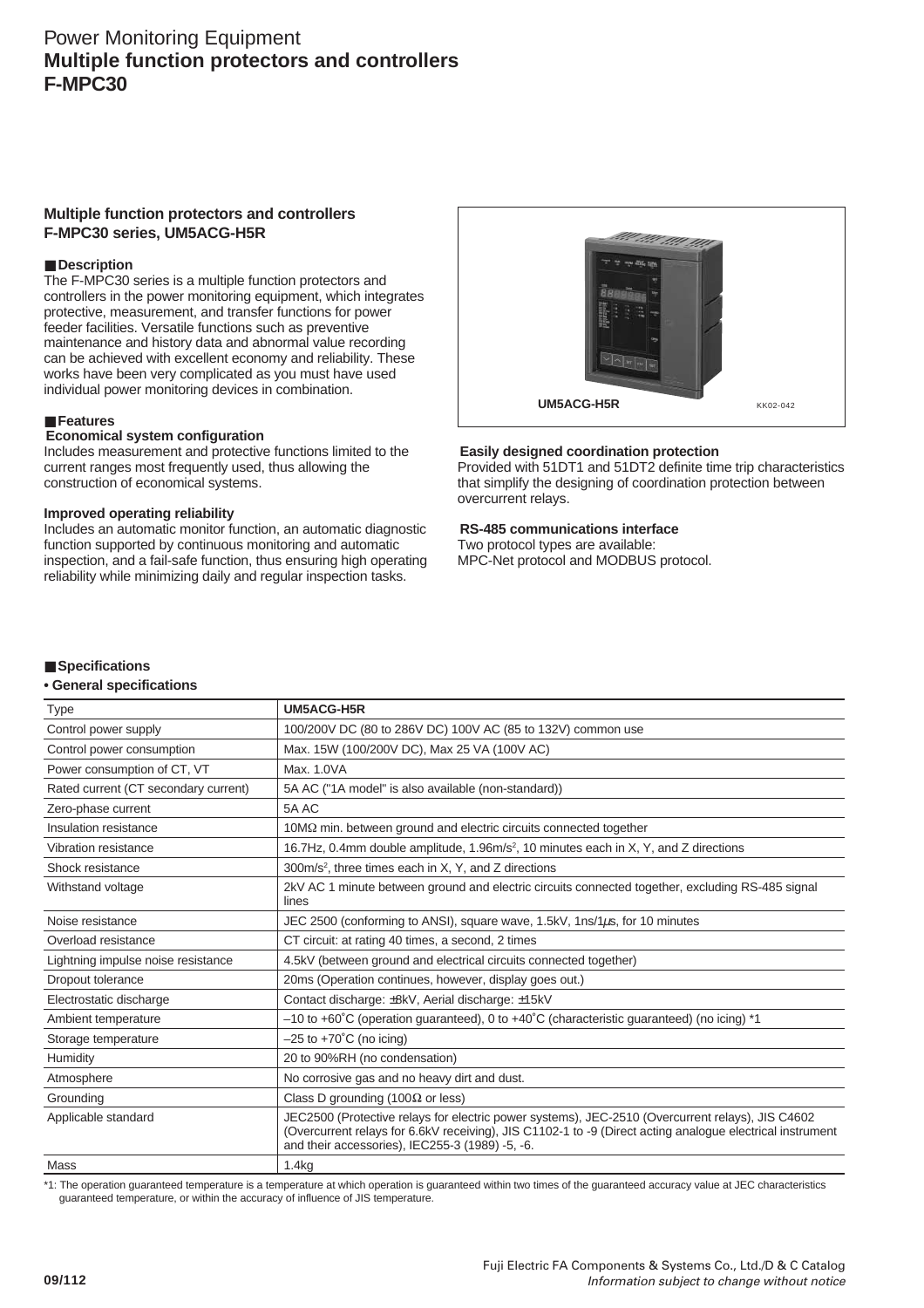## **• Input/output specifications**

|                                                                     | pageageat opposition.c |                                                                                                                                  |
|---------------------------------------------------------------------|------------------------|----------------------------------------------------------------------------------------------------------------------------------|
| Input circuit                                                       |                        | 100/200V DC (286V DC or less) common use<br>Pick-up voltage: 40 to 70V DC<br>(Input current; 1.2mA at 100V DC, 2.4mA at 200V DC) |
| Output circuit                                                      | Circuit trip           | The closing current: 15A (110V DC), 10A (220V DC), the allowable continuous conduction current: 4A                               |
| Other than above<br>The allowable continuous conduction current: 1A |                        | The switching current: 0.2A (110V DC, inductive load $L/R = 15$ ms or less)                                                      |
|                                                                     |                        | The making current: 0.1A (220V DC, inductive load $L/R = 15ms$ or less)<br>The allowable continuous conduction current: 1A       |

## **• Measurement and display specifications**

|                    | Effective measuring and display range             | Accuracy *2                                                        |
|--------------------|---------------------------------------------------|--------------------------------------------------------------------|
| Current            | 0, 0.8% to CT rating to $8 \times$ CT rating $*1$ | $\pm$ 1.5% (0, 0.8 to 100%), $\pm$ 5% (100 to 800%)                |
| Zero-phase current | CT: 0, 2% to CT rating to $8 \times$ CT rating    | $\pm$ 1.5% (0, 2% to CT rating), $\pm$ 5% (more than CT<br>rating) |

\*1 The fault current up to 2000% (accuracy: ±5%) can be displayed.

\*2 "0, a to n%" means that "0" is indicated if a value is less than a%.

#### **• History data and display ranges**

**• Specifications of protective relays**

| Item                      | Display range | Display code   |
|---------------------------|---------------|----------------|
| 50 (INST) operation count | 0 to 9999     | H <sub>0</sub> |
| 51DT1 operation count     | 0 to 9999     | H1             |
| 51 (OC) operation count   | 0 to 9999     | H <sub>2</sub> |
| 51G operation count       | 0 to 9999     | H <sub>3</sub> |
| 50G operation count       | 0 to 9999     | H <sub>4</sub> |

\* Other history display: Fault value display (on occurrence of a fault), history maximum values of zero-phase current/voltage, maximum demand value (A, W), and minimum instantaneous voltage

| Item                  | Display range                 | Display code |
|-----------------------|-------------------------------|--------------|
| OCA operation count   | 0 to 9999                     | Hb           |
| Running time          | 0 to 9999 $\times$ 100 (h)    | Hc           |
| Close operation count | 0 to 9999 $\times$ 10 (times) | Hd           |
| OCGA operation count  | 0 to 9999                     | Hn           |
| 51DT2 operation count | 0 to 9999                     | <b>HP</b>    |

\* The display codes are the codes to be displayed on this F-MPC30 (UM5ACG-H5R).

|                                            | Setting range of current/voltage<br>Setting range of operate time        |                                                                                               | Characteristics (accuracy)  |                                                                                     |  |
|--------------------------------------------|--------------------------------------------------------------------------|-----------------------------------------------------------------------------------------------|-----------------------------|-------------------------------------------------------------------------------------|--|
|                                            | operatel value                                                           | (timer)                                                                                       | Operate value               | Operate time                                                                        |  |
| 50 (Instantaneous)                         | 1 to 20 times of CT rated current<br>(in 0.2 times step), Lock           | Fixed                                                                                         | ±5%                         | 40ms or less                                                                        |  |
| 51DT1 (Definite-time)                      | 1 to 20 times of CT rated current<br>(in 0.2 times step), Lock           | 0 to 5s (in $0.05s$ step)                                                                     | ±5%                         | Less than 1s $\pm$ 50ms<br>More than 1s $\pm$ 5%                                    |  |
| 51DT2 (Definite-time)                      | 20 to 240% of CT rated current<br>(in 2% step), Lock                     | 0 to $10s$ (in 0.1s step)                                                                     | ±5%                         | Less than 1s $\pm$ 50ms<br>More than $1s \pm 5\%$                                   |  |
| 51 (Inverse time)<br>SI, EI, VI, LT        | 20 to 240% of CT rated current<br>(in 2% step), Lock                     | Time multiplication:<br>0.5 to 20 times (in 0.1 times step)<br>(Min. operation time: 150ms)   | ±5%                         | Setting value $300\%$ : $\pm 12\%$<br>500, 1000%: ±7%<br>(lower limit $\pm 100$ ms) |  |
| 50G, 50N<br>(Instant/definite time)        | 0.1 to 8 times of CT rated current<br>(in 0.1 times step), Lock          | 0.0 to 10s to 180s<br>(in 0.1s step.) (in 1s step.) $*1 *2$                                   | ±5%                         | ±5% (lower limit ±50ms)                                                             |  |
| 51G, 51N<br>SI, EI, VI, LT                 | 0.02 to 1.00 times of CT rated<br>current (in 0.01 times step), Lock     | Time multiplication:<br>0.5 to 20 times (in 0.1 times step)<br>(Min. operation time: 150ms)*1 | ±5%<br>(min. $\pm$ 100mA)   | Setting value 300%: ±12%<br>500, 1000%: ±7%<br>(lower limit $\pm 100$ ms)           |  |
| <b>OCA</b><br>(Overcurrent pre-alarm)      | 10 to 100% of CT rated current<br>(in 5% step), Lock                     | 10 to 200s (in 10s step)                                                                      | ±10%<br>(min. $\pm$ 100mA)  | ±5%                                                                                 |  |
| <b>OCGA</b><br>(Leakage current pre-alarm) | 50, 60, 70, 80% of the setting value<br>of "51G operating current", Lock | 10 to 200s (in 10s step)                                                                      | ±10%<br>(min. $\pm 200$ mA) | ±5%                                                                                 |  |

#### Notes: \*1 When a current exceeds 15% of the rated fundamental wave current, the malfunction preventive function against the exciting inrush current activates. (When the contents of the second higher harmonics are about 15% or higher, the feature will lock outputs.) Note that with the 50G relay, the malfunction preventive function against the exciting inrush current will not activate if you set the operate time at 0s.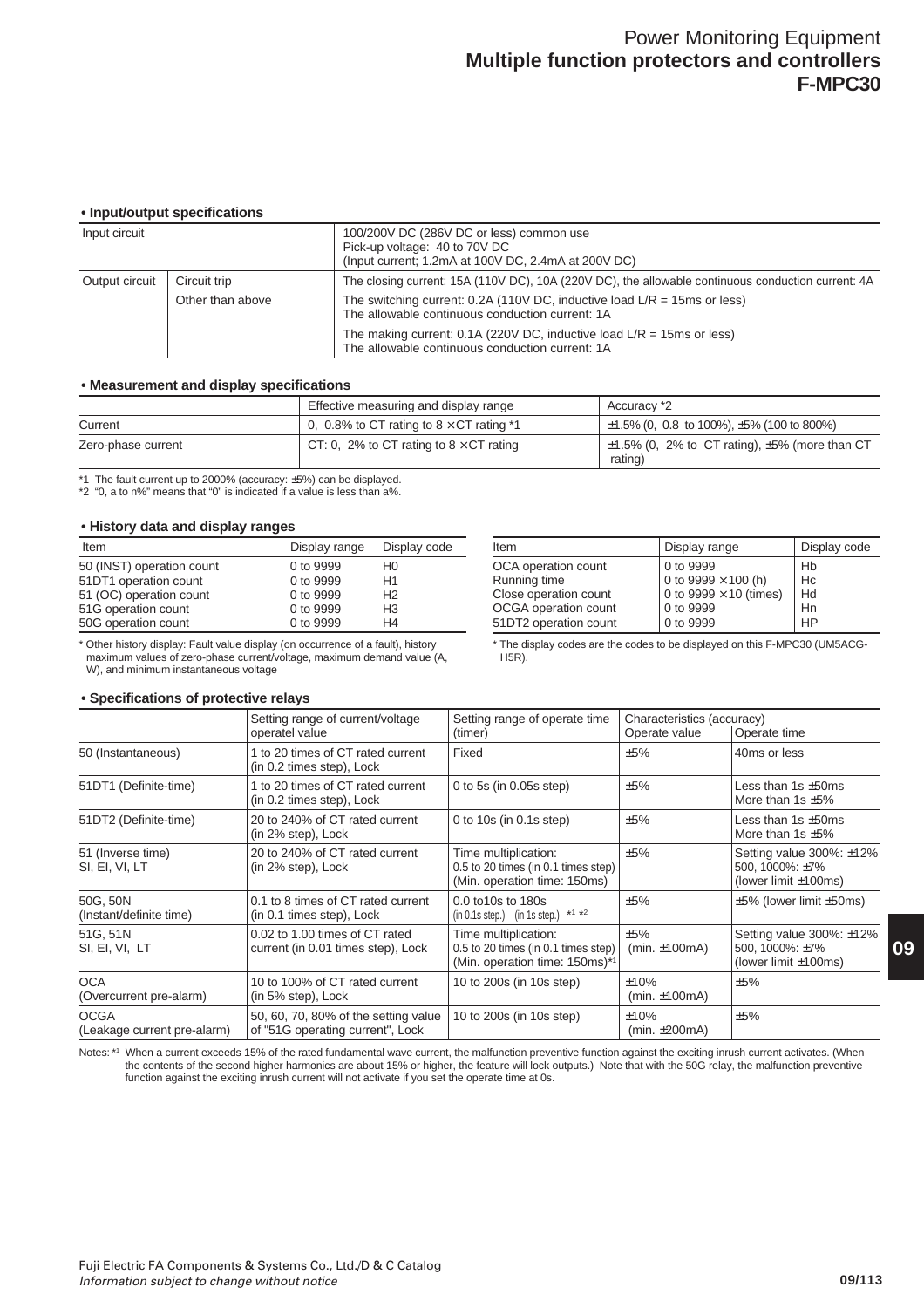#### **• Communications specifications**

| Protocol                                                                                                                                                                                                                                                                                                | MODBUS protocol mode                   |  | MPC-Net mode                           |                                                                                                                               |
|---------------------------------------------------------------------------------------------------------------------------------------------------------------------------------------------------------------------------------------------------------------------------------------------------------|----------------------------------------|--|----------------------------------------|-------------------------------------------------------------------------------------------------------------------------------|
| Standard                                                                                                                                                                                                                                                                                                | EIA-485                                |  | EIA-485                                |                                                                                                                               |
| Data exchange method                                                                                                                                                                                                                                                                                    | Polling/selecting system               |  | 1: N polling/selecting system          |                                                                                                                               |
| <b>Transmission distance</b>                                                                                                                                                                                                                                                                            | 1000m (total length)                   |  | 1000m (total length)                   |                                                                                                                               |
| No. of connectable units                                                                                                                                                                                                                                                                                | Up to 32 units (including master unit) |  | Up to 32 units (including master unit) |                                                                                                                               |
| Station number address                                                                                                                                                                                                                                                                                  | 01 to 99                               |  | 01 to 99                               |                                                                                                                               |
| <b>Transmission speed</b>                                                                                                                                                                                                                                                                               | 4800/9600/19200 bps (selectable)       |  | 4800/9600/19200 bps (selectable)       |                                                                                                                               |
| Number of start bits: 1 (fixed)<br>Data format<br>Data length:<br>8 bits (fixed)<br>Data length:<br>Parity bit:<br>None/even/odd (selectable)<br>Parity bit:<br>1 bit or 2 bit (automatic selection)<br>Stop bits:<br>Stop bits:<br>1 bit: for "even or odd" parity<br>BCC:<br>2 bit: for "none" parity |                                        |  |                                        | Number of start bits: 1 (fixed)<br>7/8 bits (selectable)<br>None/even/odd (selectable)<br>1 (fixed)<br>Even horizontal parity |

## ■ **Type number nomenclature**



## **Control power supply**

H: 100/200V DC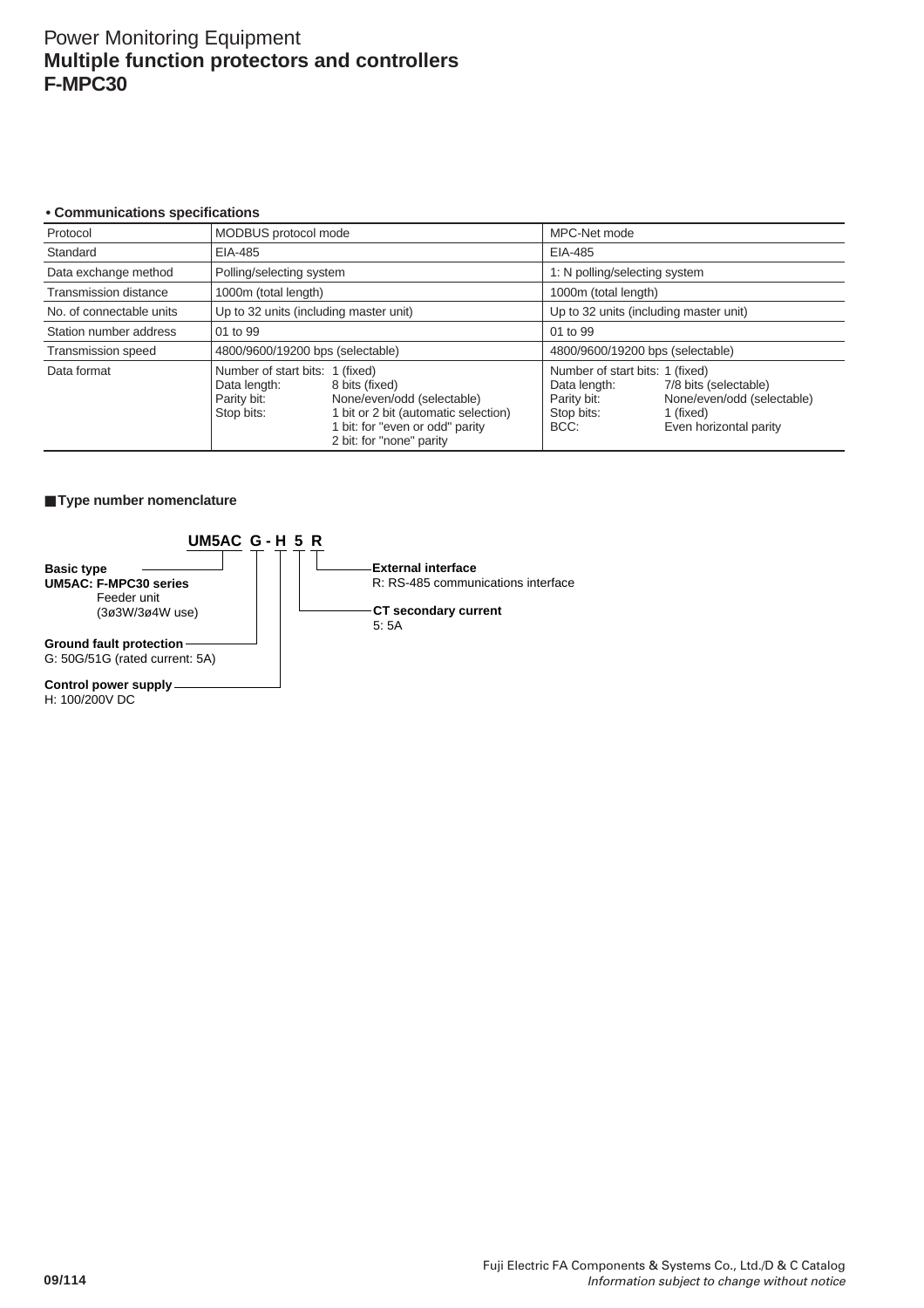#### A B C C B T.Tm  $R_{\rm S-485}$  RS-485 Ia 15  $\sigma$ 14 K 16 Terminal 17  $3\times$ CT Ib 19 block A 18 L 20 1 k 21 Ic **Terminating** 3 23 22 resistor F-MPC30 ጎ2 24 100Ω (built-in) 25 I0 **3-phase, 4-wire system /**  (UM5ACG-H5R) 26 5 **currents of phase A, B, and C synthesized with N-phase current** Terminal block A B C N Input detection circuit T.Tm (Isolated by bi-directional 13 Ia त्र 15 ᠳ photocoupler. ON current: Power 14 ᠳ Output  $\begin{bmatrix} 1 & 2 & 3 \end{bmatrix}$  Alarm supply | \frip TC trip coil .<br>Approx.12mA at 100V DC K 16 17 Ib ₹ 19 Terminal block B L 18 1 2 3 20 19 **1**413 12 14 15 16 17 18 **18 19 10 11 19 10 11 19 11 12 12 13 14 14 15 16 17 18** 20 D 21 ₫ Ic 23 22 24 25 त्र In  $CB$  OFF  $T$ ric 52a<br>onl 26 Emergency Input lock 1 stop CB ON Power supply lock **3-phase, 4-wire system / N-phase dedicated CT connection**  $B$   $C$ T.Tm P 13 ₹ Ia 15 a<br>a 14 16 K 17 ₹ Ib 19 L 18 20 21  $\otimes\otimes\otimes$   $\cap$ ₹ Ic CO (TC) 23 C B 22 24 N 25 đ In 26 The output of X1, X2, and X3 Note: When used with DC power supply, connect are used for alarm display or trip display. the input common terminals (terminal No.9 on terminal block B) to the N side.

### ■ **Example of external wiring diagram (External 3 CTs)**

**3-phase, 4-wire system / zero-phase current**

Note: . Use selective input 1 and selective output 1 to 3 by selecting the function type by setup. See page 09/113 for details.

• Outputs of "TRIP and device error" are used exclusively. Inputs of "52a: the answer back signal of CB ON" and "the monitoring of TC coil" are used exclusively. • Device error output is a normally closed contact (normally excited, and if an error occurs, excitation terminates and contact opens). Therefore, a time delay of about 100ms occurs before the contact opens, since the power has been on (in operation). Consider the use of a timer, if necessary, if you create an external sequence.

• If you have to connect a heavy load exceeding relay's contact rating, be sure to use it in combination with FUJI's miniature power relay HH6 $\square$ . See page 09/113 "Input/output specifications.

• If this unit, being provided with RS-485 communication function, is located at the termination of a communication line, connect terminals No.3 and 5. With this, the 100Ω terminating resistor is connected across the RS-485 bus.

**09**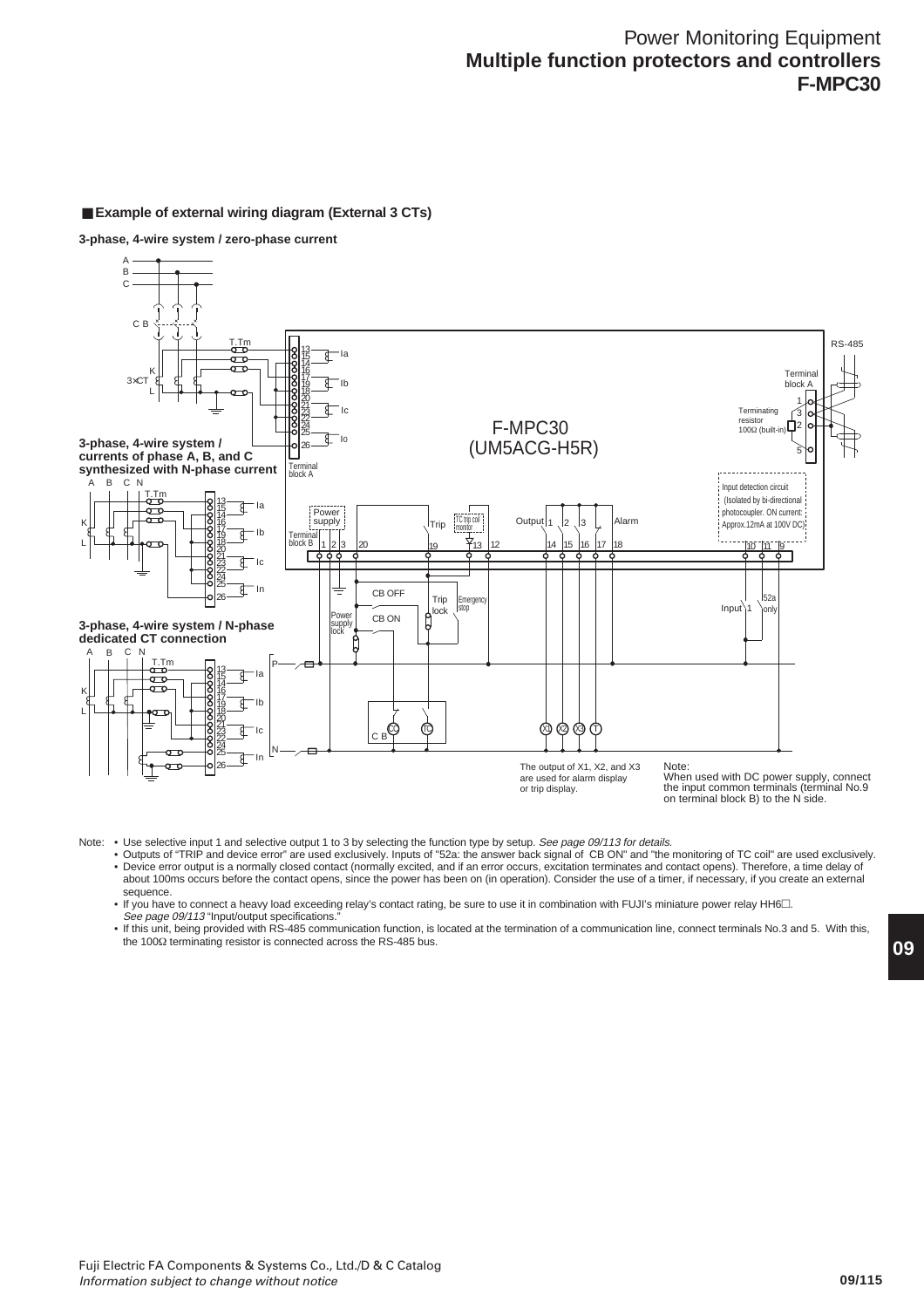## ■ **Time-current characteristics of an overcurrent relay**

**Stnadard inverse (SI) characteristics**



Note:

Time setting (lever) is of 0.1 times step (Lower limit: 0.5, upper limit: 20.0). Indication of a part of the lever is omitted in the characteristics indicated above.

 $10.02 - 1$ 0.14 10

## **Long time inverse (LT) characteristics**



Note:

Time setting (lever) is of 0.1 times step (Lower limit: 0.5, upper limit: 20.0). Indication of a part of the lever is omitted in the characteristics indicated above.

$$
t = \frac{120}{1 \cdot 1} \times \frac{L}{10}
$$
 (L: Time magnification)

**Very inverse (VI) characteristics**



Note:

Time setting (lever) is of 0.1 times step (Lower limit: 0.5, upper limit: 20.0). Indication of a part of the lever is omitted in the characteristics indicated above.

$$
t = \frac{0.14}{10^{-2} - 1} \times \frac{L}{10}
$$
 (L: Time magnification)  $t = \frac{13.5}{1 - 1} \times \frac{L}{10}$  (L: Time magnification)

**Extremely inverse (EI) characteristics**



Note:

Time setting (lever) is of 0.1 times step (Lower limit: 0.5, upper limit: 20.0). Indication of a part of the lever is omitted in the characteristics indicated above.

$$
t = \frac{80}{l^2 - 1} \times \frac{L}{10}
$$
 (L: Time magnification)

Fuji Electric FA Components & Systems Co., Ltd./D & C Catalog Information subject to change without notice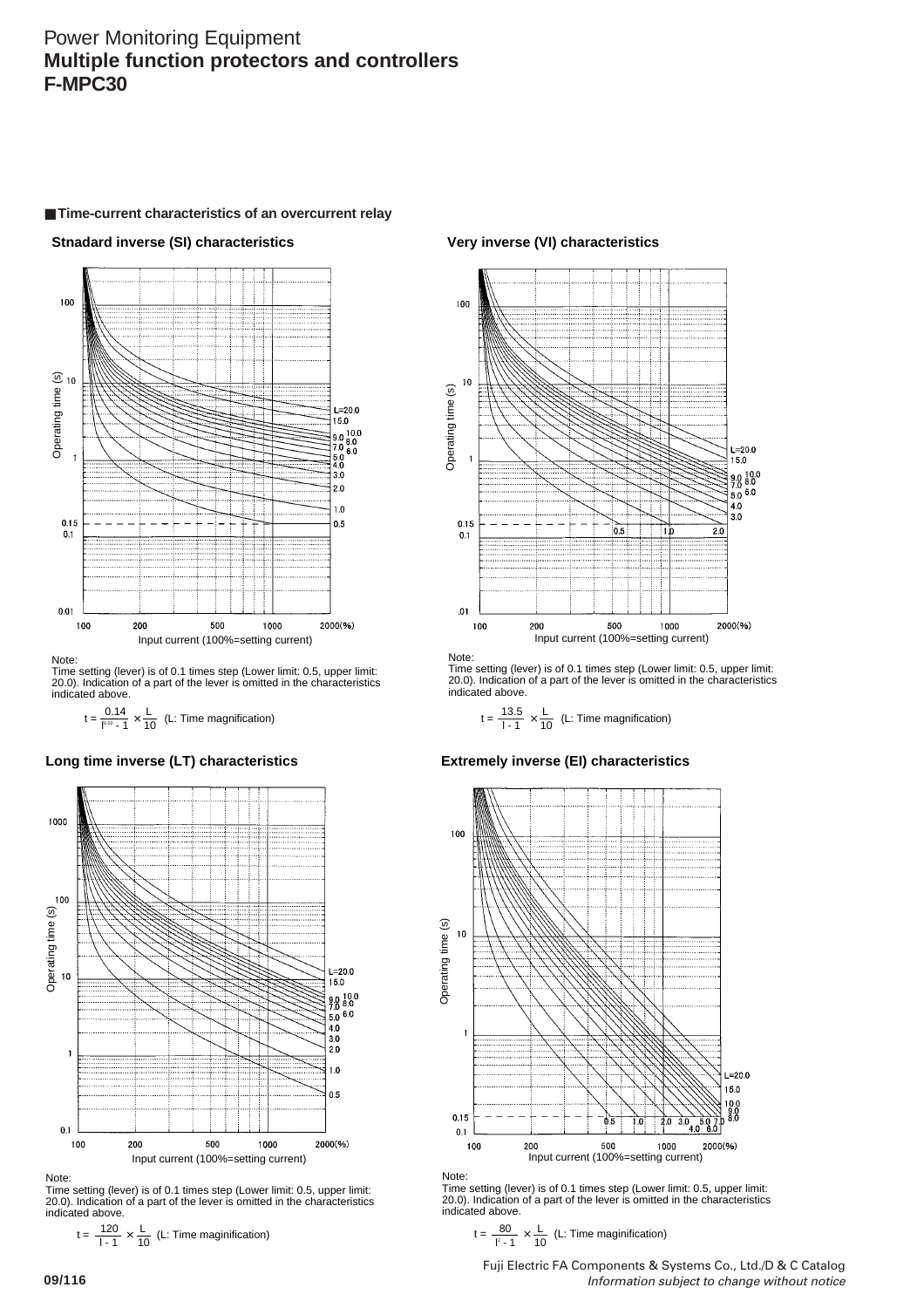■ **Dimensions**, mm



Minimum clearance from adjacent upper and lower devices or panel plate: 100mm

## ■ **Characteristics of overcurrent relay (OCR)**

The characteristics of overcurrent relays (OCR) are, in general, divided into the protective INST (50) (setting code 10, 11), the protective DT1 (setting code 12 to 14), protective DT2 (setting code 1c, 1d, 1E) and the protective OC 51 (setting code 15 to18). The characteristics of protective OC 51 consist of 4 kinds of inverse characteristic curves, such as standard inverse (SI)

characteristics, very inverse (VI) characteristics, long time inverse (LT) characteristics, extremely inverse (EI) characteristics. Combination of the protective INST (50), protective DT1, protective DT2 and OC 51 carries out coordinative protection.

## **Outline of characteristic of overcurrent relay.**

| Item                 | Operating current                                     | Operating time                                       |
|----------------------|-------------------------------------------------------|------------------------------------------------------|
| Protective INST (50) | 1 to 20 times of CT rated current 5A (0.2 times step) | Fixed (40ms or less)                                 |
| Protective DT1       |                                                       | $\vert$ 0 to 5s (0.05s step)                         |
| Protective DT2       | 20 to 240% of CT rated current 5A                     | $\vert$ 0 to 10s (0.1s step)                         |
| Protective OC (51)   | (2% step)<br>*1                                       | Select from 4 characteristic curves.                 |
|                      |                                                       | Time magnification: 0.5 to 20 times (0.1 times step) |

\*1: The operating time of protective OC 51 is saturated at about 150ms.

The operating time will be saturated at 20 times of CT rated current when the setting exceeds 200%.

For example, the operating time becomes 833% ( = 2000%/(240%×100)) of the CT rated current in 240% setting.

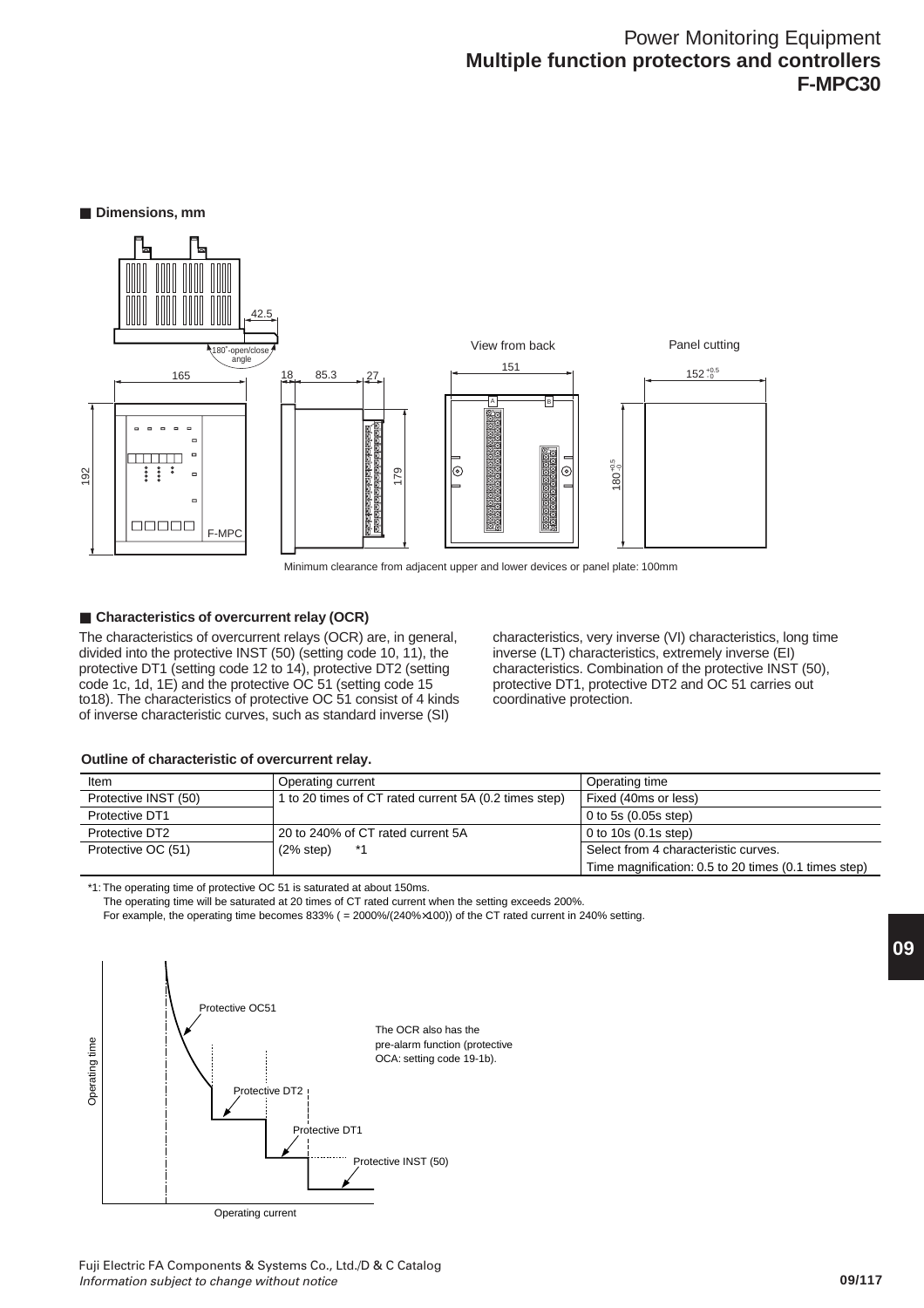# Power Monitoring Equipment **Power monitoring unit F-MPC04, F-MPC04P, F-MPC04S**

## **Power monitoring unit F-MPC04 series**

## ■**Description**

- F-MPC04 series power monitoring equipment, designed for used in low voltage circuits, can perform electric power management and monitoring from high to low voltage circuit efficiently and economically, used together with F-MPC60B and F-MPC30 series.
- F-MPC04 series consists of 3 types: type UM04 integrated power monitoring unit that can monitors up to 10 feeders, type UM02 multi-circuit power monitoring unit that is space-saving and can monitor up to 8 feeders in three-phase three-wire system, and type UM03 single circuit power monitoring unit, being compact, that has optimum output functions for preventive maintenance, and is best suited for installation in a unit of facility, section, and floor.
- RS-485 communications interface is standard. With our application software of F-MPC-Net power monitoring system, you can automatically display, print, and save the data measured by F-MPC 04 on your PC.



| Type                       |                                                      | F-MPC04                                        | F-MPC04P          |                                           |                          | F-MPC04S                            |                 |                                         |                          |
|----------------------------|------------------------------------------------------|------------------------------------------------|-------------------|-------------------------------------------|--------------------------|-------------------------------------|-----------------|-----------------------------------------|--------------------------|
|                            |                                                      |                                                |                   | UM04-ARAE                                 | <b>UM02-AR2</b>          | <b>UM02-AR3</b>                     | <b>UM02-AR4</b> |                                         | UM03-ARA3G UM03-ARA3     |
|                            |                                                      |                                                |                   | Integrated<br>power<br>monitoring<br>unit |                          | Multi-circuit power monitoring unit |                 | Single-circuit power<br>monitoring unit |                          |
| Measuring                  | No. of                                               | 1-phase 2-wire                                 |                   | 10 circuits                               | 12 circuits              |                                     |                 | 1 circuit                               | 1 circuit                |
| function                   | phase and<br>wire                                    | 1-phase 3-wire                                 |                   | 10 circuits                               |                          | 8 circuits                          |                 |                                         |                          |
|                            |                                                      | 3-phase 3-wire                                 |                   |                                           |                          |                                     |                 |                                         |                          |
|                            |                                                      | 3-phase 4-wire                                 |                   | 6 circuits                                |                          |                                     | 4 circuits      |                                         |                          |
|                            | No. of voltage circuit                               |                                                |                   | $\overline{2}$                            | 1                        |                                     |                 | 1                                       | 1                        |
|                            | Measuring                                            | Voltage                                        | [V]               | $\circ$                                   |                          | $\circ$                             |                 | Ó                                       | $\circ$                  |
|                            | item                                                 | Current                                        | [A]               | $\circ$                                   |                          | $\circ$                             |                 | Ó                                       | $\circ$                  |
|                            |                                                      | Power                                          | [W]               | $\bigcirc$                                |                          | $\circ$                             |                 | O                                       | O                        |
|                            |                                                      | Active power                                   | [Wh]              | $\bigcirc$                                |                          | $\circ$                             |                 | Ō                                       | $\circ$                  |
|                            |                                                      | Reactive power                                 | [var]             | $\circ$                                   |                          | $\circ$                             |                 | $\circ$                                 | $\circ$                  |
|                            |                                                      | Reactive energy                                | [varh]            | $\circ$                                   |                          | $\overline{\phantom{0}}$            |                 | $\circ$                                 | $\circ$                  |
|                            |                                                      | Power-factor                                   |                   | $\circ$                                   |                          | $\circ$                             |                 | $\circ$                                 | $\circ$                  |
|                            |                                                      | Leakage current                                | [IO]              | $\circ$                                   |                          | $\overline{\phantom{0}}$            |                 | О                                       | $\overline{\phantom{0}}$ |
|                            |                                                      | Basic component of<br>leakage current<br>[lob] |                   | $\circ$                                   |                          |                                     |                 | $\circ$                                 |                          |
|                            |                                                      |                                                |                   |                                           |                          |                                     |                 |                                         |                          |
|                            | Maintenance                                          | Demand                                         | Current           | $\circ$                                   |                          |                                     |                 | $\circ$                                 | $\circ$                  |
|                            | item                                                 |                                                | Power             | $\circ$                                   |                          |                                     |                 | $\circ$                                 | $\circ$                  |
|                            |                                                      |                                                | Max. current      | $\circ$                                   |                          | -                                   |                 | $\circ$                                 | $\circ$                  |
|                            |                                                      |                                                | Max. power        | $\circ$                                   |                          | $\circ$                             |                 | O                                       | $\circ$                  |
|                            |                                                      | Max. voltage value                             |                   | $\circ$                                   |                          | $\circ$                             |                 |                                         |                          |
|                            |                                                      | Min. voltage value                             |                   | $\overline{\circ}$                        | $\circ$                  |                                     |                 |                                         |                          |
|                            | Harmonic current                                     |                                                |                   | $\circ$                                   | $\overline{\phantom{0}}$ |                                     |                 | $\circ$ (Demand only)                   |                          |
| Protection                 | Current prealarm (OCA)                               |                                                |                   | $\circ$                                   | $\qquad \qquad -$        |                                     |                 | O                                       | О                        |
|                            | Leakage current prealarm (OCGA)                      |                                                |                   | $\circ$                                   | $\overline{\phantom{0}}$ |                                     |                 | $\circ$                                 |                          |
| Leakage current trip (OCG) |                                                      | $\bigcirc$                                     | -                 |                                           |                          | Ō                                   |                 |                                         |                          |
| Communications interface   |                                                      | RS-485, Modbus                                 | <b>RS-485</b>     |                                           |                          | <b>RS-485</b>                       | <b>RS-485</b>   |                                         |                          |
| Display and setting        |                                                      |                                                |                   | $\circ$                                   |                          | Display and setting unit UM02X-S    |                 | $\circ$                                 | $\circ$                  |
| be<br>connected            | Devices to   Current sensor (Current Transformer:CT) |                                                | $\overline{O}$ *1 | CT: 5, 50, 200, 400A                      |                          |                                     |                 |                                         |                          |
|                            | ZCT (separately installed)                           |                                                |                   | $\circ$                                   | -                        |                                     |                 | О                                       |                          |
|                            | <b>MCCB with ZCT</b>                                 |                                                | $\circ$           |                                           | $\overline{\phantom{0}}$ |                                     | $\circ$         | $\overline{\phantom{0}}$                |                          |

Note \*<sup>1</sup>: FMPC 04 (UM04) is connected to CT via CT-BOX. For combination of

F-MPC04 (UM04), CT-BOX and CT, See page 09/120 and 09/135 ;

"Applicable CT."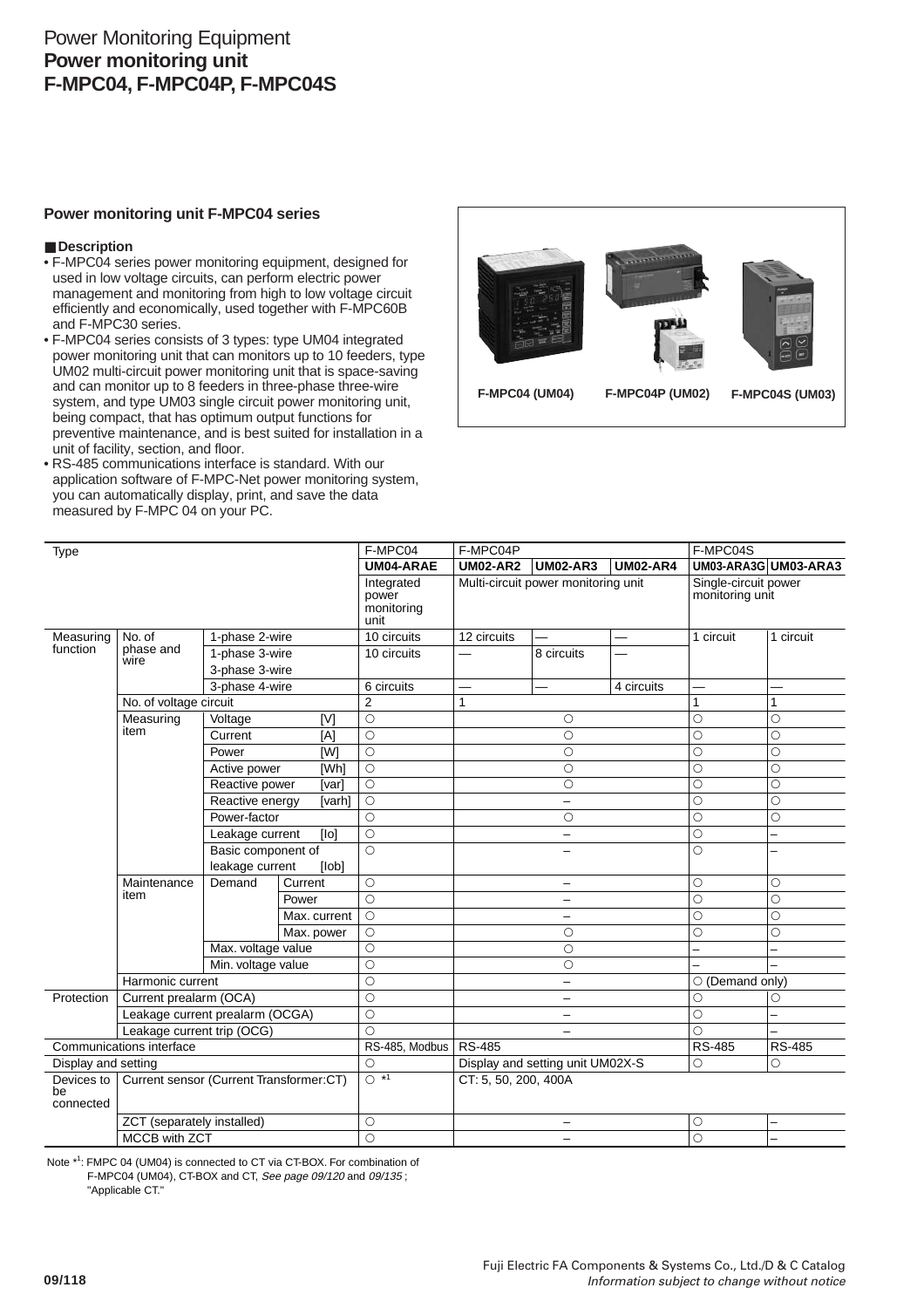# Power Monitoring Equipment **Power monitoring unit F-MPC04, F-MPC04P, F-MPC04S**



## ■ System configuration example **Low voltage**

**09**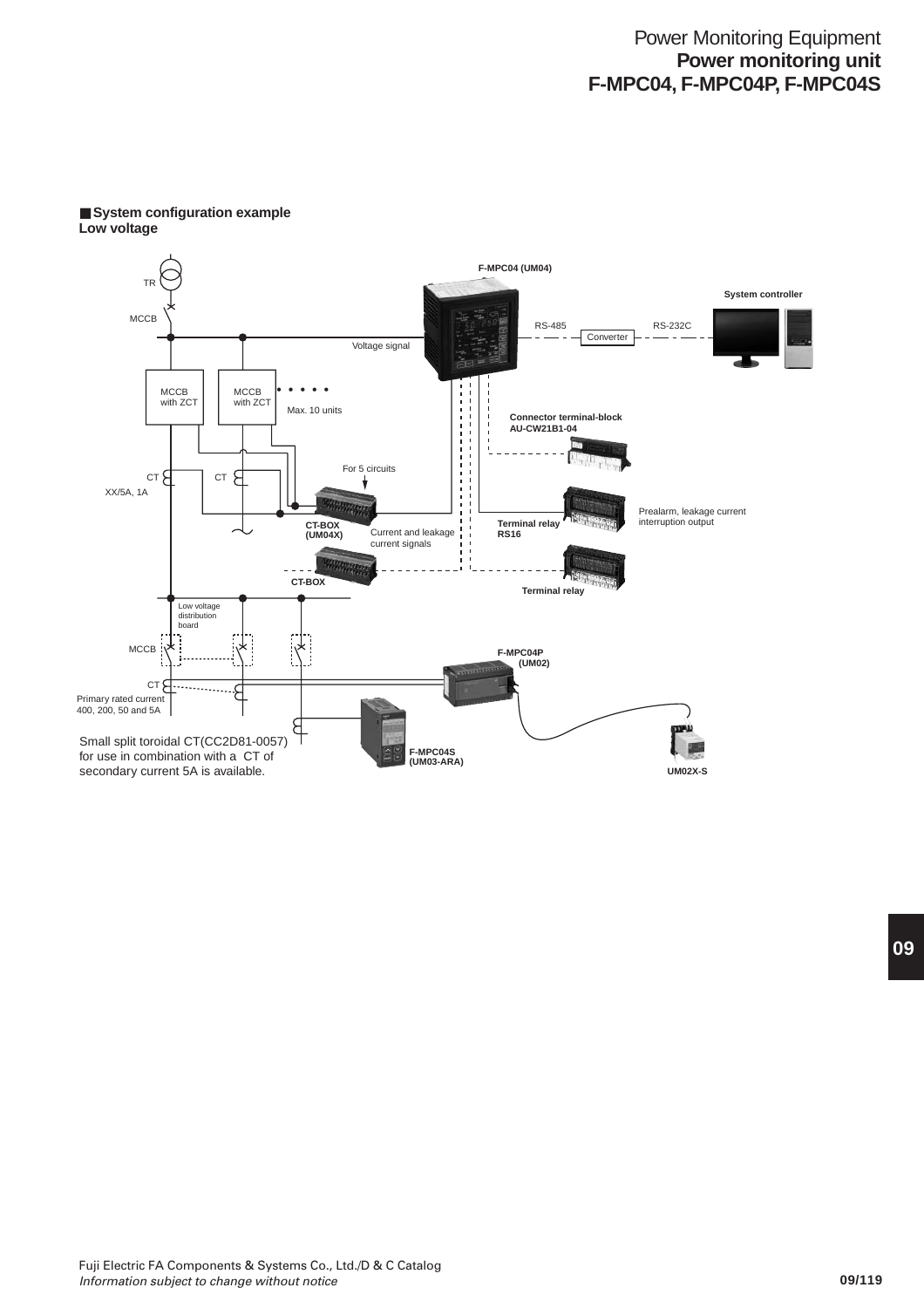# Power Monitoring Equipment **Power monitoring unit F-MPC04**

## **Integrated power monitoring unit, UM04**

## ■ Description

Integrating complete functions required for power distribution and power line data management in a single unit (up to 10 circuits for 3-phase 3-wire system)

- Supports multiple power distribution lines UM04 allows economical management of each facility and installation by means of communications interface.
- Easy mounting to existing switchboards Split-through type CTs enables UM04 s easy mounting to existing boards.
- Flexible energy management
- UM04 manages power line data such as measurement, preventive maintenance, maintenance and electricity quality, and transmit those data to upper level controller, thus promises energy and labor-saving.
- Harmonics current measurement The third, fifth, seventh, and total harmonic current can be measured.
- Monitor insulation deterioration and implement preventive maintenance by measuring leakage current. Provides deterioration trend analysis with trend data and preventive maintenance with 2-stage output (leakage current pre-alarm and leakage current relays).
- Compatible with MODBUS RTU protocol. Select between the MODBUSRTU protocol or the F-MPC-Net protocol for the F-MPC series.
- **Type number nomenclature**

Integrated power monitoring unit

**UM04-ARA4 CT-BOX**

- Handles digital input.
- Four inputs (ON/OFF status and pulse count digital signals) from the relay connector terminal block.
- Related Equipment

Molded case circuit breakers with ZCT and split type current transformers are also introduced as related products, RS16 Terminal Relay which outputs leakage current prealarm and the connector terminal-block which outputs kWh pulse, are also explained (UM04 use only).

**F-MPC04 basic type**

#### ■**Types**

| Description                      | Specification                      | <b>Type</b>    | Remarks          |
|----------------------------------|------------------------------------|----------------|------------------|
| Integrated power monitoring unit | RS-485, 2VT-conformed<br>UM04-ARA4 |                |                  |
| CT-BOX                           | For CT secondary current 5A        | <b>UM04X-5</b> |                  |
|                                  | For CT secondary current 1A        | <b>UM04X-1</b> |                  |
| Related product                  |                                    |                |                  |
| <b>Terminal Relay</b>            | 15 output                          | RS16-DE04H     | See page 09/137. |
| Connector cable                  | Length 1m/2m/3m                    | AUX014-20□     | See page 09/137. |
| Connector terminal block         | kWh pulse output                   | AU-CW21B1-04   | See page 09/138. |
|                                  | For digital input                  |                |                  |

**UM04-ARA4**

## ■ Applicable CT

| Current transformer (CT)        | CT secondary current | Applicable CT-BOX | Applicable integrated power monitoring unit |
|---------------------------------|----------------------|-------------------|---------------------------------------------|
| Split CT Type CC2C76-           | 1Α                   | UM04X-1           | UM04-ARA4                                   |
| Type $CC2D74$ - $\Box$ $\Box$ 1 |                      |                   |                                             |
| General-purpose CT XX/1A        | 1Α                   |                   |                                             |
| General-purpose CT XX/5A        | 5A                   | UM04X-5           |                                             |

| Applicable circuit  | CT-BOX         |                 |  |
|---------------------|----------------|-----------------|--|
|                     | One unit       | Two units       |  |
| Three-phase/3-wire  | 5 feeders max. | 10 feeders max. |  |
| Single-phase/2-wire |                |                 |  |
| Single-phase/3-wire |                |                 |  |
| Three-phase/4-wire  | 3 feeders max. | 6 feeders max.  |  |
|                     |                |                 |  |

\* The number of countable feeders depends on the number of CT boxes.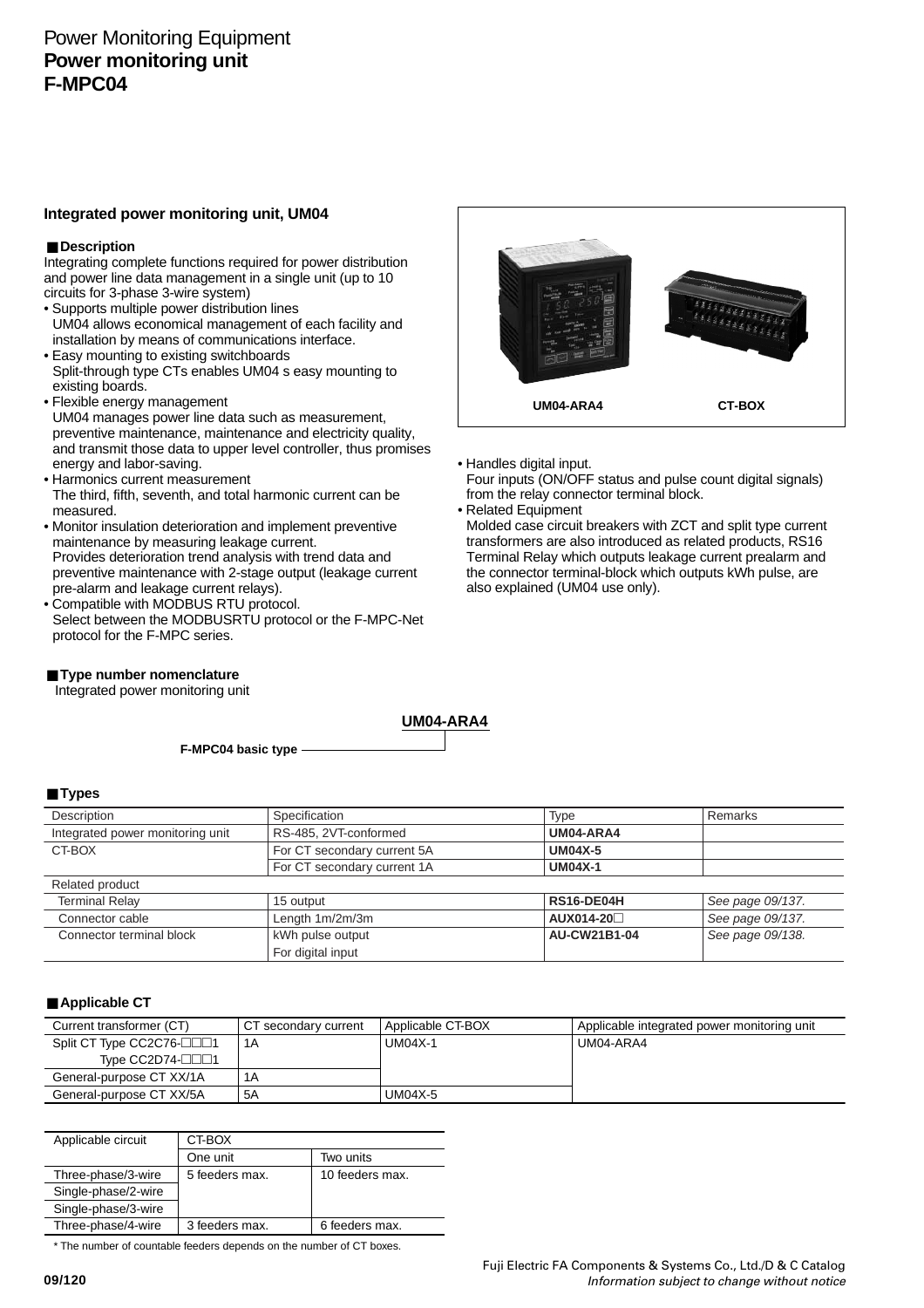## ■ **Specifications**

## **• General specifications**

| Item                           |                                     | Specification                                                                                                                                                                                                                                                   |  |  |  |
|--------------------------------|-------------------------------------|-----------------------------------------------------------------------------------------------------------------------------------------------------------------------------------------------------------------------------------------------------------------|--|--|--|
| Rating                         | Rated frequency                     | 50 or 60Hz (Selectable by the setting)                                                                                                                                                                                                                          |  |  |  |
|                                | Rated voltage                       | Applicable to both 110V and 220V AC, 110V AC for use with a VT secondary circuit                                                                                                                                                                                |  |  |  |
|                                | Rated current                       | Depends on CT-BOX specifications (5A, 1A in a CT secondary circuit, power consumption: 0.1VA<br>max., excluding power loss in the external cable resistance)                                                                                                    |  |  |  |
|                                | Zero-phase CT                       | EW type or MCCB with a ZCT (zero-phase current transformer) type (FUJI model)                                                                                                                                                                                   |  |  |  |
|                                | Control power supply                | 85 to 264V AC (By exclusive control power supply terminal)                                                                                                                                                                                                      |  |  |  |
| Inrush current                 |                                     | 40A max., 3ms max. (AC)<br>85A max., 3ms max. (DC)                                                                                                                                                                                                              |  |  |  |
|                                | Control power consumption *1        | 25VA max. (Power monitoring unit + two CT-BOXes + Terminal Relays<br>with all contacts ON)                                                                                                                                                                      |  |  |  |
| Rated<br>input                 | Voltage input<br>(VT ratio)         | 100V direct input, 200V direct input<br>VT primary/secondary: AC220/110V, AC440/110V, AC440/220V, AC240/110V, AC400/110V, AC3.3k/110V, AC6.6k/110V                                                                                                              |  |  |  |
|                                | Current input<br>(CT ratio)         | Primary rating setting: 10A, 15A, 20A, 25A, 30A, 40A, 50A, 60A, 75A, 80A, 100A, 120A, 150A, 160A, 200A, 250A, 300A, 320A, 400A, 500A, 600A<br>630A, 750A, 800A, 100A, 1200A, 1250A, 1500A, 1600A, 2000A, 2500A, 3000A, 3150A, 3200A, 4000A, 5000A, 6000A, 7500A |  |  |  |
|                                | Ambient temperature                 | -10 to $+55^{\circ}$ C (no icing or no condensation)                                                                                                                                                                                                            |  |  |  |
|                                | Storage temperature                 | -20 to + $70^{\circ}$ C (no icing or no condensation)                                                                                                                                                                                                           |  |  |  |
| Humidity                       |                                     | 20 to 90% RH (no condensation)                                                                                                                                                                                                                                  |  |  |  |
| Atmosphere                     |                                     | No corrosive gas and no heavy dirt and dust                                                                                                                                                                                                                     |  |  |  |
| Alarm and shutdown outputs     |                                     | Continuous output current: 1A max. (with output of terminal relay, RS16-DE04H)<br>Make and break current: 250V AC 5A, 30V DC 5A max.                                                                                                                            |  |  |  |
| Insulation resistance          |                                     | 10MΩ min.: between ground and electric circuits connected together<br>5MQ min.: between electric circuits, between contacts                                                                                                                                     |  |  |  |
| Dielectric strength            |                                     | 2000V AC, 1 minute between ground and electric circuits connected together, excluding<br>T-link and RS-485 signal circuits                                                                                                                                      |  |  |  |
| Impulse                        |                                     | 4.5kV (1.2 $\times$ 50 $\mu$ s) between ground and electric circuits connected together, excluding<br>T-link and RS-485 signal circuits                                                                                                                         |  |  |  |
|                                | Momentary overload capability       | 20 times rated current, nine times for 0.5s, once for 2s                                                                                                                                                                                                        |  |  |  |
| Shock resistance               |                                     | Approx. 300m/s <sup>2</sup> , three times in each of X, Y, and Z axes                                                                                                                                                                                           |  |  |  |
| Noise immunity                 |                                     | 1 to 1.5MHz damped oscillation noise having 2.5 to 3kV peak voltage for 2s<br>1.5kV square wave (rise time: 1ns, pulse width: $1\mu s$ ) for 10 minutes continuously                                                                                            |  |  |  |
| Vibration resistance           |                                     | JIS C 60068-2-6 10-58Hz: single amplitude 0.075mm. 58-150Hz=constant accelation 10m/s <sup>2</sup> X, Y, Z<br>directions 8minutes X10 cycles                                                                                                                    |  |  |  |
| Electrostatic noise resistance |                                     | Mounting steel panel surface: ± 8kV<br>F-MPC04 (UM04) front panel surface: ± 15kV                                                                                                                                                                               |  |  |  |
|                                | Permissible momentary power failure | 20ms, continuous operation (excluding display)                                                                                                                                                                                                                  |  |  |  |
| Mass                           |                                     | Power monitoring unit UM01: 1000g, CT-BOX: 300g<br>Terminal relay: 200g                                                                                                                                                                                         |  |  |  |

Note \*1 The control power consumption on the table applies to where CT-BOXes and Terminal relays are connected to the power monitoring unit UM04.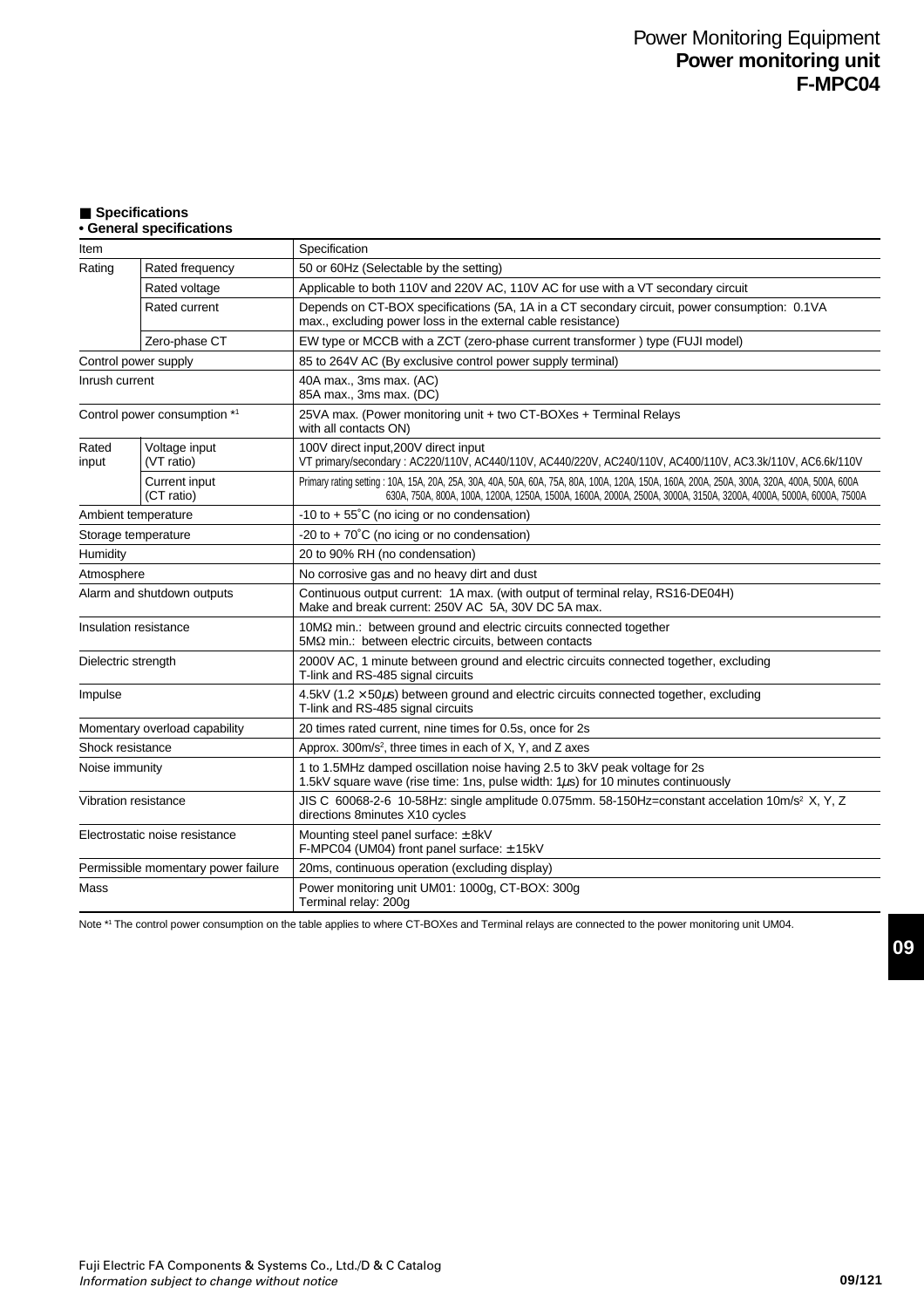# Power Monitoring Equipment **Power monitoring unit F-MPC04**

## **• Measurement and display specifications**

| Measurement type            | Effective measuring range        | The main body display | Communication data   Accuracy (%) |                         | Remarks                               |
|-----------------------------|----------------------------------|-----------------------|-----------------------------------|-------------------------|---------------------------------------|
| Current:                    | 0, 0.5% to 150% of CT            | 4 digits              | 4 digits                          | $±2.5\%$ FS             | "0.00" is displayed, if the measured  |
| $I(r)$ , $I(s)$ , $I(t)$    | secondary rated current          |                       |                                   |                         | value is about 1.0% or less.          |
| Voltage: *3                 | VT secondary voltage:            |                       |                                   | $\pm 2.5\%$ FS          | VT secondary voltade is               |
| $V(uv)$ , $V(vw)$ , $V(wu)$ | 303W: max 264V                   |                       |                                   |                         | jointly used as internal control      |
|                             | 3Ø4W (Phase voltage):            |                       |                                   |                         | power supply. (For U-V)               |
|                             | max.264V                         |                       |                                   |                         |                                       |
|                             | 3Ø4W (Line voltage): 3x264V      |                       |                                   |                         |                                       |
| Zero-phase current lo       | 0, 50 to 3600mA                  |                       |                                   | $±20\%$ FS              | "0" is displayed, if the measured     |
|                             |                                  |                       |                                   |                         | value is about 50mA or less.          |
| Active power                | 0 to 3.5kW (220V) as             | 4 digits with the     | 4 digits with the                 | $±2.5\%$ FS             | Two-wattmeter method: Measured        |
| $*4*5$                      | converted to current             | code                  | code                              |                         | when the value is 0.4% or higher of   |
|                             | transformer secondary value      |                       |                                   |                         | the rated current. (Ir, It, Vuv, Vvw) |
| Reactive power              | 0 to 3.5kvar (220V)              |                       |                                   | $±2.5\%$ FS             | Two-wattmeter method                  |
| $*4*5$                      | as converted to current          |                       |                                   |                         |                                       |
|                             | transformer secondary value      |                       |                                   |                         |                                       |
| Power factor                | Lead: 0%-100%-Lag: 0%            | 3 digits with the     | 4 digits with the                 | ±5%                     |                                       |
| *4                          |                                  | code                  | code                              | The "90°" phase         |                                       |
|                             |                                  |                       |                                   | angle conversion        |                                       |
| Active electric             | 0 to 99999 (kWh)                 | 5 digits              | $*6$                              | Equivalent to           | ±2.0% (Power factor of 1              |
| power                       | The effective power              |                       |                                   | ordinary class          | between 5% and 120% of                |
|                             | quantity of the plus             |                       |                                   | specified in JIS        | CT primary rated current)             |
|                             | 0 to 99999 (kWh)                 |                       |                                   |                         | ±2.5% (Power factor of 0.5            |
|                             | The effective power              |                       |                                   |                         | between 10% and 120% of               |
|                             | quantity of the minus            |                       |                                   |                         | CT primary rated current)             |
| The reactive energy         | 0 to 9999 (kvar)                 | none                  | *6                                | ±0.5%                   |                                       |
|                             | The reactive energy of the plus  |                       |                                   | (No display)            |                                       |
|                             | 0 to 9999 (kvar)                 |                       |                                   |                         |                                       |
|                             | The reactive energy of the minus |                       |                                   |                         |                                       |
| The voltage                 | "264V from 85V" in VT            | 4 digits              |                                   | $±2.5\%$ FS             |                                       |
| minimum value               | secondary of each phase          |                       |                                   |                         |                                       |
| The voltage                 | "264V from 85V" in VT            |                       |                                   | $±2.5%$ FS              |                                       |
| maximum value               | secondary of maximun-phase       |                       |                                   |                         |                                       |
| Harmonic current            | 3rd & 5th order: 0, 2.5% to 150% |                       |                                   | ±2.5%                   | $\overline{7}$                        |
|                             | 7th order: 0, 5.0% to 150%       |                       |                                   | (7th order: $\pm 5\%$ ) |                                       |

Note : \*1. The measurement accuracy includes the error in the CT boxes and ZCT. The error in the combined VTs and CTs are not included.

\*2. Current, voltage, and power performance characteristics are according to JIS C 1102 (indicating electrical measuring instruments). The measurement display value is the average value over approximately 1 second.

\*3. The values in the table are the line voltages for 3-phase, 3-wire systems and the phase voltages for 3-phase, 4-wire systems. For 3-phase, 4-wire applications, the setting in this table can be used to display either the phase voltages or line voltages.

\*4. Selling/purchasing for power measurement and lead/lag for power factor measurements are displayed with one sign (blank for positive). The meaning of positive/negative for each measurement item is given below.

\*5. The maximum values of the active power and reactive power are ±3.5kW at a 5A secondary current for 3-phase, 3-wire systems, ±0.69kW at 1A for 3-phase, 3-wire systems, ±6.0kW at a 5A secondary current for 3-phase, 4-wire systems, and ±1.2kW at a 1A secondary current for 3-phase, 4-wire systems. \*6. For the F-MPC-Net protocol, the lower four digits of the display are sent. For the MODBUS RTU protocol, 0 to 999999.999kWh is sent and the step value for

the total countup depends on the VT ratio and CT ratio. \*7. For 3-phase, 3-wire systems, the harmonic currents for phases R and T are measured. For 3-phase, 4-wire systems, the harmonic currents for phases R, S, and T are measured.

## **The sign "**±**" in electric measuring**

The sign "±" is used to display "LEAD/LAG" in power-factor, measuring and "electric power selling/ purchase" in electric power measuring. No signs are used if a value is "+". The sign "±" has the following purchase" in electric power measuring. No signs are used if a value is "+". The sign "±" has the following meanings depending on the measured items.

• Active power: kW

+: Power purchase (Consumed electric power)

–: Electric power selling (Inverse electric power flow)

• Reactive power: kvar

+: Lagging current by reactive volt-ampere meter method

–: Leading current by reactive volt-ampere meter method

\* "LEAD/LAG" reverses with electric power selling/purchase.

• Power factor: COS<sup>φ</sup>

+:LEAD –: LAG

Fuji Electric FA Components & Systems Co., Ltd./D & C Catalog Information subject to change without notice

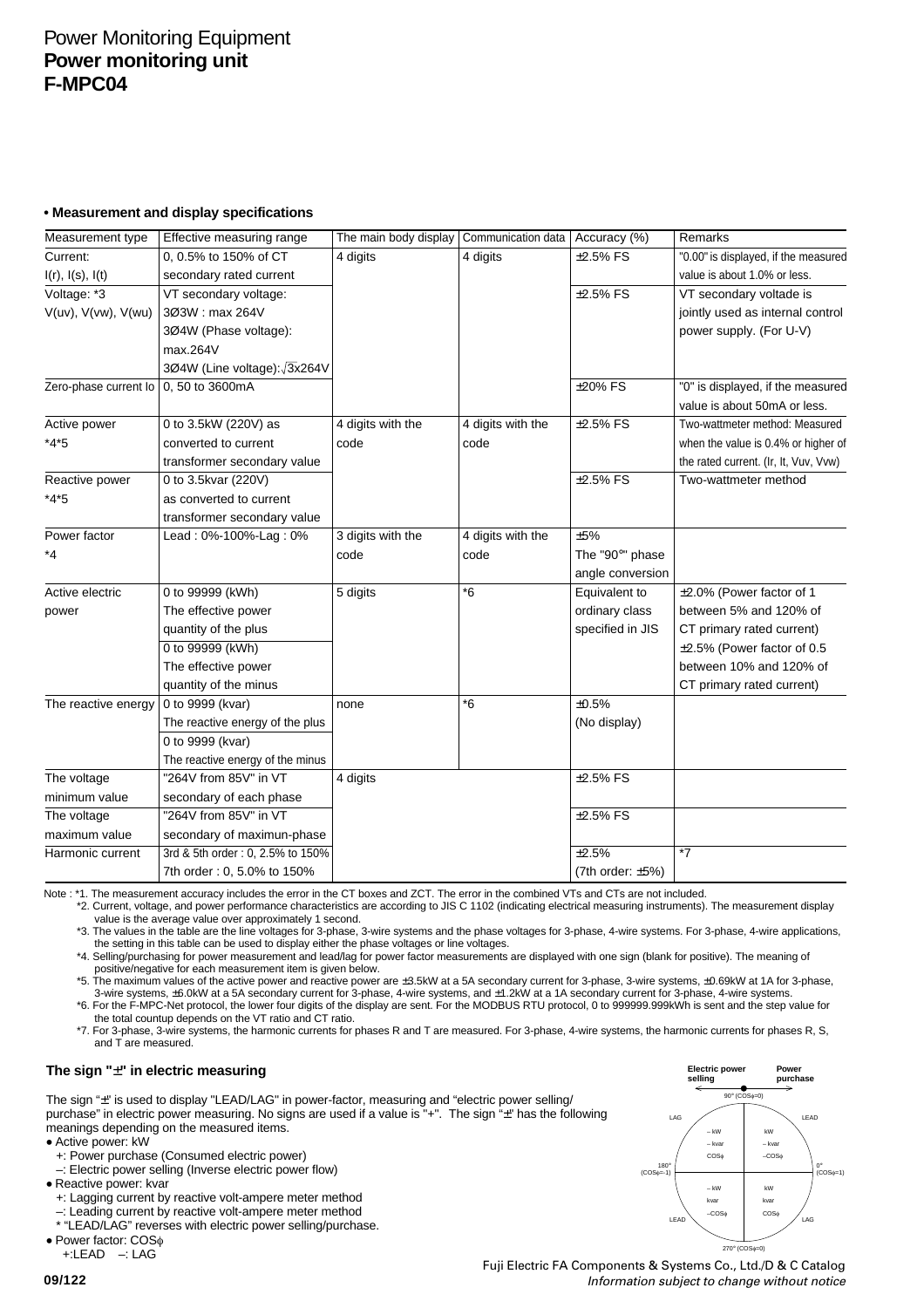#### **• Demand measurement**

| Item                                     | Specification                                                                                           |
|------------------------------------------|---------------------------------------------------------------------------------------------------------|
| Current $(I(r), I(s), I(t))$             | Time: Select one from 0, 1 to 15 minutes (1 minute increments) and 30 minutes it at the initial setting |
| Effective power                          | (common to all 10 circuits).                                                                            |
| Zero-phase current (rms:lo, 50/60Hz:lob) | Display item: 1. Demand values                                                                          |
| Harmonics currents, voltage              | 2. Maximum demands (maximum values recorded before the last reset operation)                            |

## ● Specifications of a leakage current relay **● Data display at fault occurrence**

#### Sensitive current

| Setting value   | 200/500/1000/2000/3000mA or Lock<br>(lo or lob selectable)                     |  |  |
|-----------------|--------------------------------------------------------------------------------|--|--|
| Operating Level | 50 to 100% of setting value<br>(Operate at less than 50%, no opearate at 100%) |  |  |

#### Operation time characteristics

| Setting time     | Inertia non-operating time | Operating time |
|------------------|----------------------------|----------------|
| 0.1s             |                            | 100ms max.     |
| 0.3s             | 150ms min.                 | $0.3s$ max.    |
| 0.5s             | 250ms min.                 | $0.5s$ max.    |
| 1.0s             | 500ms min.                 | $1.0s$ max.    |
| 3.0 <sub>s</sub> | 1,500ms min.               | $3.0s$ max.    |

Note: • Sensitive current and operation time can be set by an arbitrary combination.

• The values on the table is for a trip relay's specifications. The pre-alarm relay operates at half the operating level on the table, and its operation time is 10s fixed. The pre-alarm relay can be used as an alarm against leakage current increase in case of cable insulation deterioration or flood.

Pre-alarm of load current, pre-alarm of leakage current relay (auto-reset), maximum current indication at circuit interruption (indication reset by resetting)

● **kWh-pulse-output specifications** (for products with a kWhpulse-output feature) Transistor open collector output: 35V DC, 50mA max., (residual voltage at ON state: 2.5V max.) Output pulse width: 200ms ±20ms Output period: 1,000ms min. Output pulse rate:  $10<sup>n</sup>$  kWh/pulse,  $n = -2, -1, 0, 1, 2,$  or 3

## ● **ZCT with Leakage Current Relay** The UM04 can be used together with a MCCB with ZCT or

a zero-phase current transformer.

(selected from VT and CT ratio.)

| Item                   |             | Specifications                        |                                        |  |  |  |
|------------------------|-------------|---------------------------------------|----------------------------------------|--|--|--|
|                        |             | F-MPC-Net protocol *                  | MODBUS RTU protocol *                  |  |  |  |
| Standard               |             | EIA-485                               |                                        |  |  |  |
| Transmission method    |             | Half duplex, 2-wire                   |                                        |  |  |  |
| Data exchange method   |             | 1:N (UM04) polling/selecting          |                                        |  |  |  |
| Transmission distance  |             | 1,000m (total length)                 |                                        |  |  |  |
| Number of stations     |             | 31 max. per system (excluding master) |                                        |  |  |  |
| Transmission speed     |             | 4,800/9,600/19,200bps (selectable)    |                                        |  |  |  |
| Address setting        |             | 1 to 99                               |                                        |  |  |  |
| RS-485 terminal names  |             | DXA, DXB                              | Connect DXA as D1(+) and DXB as D0(-). |  |  |  |
| Transmitted characters |             | ASCII                                 | Binary                                 |  |  |  |
| Data format            | Start bits  | bit (fixed)                           | 1 bit (fixed)                          |  |  |  |
|                        | Data length | 7 or 8 bits (selectable)              | 8 bit (fixed)                          |  |  |  |
|                        | Parity bit  | None, even, or odd (selectable)       | None, even, or odd (selectable)        |  |  |  |
|                        | Stop bits   | bit (fixed)                           | No parity: 2 bits (fixed)              |  |  |  |
|                        |             |                                       | Others: 1 bit (fixed)                  |  |  |  |
|                        | <b>BCC</b>  | Even vertical parity                  | <b>CRC-16</b>                          |  |  |  |

#### ■ Communications specifications

\* The F-MPC-Net or MODBUS RTU protocol can be set for communications for the UM04.

#### ■ **Digital input specifications**

| Item                       | Specification                   | Remarks                                          |
|----------------------------|---------------------------------|--------------------------------------------------|
| Number of inputs           |                                 | Communications transmissions and UM04 display of |
| Exterior input signals     | No-voltage contact input or     | ON/OFF status and pulse count.                   |
|                            | transistor open-collector input |                                                  |
| Input specifications       | 24V DC, approx. 5mA flow        |                                                  |
|                            | OFF level: 1mA max.             |                                                  |
| Minimum input signal width | 50 <sub>ms</sub>                |                                                  |

**09**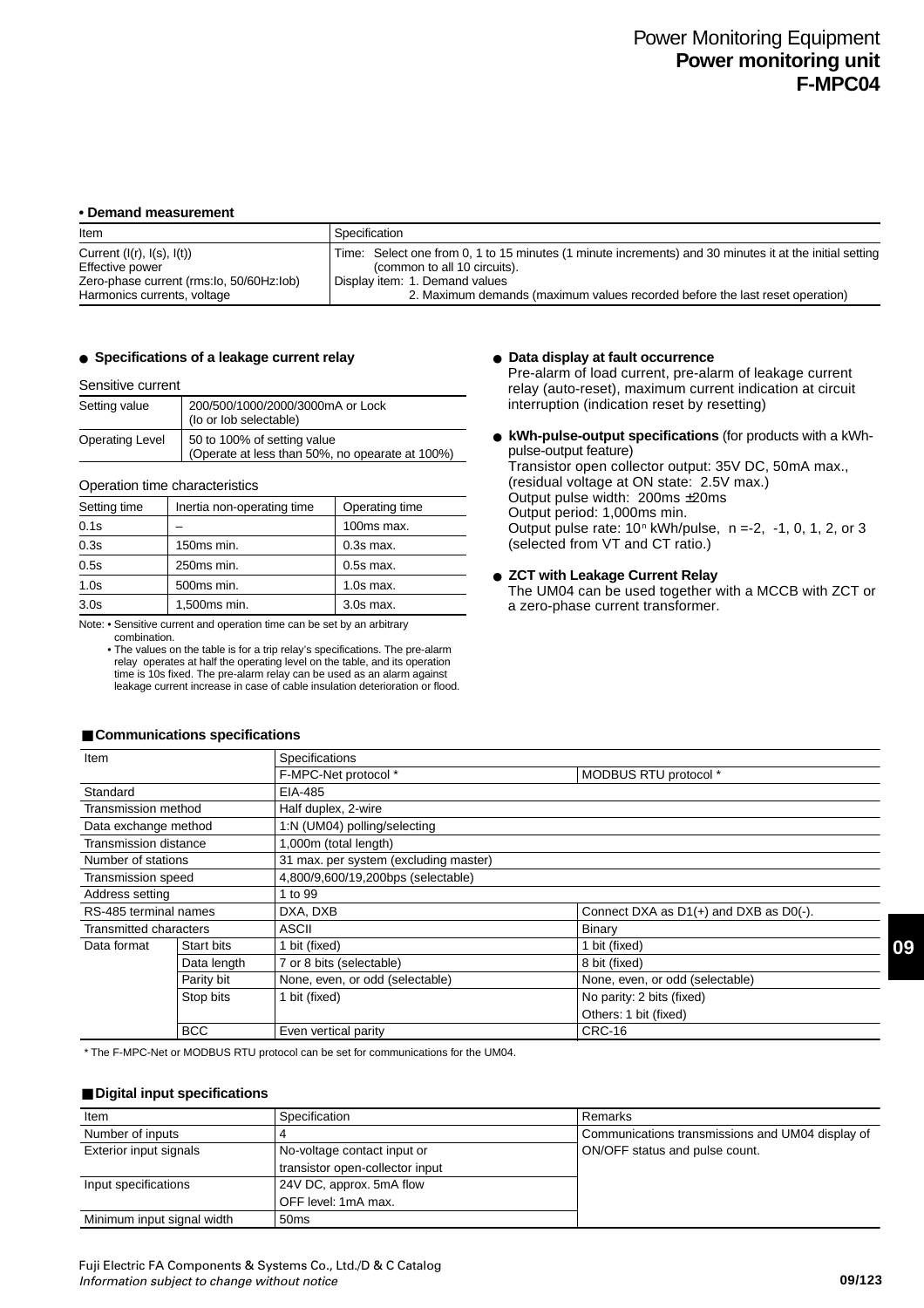# Power Monitoring Equipment **Power monitoring unit F-MPC04**

## ■ System configuration

With an integrated power monitoring unit UM04, you can easily construct a low-voltage power distribution system equipped with leakage current measuring, leakage current pre-alarm, and earth leakage circuit shutdown.



SH : Shunt trip device

## ■ **Dimensions**, mm

**• Integrated power monitoring unit, UM04**







\*Allow approx. 100mm space for the connector cable.

Panel cutout



Terminal connection diagram



## **• CT-BOX, UM04X**



M3 terminal screws



8

Fuji Electric FA Components & Systems Co., Ltd./D & C Catalog Information subject to change without notice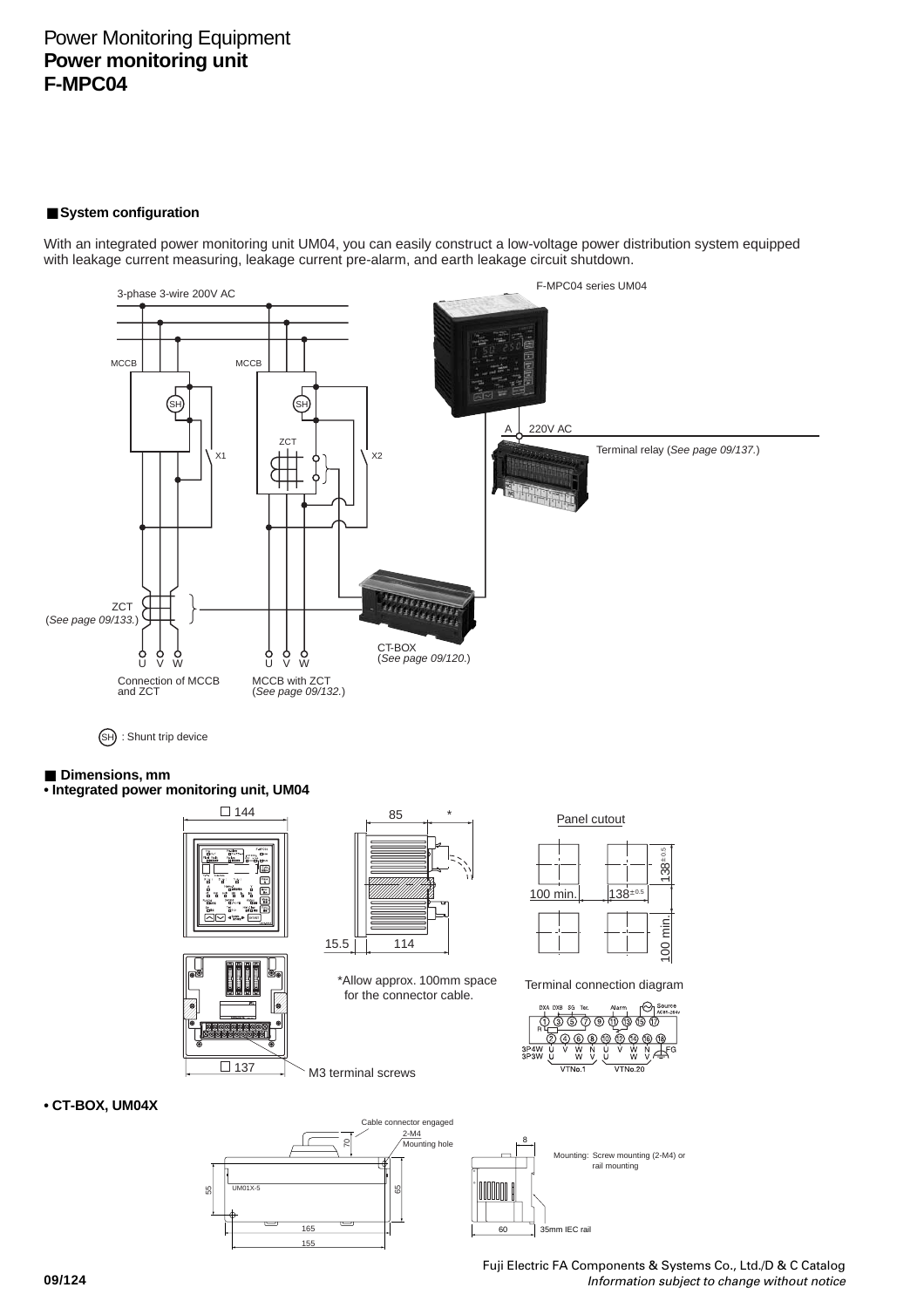# Power Monitoring Equipment **Power monitoring unit F-MPC04P**

## **Multi-circuit power monitoring unit, UM02**

## ■ **Description**

Integrating measuring functions required for power monitoring in one unit

- A single unit measures multiple circuits A single UM02 can measure up to 8 feeders in 3-phase 3-wire, 12 feeders in single-phase 2-wires and up to 4 feeders in 3-
- phase 4-wire circuit. • Easy installation into existing switchboards Compact UM02 can be easily installed into on-site power distribution or lighting panel, irrespective of new panel or existing panel, to create power monitoring system economically.
- On-site measuring instrument UM02 can be used an on-site measuring instrument by combining with an optional display and setting unit UM02X-S.
- Communication interface As UM02 has an RS-485 communications interface as standard, it can communicate with other power monitoring equipment with RS-485



Multi-circuit power monitoring unit (Measuring unit)

|                         | $UMO2-AR3$ |                                                                                 |
|-------------------------|------------|---------------------------------------------------------------------------------|
| <b>Basic type</b>       |            | Applicable circuit                                                              |
| UM02-AR: Measuring unit |            | 2: Single-phase 2-wire, up to 12 feeders                                        |
|                         |            | 3: 3-phase 3-wire, Single-phase 3-wire, Single-phase 2-wire,<br>up to 8 feeders |
|                         |            | 4: 3-phase 4-wire, up to 4 feeders                                              |

#### ■ **Type and applicable circuit**

| Description    | Applicable circuit                                | <b>Type</b>     |
|----------------|---------------------------------------------------|-----------------|
| Measuring unit | Single-phase 2-wire, up to 12 feeders             |                 |
|                | 3-phase 3-wire, Single-phase 3-wire, Single-phase | <b>UM02-AR3</b> |
|                | 2-wire,up to 8 feeders                            |                 |
|                | 3-phase 4-wire, up to 4 feeders                   | <b>UM02-AR4</b> |

Sold separately

| ---------------              |                                                                    |                   |
|------------------------------|--------------------------------------------------------------------|-------------------|
| Display and setting unit     | The TP48X socket and connecting cable are provided as accessories. | UM02X-S           |
| Cable for UM02-AR connection | 0.5m                                                               | <b>UM02X-C005</b> |
|                              | 5m                                                                 | <b>UM02X-C050</b> |

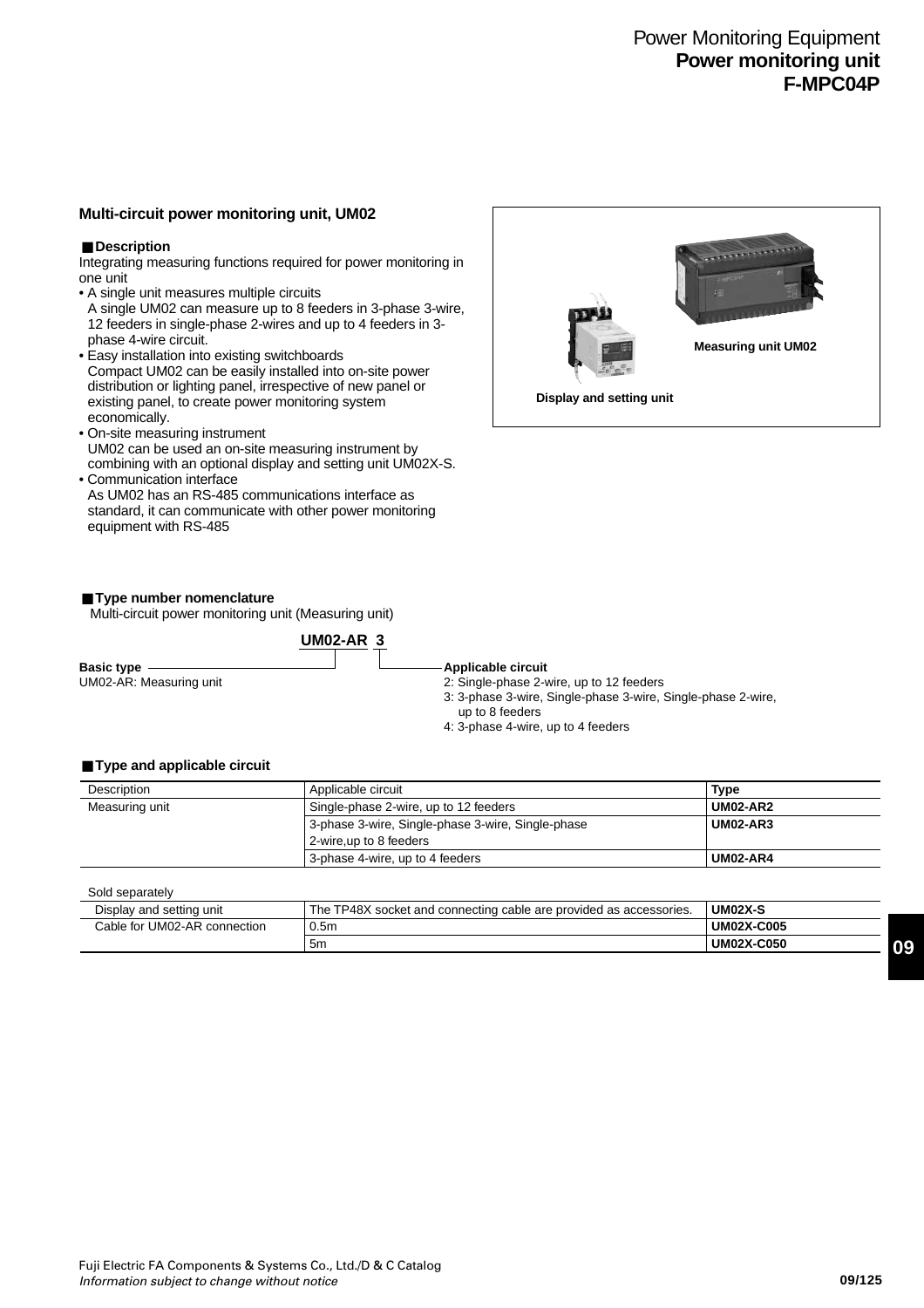## ■ **Specifications F-MPC04P (UM02)**

## **• General specifications**

| Item                                |         | Specification                                                                                                                                                      |  |  |  |
|-------------------------------------|---------|--------------------------------------------------------------------------------------------------------------------------------------------------------------------|--|--|--|
| Voltage<br>Ratings                  |         | Direct input: 100 or 200V AC, 400V AC (AR4 only)<br>VT primary/ secondary: 220, 440V AC, 3.3k, 6.6kV AC/110V AC, 440/220V AC *1                                    |  |  |  |
|                                     | Current | Split CT: 5, 50, 200, 400A AC<br>Small split current sensor CT: 5A AC (primary rated set range 10 to 7500A) *1                                                     |  |  |  |
| Control power supply                |         | 100/200V AC common use (85 to 264V AC)<br>AR2: between terminals P1-N, AR3: between terminals U-V, AR4: between terminals P1-P2                                    |  |  |  |
| Inrush current                      |         | 15A max., 3ms max. (100V AC 50Hz)<br>30A max., 3ms max. (200V AC 50Hz)                                                                                             |  |  |  |
| Control power consumption           |         | 20VA or less (or approx. 15VA at 200V AC, 10VA at 100V AC)                                                                                                         |  |  |  |
| Ambient temperature                 |         | Operating: -10 to 55°C (no icing or no condensation) Storage: -20 to 70°C (no icing or no condensation)                                                            |  |  |  |
| Humidity                            |         | 20 to 90% RH (no condensation)                                                                                                                                     |  |  |  |
| Atmosphere                          |         | Free from corrosive gases and excessive dusts or particles                                                                                                         |  |  |  |
| Insulation resistance               |         | $10\text{M}\Omega$ min. between electric circuits and ground                                                                                                       |  |  |  |
| Dielectric strength                 |         | 2000V AC, 1 minute (2500V AC, 1 minute for AR4) between control power circuits and ground                                                                          |  |  |  |
| Lightning impulse noise resistance  |         | 4.5kV (1.2 $\times$ 50 $\mu$ s) between control power circuits and ground (6.0kV for AR4)                                                                          |  |  |  |
| Momentary overload capability       |         | 20 times rated current, 9 times for 0.5s.                                                                                                                          |  |  |  |
| Vibration resistance                |         | JIS C 60068-2-6 10 to 58Hz: single amplitude of 0.075mm, 58 to 150Hz, constant acceleration of<br>$10m/s2$ 8 minutes x 10 cycles in each of X, Y, and Z directions |  |  |  |
| Shock resistance                    |         | JIS C 60068-2-27 Half sine wave 300m/s <sup>2</sup> , for 11 ms x 3 times in each of X, Y, and Z directions                                                        |  |  |  |
| Noise immunity                      |         | 1.5kV square wave (rise time: 1ns, pulse width: $1\mu s$ ) for 10 minutes continuously                                                                             |  |  |  |
| Permissible momentary power failure |         | 20ms (continuous operation) except RS-485 communications                                                                                                           |  |  |  |
| Mass                                |         | Measuring unit: Approx. 500g, Display and setting unit: Approx. 200g                                                                                               |  |  |  |

Note \*1 Make VT and CT ratio settings through the display and seting unit UM02X-S or from the host controller.

## **• Measurement specifications**

| Item                                         | Effective measurement range                                                                                                                             |                                                                                                                                                                                         | Display  | Accuracy *1                                     |
|----------------------------------------------|---------------------------------------------------------------------------------------------------------------------------------------------------------|-----------------------------------------------------------------------------------------------------------------------------------------------------------------------------------------|----------|-------------------------------------------------|
| Current (N-phase current<br>measured in AR4) | With split CT (200A and 400A AC) combined<br>0, 0.4% of In to 500A                                                                                      |                                                                                                                                                                                         | 4 digits | ±1.5%                                           |
| Active power                                 | With small split current sensor (50A AC) combined<br>0. 0.4% of In to 50A<br>with small split current sensor (5A) combined *4<br>0 to n times CT rating |                                                                                                                                                                                         |          | $\pm$ 2.5% for S-phase current of AR3 and       |
| $*2$<br>Reactive power                       |                                                                                                                                                         |                                                                                                                                                                                         |          | N-phase current of AR4                          |
| Power-factor                                 |                                                                                                                                                         |                                                                                                                                                                                         | 0. 00    | $\pm 5\%$ (converted into a phase angle of 90°) |
| $*2$<br>Active electric energy               |                                                                                                                                                         |                                                                                                                                                                                         | 5 digits | Equivalent to JIS ordinary class *4             |
| Max. active power *3                         | Same as above.<br>(with a demand time set to 0, 1, 5, 10, 15, or 30 min.)                                                                               |                                                                                                                                                                                         | 4 digits | ±1.5%                                           |
| Min. voltage each phase *2                   | AR2, R3<br>85 to 264V (directly or VT<br>secondary voltage<br>conversion)<br>The minimum and<br>maximum voltage are<br>average values for 0.3s.         | AR4<br>Phase voltage 50 to<br>288V (directly or VT<br>secondary voltage<br>conversion)<br>Line voltage 86 to 498V<br>The minimum and<br>maximum voltage are<br>average values for 0.3s. | 4 digits | ±1.5%                                           |
| Max. voltage *2                              |                                                                                                                                                         |                                                                                                                                                                                         |          | ±1.5%                                           |

Notes \*1 Measurement accuracy does not include CT and current sensor.<br>
<sup>\*2</sup> In measurement mode display is the number of digits of RS-485 communications data. The display and setting unit does not display communications data on reactive power, minimum voltage, and maximum voltage values.

\*3 Max active power and active electric energy values can be reset by the display and setting unit and host controller. And, when VT ratio or CT ratio is changed, these are autamalically reset.

\*4 With 1-turn or 3-turn primary winding selected for the 5A small split current sensor, the lower limit of minute current measurement is selected as specified below.

| Classfication | Measurement and              | Measurement lower limit<br>(Electric energy starting current) | Accuracy                           |                                                                                 |  |
|---------------|------------------------------|---------------------------------------------------------------|------------------------------------|---------------------------------------------------------------------------------|--|
|               | display range                |                                                               | Current and power                  | Electric energy                                                                 |  |
| 1 turn        | 0, 2% to rating $\times$ 10  | 2% of rating                                                  | 0 to rating: $\pm$ 1.5% of rating  | $+2.5%$<br>(5% to 100% of rating, load<br>power factor -0.8 to 1.0 to<br>$+0.8$ |  |
| 3 turns       | 0, 0.7% to rating $\times$ 3 | 0.7% of rating                                                | Exceeding rating: $\pm 1.5\%$ (FS) |                                                                                 |  |

Note: Sampling interval/measurement display value (communication) of current and power, and sampling and integration intervals of electric energy are shown below. In the case of an intermittent load, such as a welding machine, accurate measurement may be disturbed and therefore the use of the single-circuit F-MPC04S (refer to page 118) is recommended.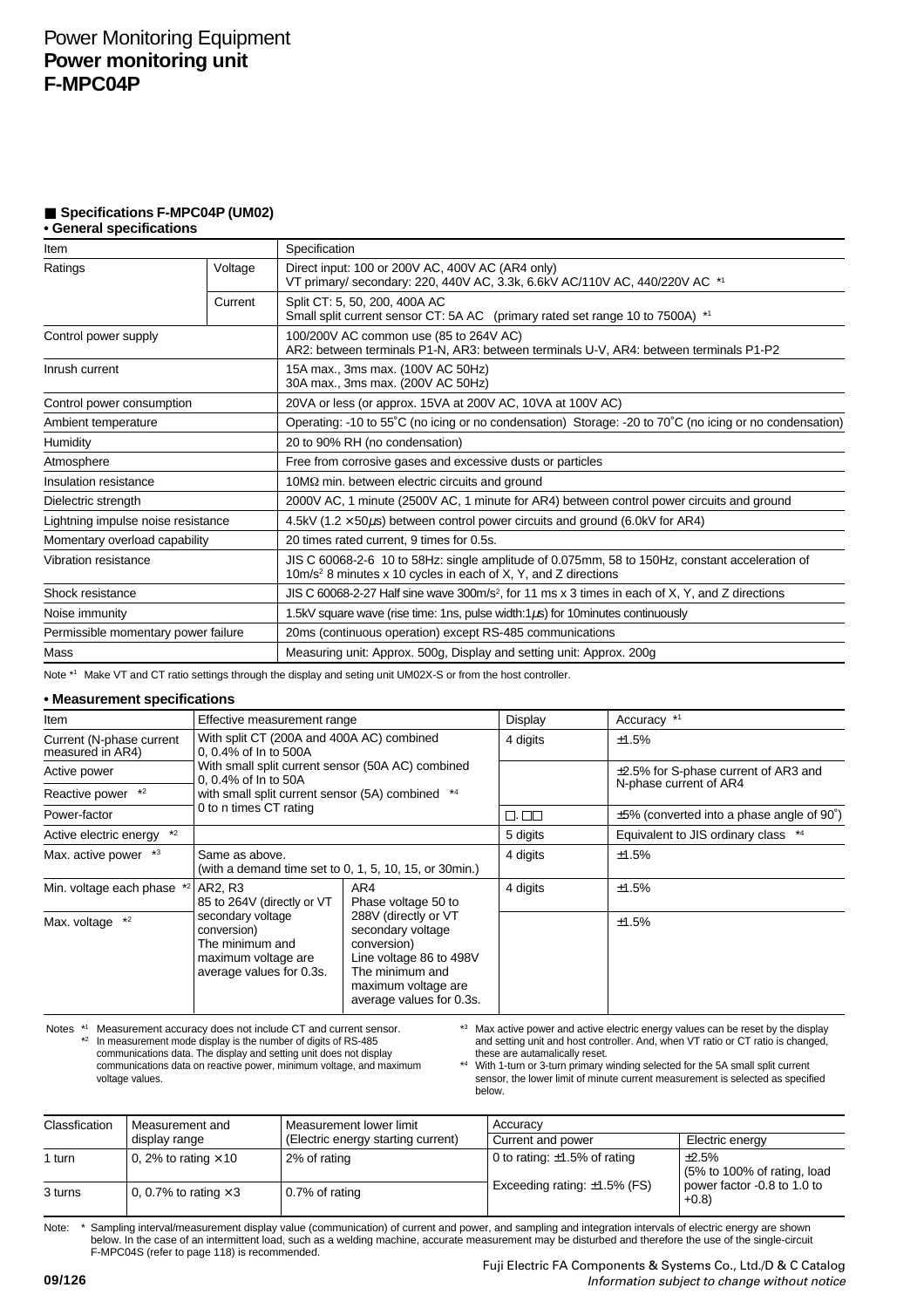## **• Sampling interval and display value**

| Type            | Sampling interval/display value of current and power (Communication) | Sampling and cumlative interval of power |
|-----------------|----------------------------------------------------------------------|------------------------------------------|
| <b>UM02-AR2</b> | Approx. 0.2s / Average voltage for aprox. 1.5s                       | Approx. 0.2s                             |
| <b>UM02-AR3</b> | Approx. 0.2s / Average voltage for aprox. 1.5s                       | Approx. 0.2s                             |
| <b>UM02-AR4</b> | Approx. 0.1s / Average voltage for aprox. 0.4s                       | Approx. 0.1s                             |

#### ■ **Display and setting unit UM02X-S, specifications**

| Specification<br>Item                                   |                                                                                                                                                                                        | Remarks                                                                                     |
|---------------------------------------------------------|----------------------------------------------------------------------------------------------------------------------------------------------------------------------------------------|---------------------------------------------------------------------------------------------|
| Control power supply                                    | Supplied from the measuring unit UM02-AR                                                                                                                                               |                                                                                             |
| Measuring unit UM02-AR communications<br>specifications | EIA-485 (always 19200bps fixed)                                                                                                                                                        |                                                                                             |
| Number of connectable measuring unit<br>$UMO2-AR$       | 5 max.                                                                                                                                                                                 | UM02-AR2, AR3, AR4                                                                          |
| Max. cable length between UM02-AR and<br>$UMO2X-S$      | 23m                                                                                                                                                                                    | Total length between UM02X-S<br>and all UM02-ARs                                            |
| Display item                                            | Operating status, measurement value<br>VT, CT setting value, fault                                                                                                                     | Selective indication by a switch                                                            |
| Setting                                                 | Voltage, current (CT), demand time, pulse<br>multiplication rate, No. of turns of CT secondary<br>winding, host controller communications mode<br>(different communications interface) | UM02-AR incorporates a different RS-485<br>interface to communicate with a host controller. |

Note : The display and setting unit UM02X-S provides a function to start initial communications to recognize the UM02-AR automatically when UM02X-S is turned on. If on-site indication is not necessary once the setting to the measuring unit UM02-AR is complete, UM02-AR fully operates even without UM02X-S.

## ■ **Communications specifications**

| Item                           |                      | Specification                              |  |
|--------------------------------|----------------------|--------------------------------------------|--|
| Standard                       |                      | EIA-485                                    |  |
| Transmission system            |                      | 2-wire half duplex                         |  |
| Data exchange                  |                      | 1: N (F-MPC04P, UM02-AR) polling/selecting |  |
| <b>Transmission distance</b>   |                      | 1000m (total length)                       |  |
| No. of connectable units       |                      | Max.32 (including master)                  |  |
| Station number setting         |                      | 01 to 99 (set with digital switch)         |  |
| <b>Transmission characters</b> |                      | <b>ASCII</b>                               |  |
| Transmission speed             |                      | 4800, 9600, or 19200 bps (selectable)      |  |
| Data format                    | Number of start bits | 1 (fixed)                                  |  |
| Data length                    |                      | 7 or 8 bits (selectable)                   |  |
|                                | Parity bit           | None, even, or odd (selectable)            |  |
|                                | Number of stop bits  | 1 (fixed)                                  |  |
|                                | <b>BCC</b>           | Even horizontal parity                     |  |

Note : Use the display and set unit to change the transmission setting.

The communications specifications cannot be changed through the host controller.

**09**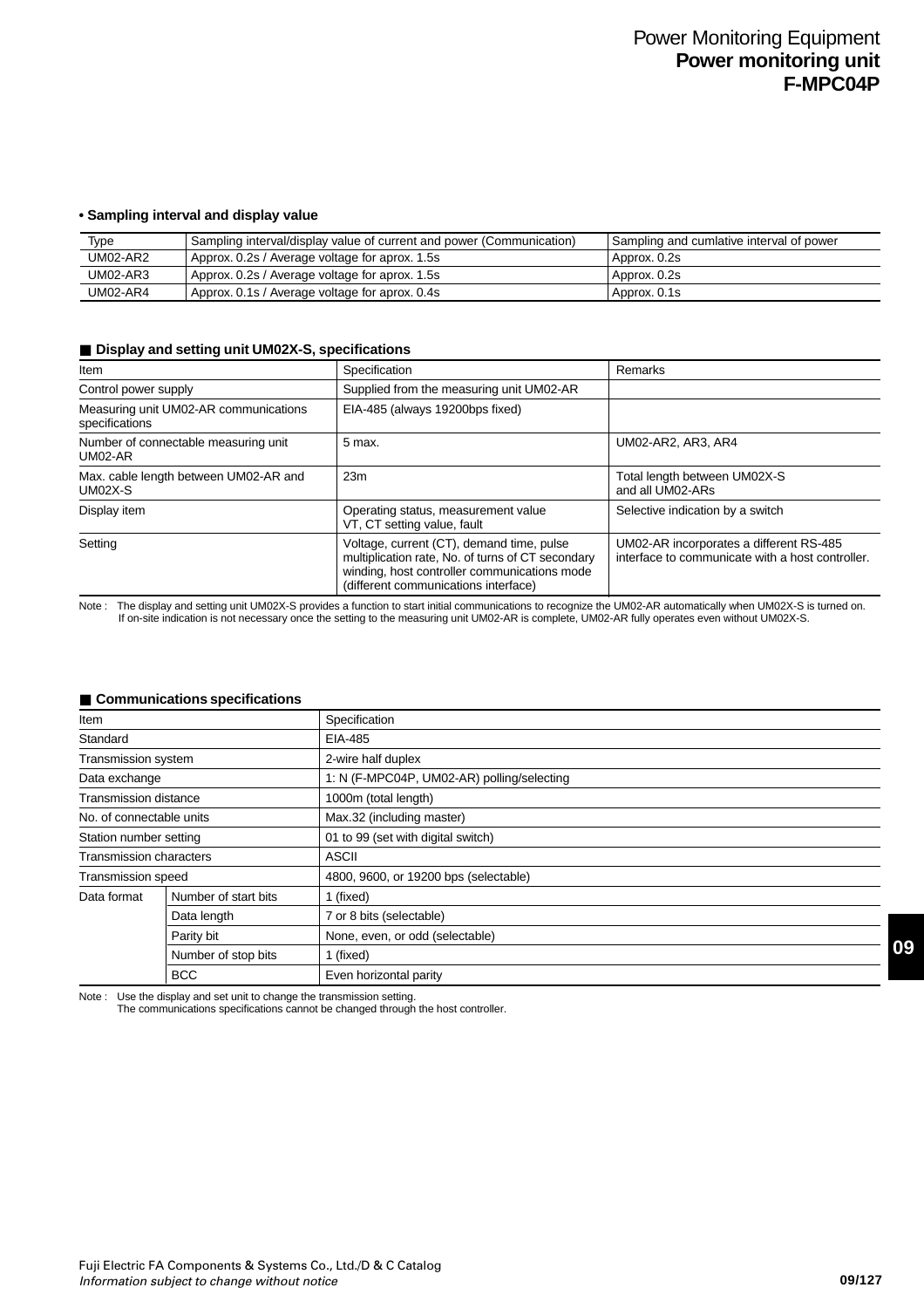# Power Monitoring Equipment **Power monitoring unit F-MPC04P**

- **Dimensions, mm**
- ● **Measuring unit UM02-AR**



● **Display and setting unit UM02X-S**



## ■ **System configuration**



Note: \* The display and setting unit UM02X-S is a local area communications master and can monitor and be able to set maximum five measuring<br>units, UM02-ARs.<br>\*\* Station address setting of measuring unit UM02-AR

Use a digital switch on the measuring unit to set a different station address (communication address to host controller).<br>In local area communication of the display and setting unit UM02X-S, the UM02X-S will automatically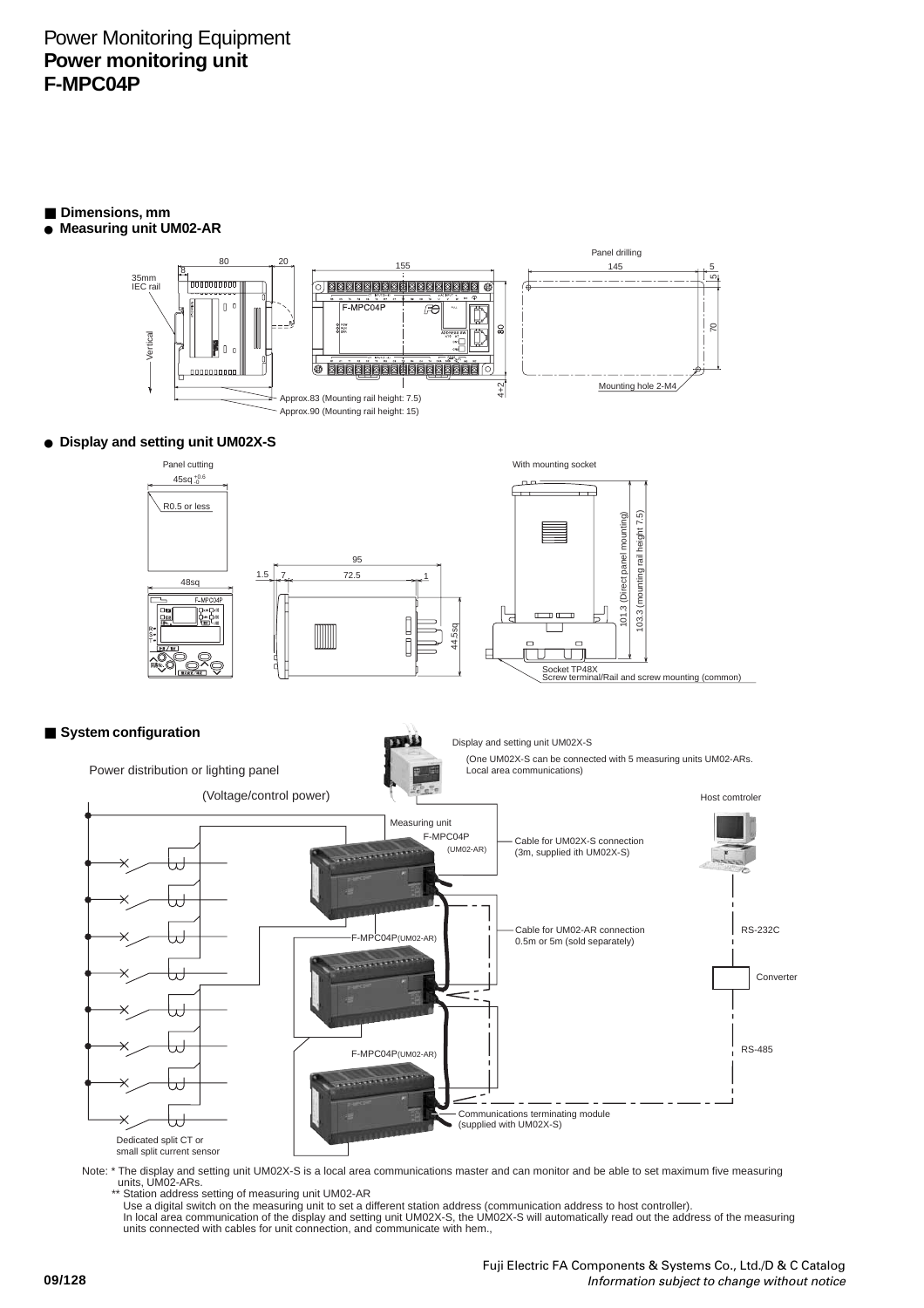# Power Monitoring Equipment **Power monitoring unit F-MPC04S (UM03)**

## **Single circuit power monitoring unit, UM03**

#### ■ **Description**

Integrating measuring functions required for power monitoring in one unit

- ● **Output functions for preventive maintenance selectable**
- Power alarm/current prealarm
- kWh pulse output
- Leakage current alarm, leakage current prealarm output (model with leakage current measuring function) only

#### ● **Capable of measuring inrush current of welders**

• High-speed sampling and calculation of voltage and current

## ● **Compact design allows installation almost anywhere.**

- Space-saving construction simplifies installation.
- Suited for monitoring individual equipment, section, and floor

## ● **Networking capability**

• RS-485 interface.

• Can be connected to power distribution system same way as the power monitoring equipment F-MPC 60B, 30, 04 (UM04, UM02) series products

#### ■**Type numbers**

| Single circuit power monitoring unit | Type         |            |
|--------------------------------------|--------------|------------|
| Leakage current measuring            | Not provided | UM03-ARA3  |
| function                             | Provided     | UM03-ARA3G |

Note : As CTs, use type numbers CC2D81-0057, CC2D81-0506, CC2D65-2008, CC2D54-4009, CC2B65-2008, and CC2B54-4009. Refer to page 134. General-purpose CTs (secondary rated current 5A or 1A) cannot be connected directly. Use the general-purpose CT (5A) together with type number CC2D81-0057. Use dedicated ZCT as combination ZCT with the UM03-ARA3.

#### ■ Specifications

Mass

#### **• General specifications**

| Applicable circuit                        |                       | Single circuit 3-phase 3-wire: 2-CT, single-phase 3-wire: 2-CT, single-phase 2-wire: 1-CT                    |  |
|-------------------------------------------|-----------------------|--------------------------------------------------------------------------------------------------------------|--|
| Control power supply                      |                       | 100 to 200V AC (85 to 264V AC)<br>50/60Hz (45 to 66Hz)                                                       |  |
| Inrush current                            |                       | 15A, 3ms or less (at 110V AC, 50Hz)                                                                          |  |
|                                           |                       | 30A, 3ms or less (at 220V AC, 50Hz)                                                                          |  |
| Control power consumption                 |                       | Approx. 7VA (at 220V AC) Approx. 5VA (at 110V AC)                                                            |  |
| VT consumed burden                        |                       | Approx. 0.2VA                                                                                                |  |
| Continuous overload                       | Current input circuit | 110% of maximum setting value (150% of rated current), 2 hours                                               |  |
| capability                                | Voltage input circuit | 291V AC (1.1×264V AC), 2 hours                                                                               |  |
| Short-time overload                       | Current input circuit | 2000% of max. setting value (150% of rated current), 9 times for 0.5s                                        |  |
| capability                                | Voltage input circuit | 200% of max. setting value (264V AC), 9 times for 0.5s                                                       |  |
| Vibration                                 |                       | 10 to 58Hz 0.075mm (one-way amplitude)                                                                       |  |
|                                           |                       | 58 to 150Hz: constant acceleration 10m/s <sup>2</sup> , 10 cycles for 8 min in each X, Y, and Z directions   |  |
| Shock                                     |                       | $300m/s2$ , in each X, Y, and Z directions, 2 times                                                          |  |
| Withstand voltage / Insulation resistance |                       | 2kV /10MΩ Between power supply terminals connected together and other terminals connected together           |  |
| (500V DC megger)                          |                       | 2kV /10MΩ Between measurement input terminals connected together and other terminals connected together      |  |
|                                           |                       | 2kV/10MΩ Between alarm output terminals connected together and other terminals connected together            |  |
|                                           |                       | 500V /10MΩ Between watthour pulse output terminals connected together and other terminals connected together |  |
| Ambient temperature                       |                       | $-10$ to $+55^{\circ}$ C                                                                                     |  |
| Storage temperature                       |                       | $-20$ to $+70^{\circ}$ C                                                                                     |  |
| Humidity                                  |                       | 20 to 90%RH (no condensation)                                                                                |  |
| Atmosphere                                |                       | Free from corrosive gases and excessive of dusts                                                             |  |
| Grounding                                 |                       | Type D ground (100 $\Omega$ or less)                                                                         |  |
| Allowable momentary power failure time    |                       | 20ms (operation will continue)                                                                               |  |
| Altitude                                  |                       | 2.000m or less                                                                                               |  |

Approx. 400g (main unit only, CT excluded)



#### ■ System configuration





**09**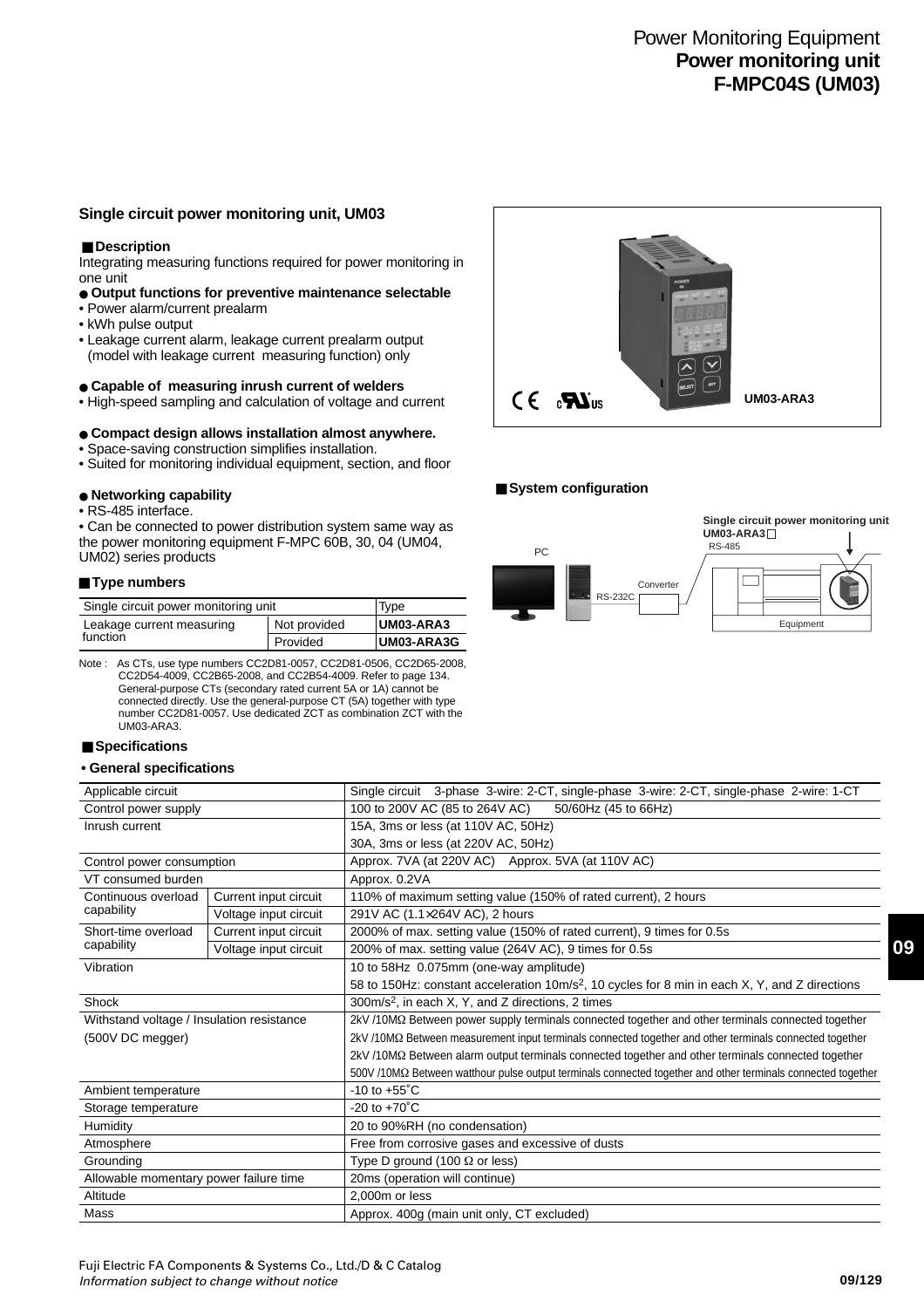# Power Monitoring Equipment **Power monitoring unit F-MPC04S (UM03)**

**• Measurement specifications**

| Item                                  | Effective measurement range          | Display | Accuracy *1                                                |
|---------------------------------------|--------------------------------------|---------|------------------------------------------------------------|
| Current (R/S/T), demand current       | $\bullet$ With CT (200A AC)          | 4-digit | $±1.5\%$ : R- and T-phase                                  |
| Max, demand current value             | 0, 0.4% of In (0.8A) to 300A         |         | $\pm 2.5\%$ : S-phase                                      |
| Demand value and max, demand value of | $\bullet$ With CT (400A AC)          | 4-digit | ± 2.5%                                                     |
| total harmonic current *2             | 0, 0.4% of In (1.6A) to 600A         |         |                                                            |
| Active power $(\pm)$                  | $\bullet$ With CT (5A)               | 4-digit | ±1.5%                                                      |
| Demand power                          | 0, 0.4% of In (0.2A) to 50A          |         |                                                            |
| Max. active demand power value        | 0, to 1.5 times CT rating (for 5A)   |         |                                                            |
| Reactive power $(\pm)$                | (converted into CT secondary: 7.5A)  | 4-digit | ±3%                                                        |
| Power factor $(\pm)$                  | (Max. display range: up to 9,999A)   | 3-digit | $\pm 5\%$ (Converted into a phase angle of 90°)            |
| Active electric energy (+only)        | • Demand time setting: 0, 1 to 15min | 5-digit | Equivalent to JIS ordinary class (pf: $0.5$ -1.0- $-0.5$ ) |
| Reactive electric energy              | (by 1 min step)                      | 5-digit | ±5%                                                        |
| (±absolute value addition)            | 30min setting: Available             |         |                                                            |
| Voltage                               | Converted into an input voltage      | 4-digit | ±1.5%                                                      |
|                                       | 60 to 264 V AC                       |         | $±2.5\%$ : Vv-w                                            |
| $*3$<br>Frequency                     | 45 to 66Hz $*2$                      | 3-digit | ±0.5%                                                      |
| $*4$<br>Leakage current (lo/lob)      | 0, 10 to 1000mA                      | 4-digit | ±2.5%                                                      |
| Max. demand value                     |                                      |         |                                                            |

Note: \*1 The measurement accuracy is a value for FS (full span).

\*2 The total harmonic current relates only to phase R and phase T. Only the demand value and max demand value are displayed. The current value is not displayed. \*3 If the frequency is out of the measurement range (lower than 45 Hz or higher than 66 Hz), 0.0 [Hz] is displayed.

\*4 Maesurement of leakage current is possible only with UM03-ARA3G.

## **• Output specifications**

| Item                            |                                       | UM03-ARA3    | UM03-ARA3G | Specification                                 |
|---------------------------------|---------------------------------------|--------------|------------|-----------------------------------------------|
| Watt-hour pulse output          |                                       | Provided     | Provided   | Transistor open collector output 35V DC 100mA |
| Alarm output                    | Current prealarm (OCA), power alarm * | Provided     | Provided   | Replay output 250V AC 1A                      |
| Leakage current prealarm (OCGA) |                                       | Not Provided | Provided   |                                               |
|                                 | (lo operation)                        |              |            |                                               |
|                                 | Leakage current alarm (OCG)           | Not Provided | Provided   |                                               |

Note: \* Choose the current prealarm (OCA) output or power alarm by change of setting.

#### **Watthour pulse output details**

| Output specifications     | 35V DC 100mA (residual 2.5V or less at ON)     |  |
|---------------------------|------------------------------------------------|--|
| Output pulse width        | $100ms+20ms$                                   |  |
| Output interval           | 200ms or more                                  |  |
| Pulse multiplication rate | 10 <sup>n</sup> kWh/pulse (n= $-3$ to 2 setup) |  |

## **Alarm output details**

|                              | Setting range     |                       | Accuracy                           |               |
|------------------------------|-------------------|-----------------------|------------------------------------|---------------|
|                              | Operate value     | Time                  | Operate value                      | Time          |
| Current prealarm (OCA)<br>*1 | I: 20 to 120% of  | Depending on the      | $\pm 5\%$ (rated min $\pm 1.5\%$ ) | ±10%          |
|                              | rated value. Lock | demand time setting   |                                    |               |
|                              | (5% step)         |                       |                                    |               |
| Power alarm *1               | 0 to 9999kW       |                       |                                    |               |
|                              | (1kW step)        |                       |                                    |               |
| Leakage current alarm        | Operate current   | 0.1, 0.3, 0.5, 1.0s   | 75%±5% of setting value            | 75%±5% of     |
| (OCG) (lo operation)         | 100, 200, 500mA,  |                       |                                    | setting value |
|                              | Lock              |                       |                                    | (min±25ms)    |
| Leakage current prealarm     | $50+5mA$          | 0.1, 0.3, 0.5, 1.0,   | ±5%                                | ±5%           |
| (OCGA)                       | 100 to 500mA      | 10s or demand time *2 |                                    |               |
|                              | (50mA step), Lock |                       |                                    |               |

Note: \*1 Select either the current pre-alarm output or the power alarm output through setup.

\*2 When demand time is selected, the unit operates on Iob (leakage current only with fundamental wave).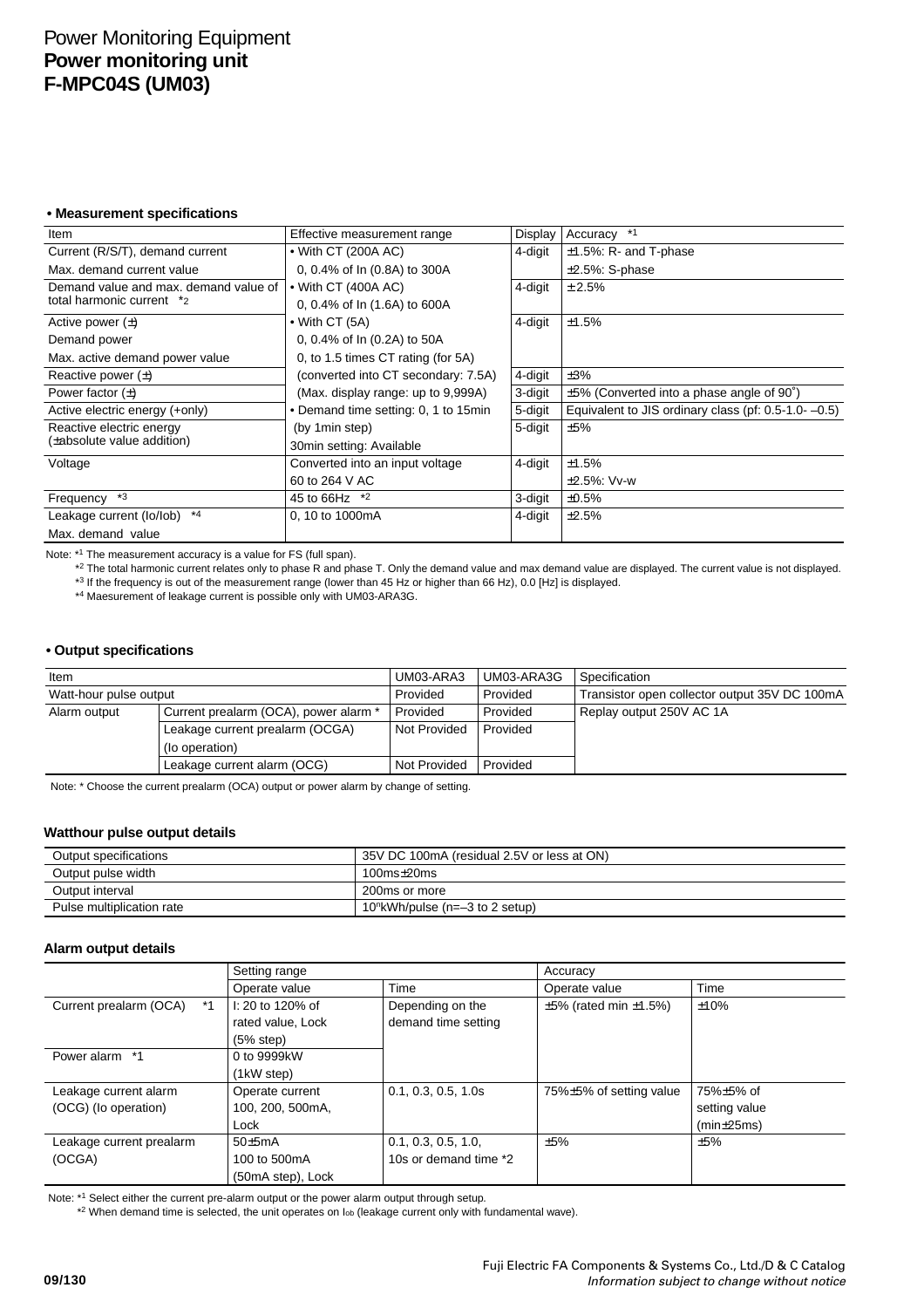# Power Monitoring Equipment **Power monitoring unit F-MPC04S (UM03)**

| <b>Communications specifications</b> |  |
|--------------------------------------|--|
|--------------------------------------|--|

| Item                     |                      | Specification                         | Factory setting              |
|--------------------------|----------------------|---------------------------------------|------------------------------|
| Standard                 |                      | EIA-485                               |                              |
| Transmission system      |                      | 2-wire half duplex                    |                              |
| Data exchange            |                      | 1: N polling/selecting                |                              |
| Transmission distance    |                      | 1000m (total length)                  | $\overline{\phantom{0}}$     |
| No. of connectable units |                      | max.32 (including master)             |                              |
| Station number setting   |                      | 1 to 99                               | Without station number setup |
| Transmission characters  |                      | <b>ASCII</b>                          |                              |
| Transmission speed       |                      | 4800, 9600, or 19200 bps (selectable) | 19200 bps                    |
| Data format              | Number of start bits | 1 (fixed)                             |                              |
| Data length              |                      | 7 or 8 bits (selectable)              | 7 bits                       |
|                          | Parity bit           | None, even, or odd (selectable)       | Odd                          |
|                          | Number of stop bits  | 1 (fixed)                             |                              |
|                          | <b>BCC</b>           | Even horizontal parity                | -                            |



Measurement mode display LEDs Measurement value, or set value display (7-segment LED) 5 digits

Display item, or unit LEDs

Selection switches

## ■ **Front panel** ● **• Terminal layout**



Note: Alarm output terminal  $\textcircled{2}$  and ZCT input terminal  $\textcircled{9}$  of the UM03-ARA3 (without leakage current measuring function) are NC terminals. Do not connect anything to these terminals.

#### ■ Dimensions, mm



96 107



**09**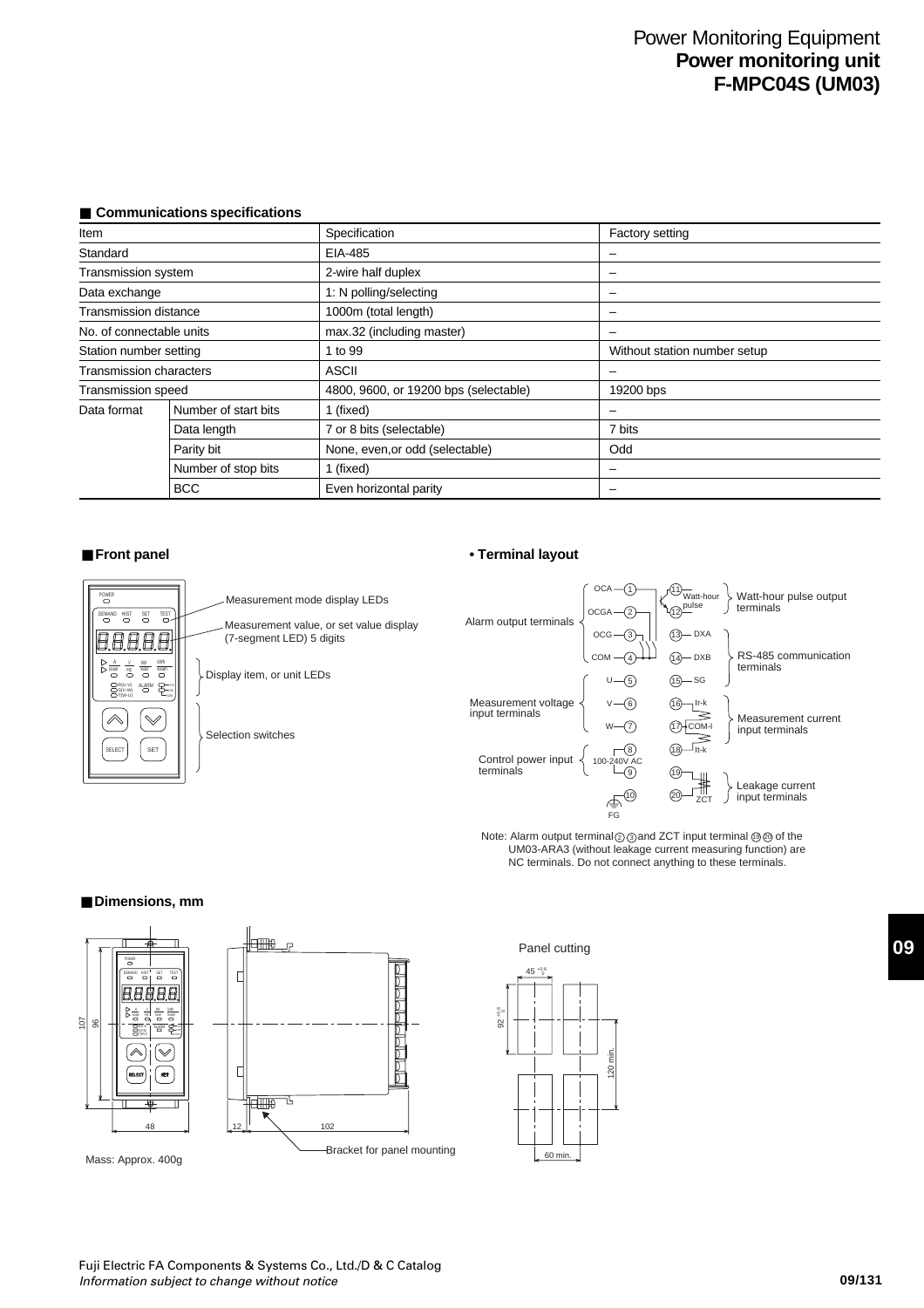# Power Monitoring Equipment **MCCB with ZCT and zero-phase CT**

## **Molded case circuit breakers with ZCT**

## ■ **Description**

A leakage current monitoring and breaking system can be easily constructed by combining one of the following models with a UM04 integrated power monitoring unit or a UM03-ARA3G single-circuit power monitoring unit with leakage current measurement.



## ■ **Specifications, MCCB with ZCT for line protection**

| Frame (AF)                                |                      |                     | 125                         |                              | 250               |                                   | 400               |     | 630              | 800              |
|-------------------------------------------|----------------------|---------------------|-----------------------------|------------------------------|-------------------|-----------------------------------|-------------------|-----|------------------|------------------|
| Type                                      |                      |                     | BW125JAZ                    | BW125RAZ                     | BW250JAZ          | BW250RAZ                          | BW400JAZ BW400RAZ |     | BW630RAZ         | BW800RAZ         |
| Number of poles and number of elements    |                      |                     | 3P3E                        |                              | 3P3E              |                                   | 3P3E              |     | 3P3E             | 3P3E             |
| Rated insulation voltage Ui [V]           |                      | <b>AC</b>           | 690                         |                              | 690               |                                   | 690               |     | 690              | 690              |
| Rated impulse withstand voltage Uimp [kV] |                      |                     | 6                           |                              | 6                 |                                   | 6                 |     | 6                | 6                |
| Rated current In [A]                      |                      |                     |                             | 15,20,30,40,50,60,75,100,125 |                   | 125, 150, 160, 175, 200, 225, 250 | 250,300,350,400   |     | 500,600,630      | 700,800          |
| Reference ambient temperature: 40°C       |                      |                     |                             |                              |                   |                                   |                   |     |                  |                  |
| Rated frequency [Hz]                      |                      |                     | 50-60                       |                              |                   |                                   |                   |     |                  |                  |
| Rated breaking capacity[kA]               |                      | AC 440/415/400/380V | 30                          | 50                           | 30                | 50                                | 36                | 50  | 50               | 50               |
| JISC8201-2-1 Ann2[Icu]                    |                      | AC 240/230V         | 50                          | 100                          | 50                | 100                               | 85                | 100 | 100              | 100              |
| <b>Isolation complaint</b>                |                      |                     | Compliant                   |                              |                   |                                   |                   |     |                  |                  |
| Reverse connection                        |                      |                     | Possible                    |                              |                   |                                   |                   |     |                  |                  |
| Utilization category                      |                      |                     | Cat.A                       |                              |                   |                                   |                   |     |                  |                  |
| <b>Dimensions</b>                         |                      | a                   | 115                         |                              | 130               |                                   | 178               |     | 248              | 248              |
| [mm]                                      |                      | –d—•<br>⊣ c<br>b    | 155                         |                              | 165               |                                   | 257               |     | 275              | 275              |
|                                           | $\Box$               |                     | 68<br>C                     |                              | 68                |                                   | 103               |     | 103              | 103              |
|                                           |                      |                     | 95<br>d                     |                              | 95                |                                   | 146               |     | 146              | 146              |
| Mass                                      |                      |                     | 1.5                         |                              | $\overline{2}$    |                                   | 6.2               |     | 9.5              | 10               |
| Connection method                         | Front                |                     | (screw terminals)           |                              | (screw terminals) |                                   | (flat terminals)  |     | (flat terminals) | (flat terminals) |
| Standard                                  | Auxiliary switch     | W                   |                             |                              |                   |                                   |                   |     |                  |                  |
| Internal                                  | Alarm switch         | Κ                   |                             |                              |                   |                                   |                   |     |                  |                  |
| accessories *1                            | Trip device          |                     | F<br>$\bullet$ *3           |                              | $^*3$             |                                   | $^*3$             |     | $\bullet$ *3     | $\bullet$ *3     |
|                                           | <b>Test terminal</b> | $T_1, T_2$          |                             |                              |                   |                                   |                   |     |                  |                  |
|                                           | ZCT output           | $Z_1, Z_2$          |                             |                              |                   |                                   | Ω                 |     | ●                |                  |
| Certified                                 | Certified standards  |                     | <b>Specified Electrical</b> |                              | Not applicable.   |                                   |                   |     |                  |                  |
| standards                                 |                      |                     |                             | Appliance and Material *2    |                   |                                   |                   |     |                  |                  |
| JISC8201-2-1                              |                      |                     | Self declaration            |                              |                   |                                   |                   |     |                  |                  |
| IEC60947-2                                |                      | —                   |                             |                              |                   |                                   |                   |     |                  |                  |
| EN60947-2 (CE marking)                    |                      |                     | L.                          |                              |                   |                                   |                   |     |                  |                  |
| Overcurrent tripping method               |                      |                     |                             | Thermal-magnetic             |                   |                                   |                   |     |                  |                  |
| Trip button                               |                      |                     | Provided                    |                              |                   |                                   |                   |     |                  |                  |

 $\bullet$ : Available

\*1 The auxiliary switch, alarm switch, and tripping device are provided as accessories. Only models with terminal blocks are available. Lead wires are not provided.

\*2 Not applicable for a rated current of 125A.

\*3 Specify 100 to 120V AC/100 to 110V DC or 200 to 240V AC/200 to 220V DC for the voltage rating.

\*4 The voltage rating is 100 to 240V AC/100 to 220V DC for all models.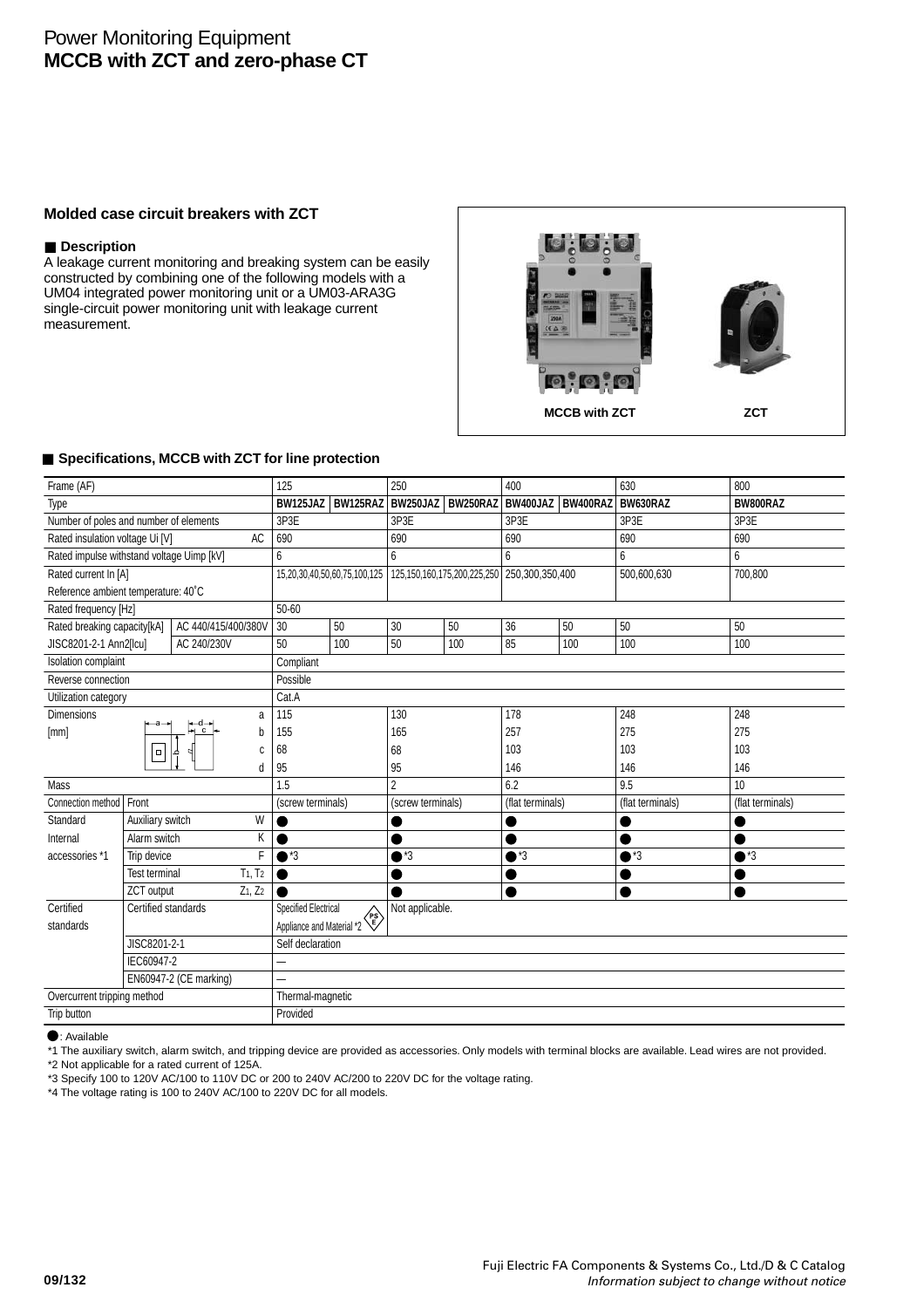# Power Monitoring Equipment **MCCB with ZCT and zero-phase CT**

## ■ **Internal wiring**



\*S1, S2 : Shunt trip coil input terminal \*Z1, Z2 : ZCT output terminal \*T1, T2 : ZCT trip test current input terminal

## ■ **EW** series zero-phase current transformers (low-voltage circuit use)

| Description  | Type            | Rated       | Sensor hole   | Hole-through cable       |                          |                          |      |  |
|--------------|-----------------|-------------|---------------|--------------------------|--------------------------|--------------------------|------|--|
|              |                 | current (A) | diameter (mm) | $1\phi2W$                | 1¢3W, 3¢3W               | 3 <sub>0</sub> 4W        | (kg) |  |
| Round hole   | EW-ZB-30M05     | 50          | 30            | IV 14 $mm2$              | IV 8 $mm2$               | IV $8mm^2$               | 0.22 |  |
| through-type | EW-ZB-30M1      | 100         | 30            | IV 60 $mm2$              | IV 50 $mm2$              | IV $38$ mm <sup>2</sup>  | 0.32 |  |
|              | EW-ZB-58M2      | 200         | 58            | IV 125 $mm2$             | IV 100 $mm2$             | IV 80 $mm2$              | 0.6  |  |
|              | <b>EW-Z70A4</b> | 400         | 70            | IV 400 $mm2$             | IV 325 $mm2$             | IV 250 $mm2$             | 1.1  |  |
|              | EW-Z70A6        | 600         | 70            | IV 400 $mm2$             | IV 325 $mm2$             | IV 250 $mm2$             | 1.1  |  |
|              | EW-Z90          | 800         | 90            | IV 500 $mm2$             | IV 500 $mm2$             | IV 500 $mm2$             | 3.1  |  |
|              | EW-Z115         | 1200        | 115           | -                        | $\overline{\phantom{0}}$ | -                        | 4.8  |  |
|              | EW-Z160         | 2000        | 160           | -                        | $\overline{\phantom{0}}$ | -                        | 10   |  |
|              | EW-Z250         | 3000        | 250           | $\overline{\phantom{0}}$ | $\overline{\phantom{0}}$ | $\overline{\phantom{0}}$ | 28.5 |  |
| Split        | EW-ZD30         | 100         | 30            | IV 60 $mm2$              | V 50 $mm2$               | IV $38$ mm <sup>2</sup>  | 0.55 |  |
| through-type | EW-ZD45         | 200         | 45            | IV 125 $mm2$             | V 100 $mm2$              | IV 80 $mm2$              | 0.89 |  |
|              | EW-ZD65         | 400         | 65            | IV 325 $mm2$             | V 250 $mm2$              | IV 200 $mm2$             | 1.15 |  |

| Description | Type      | Rated       | Sensor hole   | Hole-through conductor    | Mass                      |      |
|-------------|-----------|-------------|---------------|---------------------------|---------------------------|------|
|             |           | current (A) | diameter (mm) | 3 <sub>0</sub> 3W         | 3¢4W                      | (kg) |
| With        | EW-Z3B40  | 400         | 70            | $5\times40$ mm            | -                         | 2.8  |
| conductors, | EW-Z3B50  | 500         | 70            | $6\times40$ mm            |                           | 3.1  |
| 3-pole      | EW-Z3B60  | 600         | 90            | $6\times50$ mm            | -                         | 7.6  |
|             | EW-Z3B80  | 800         | 90            | $8\times50$ mm            | -                         | 8.8  |
|             | EW-Z3B100 | 1000        | 90            | $12\times50$ mm           | -                         | 11.5 |
|             | EW-Z3B120 | 1200        | 115           | $10\times 75$ mm          | —                         | 15.2 |
|             | EW-Z3B160 | 1600        | 160           | $12\times100$ mm          | -                         | 30.5 |
|             | EW-Z3B200 | 2000        | 160           | $6\times100$ mm $\times2$ | -                         | 30.5 |
|             | EW-Z3B300 | 3000        | 250           | $8\times150$ mm $\times2$ | $\overline{\phantom{0}}$  | 68.6 |
| With        | EW-Z4B40  | 400         | 90            | -                         | $5\times40$ mm            | 6.4  |
| conductors, | EW-Z4B50  | 500         | 90            | -                         | $6\times40$ mm            | 6.9  |
| 4-pole      | EW-Z4B60  | 600         | 90            | -                         | $6\times50$ mm            | 11.5 |
|             | EW-Z4B80  | 800         | 90            | $\overline{\phantom{0}}$  | $8\times50$ mm            | 14.1 |
|             | EW-Z4B100 | 1000        | 115           | $\overline{\phantom{0}}$  | $12\times50$ mm           | 15.5 |
|             | EW-Z4B120 | 1200        | 115           | -                         | $10\times 75$ mm          | 24.9 |
|             | EW-Z4B160 | 1600        | 160           |                           | $12\times100$ mm          | 36.4 |
|             | EW-Z4B200 | 2000        | 160           | $\overline{\phantom{0}}$  | $6\times100$ mm $\times2$ | 36.4 |
|             | EW-Z4B300 | 3000        | 250           | -                         | $8\times150$ mm $\times2$ | 80.3 |

Note : Twist the ZCT secondary wires (normally once every 50mm) and separate the wires from power line.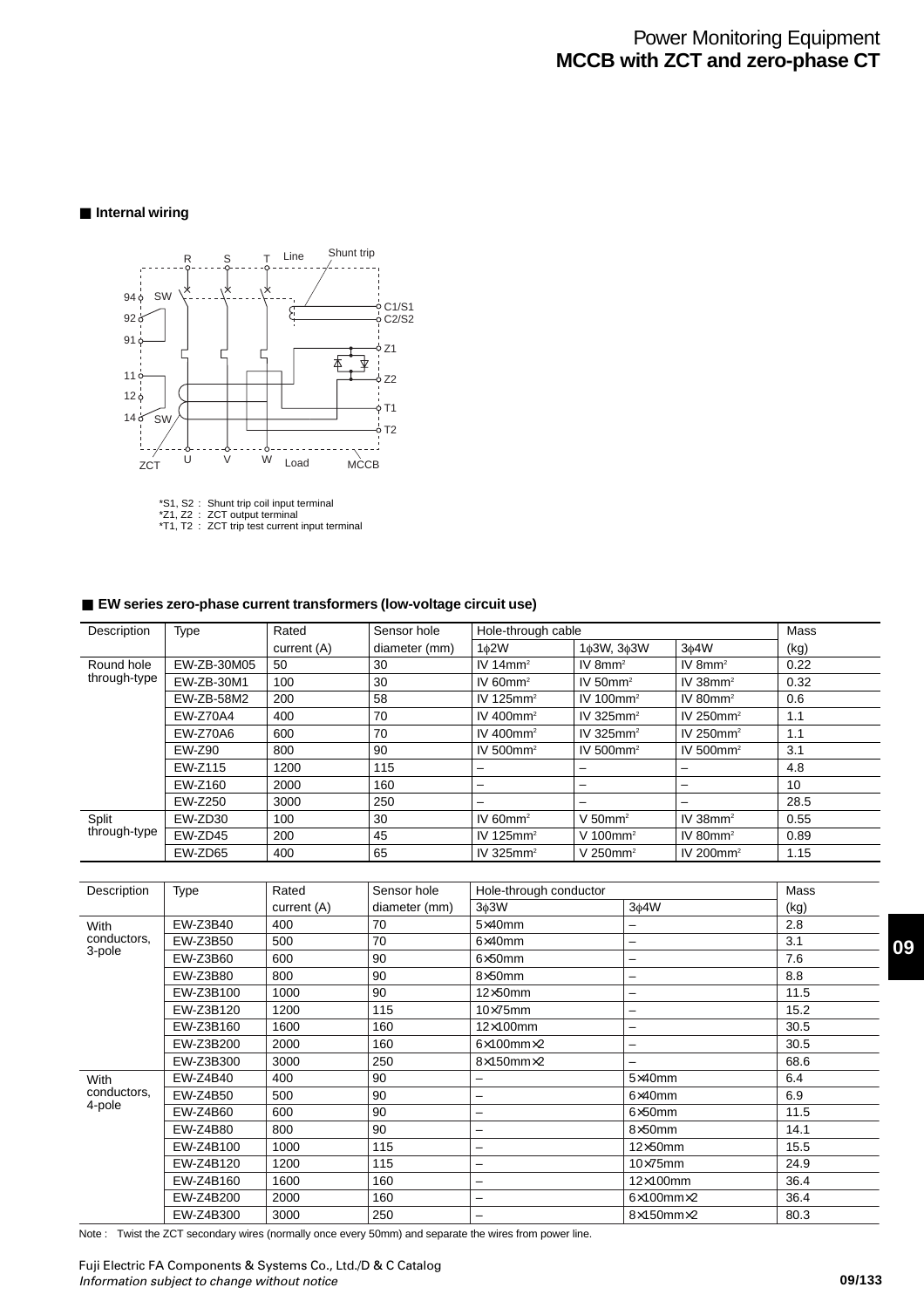## **Current transformers, CC2**

## ■ **Description**

Designed for even easier handling. Line-up consists of two types; models exclusively used for FUJI power monitoring unit (F-MPC 04 series), and models for general-purpose instrumentation.

- Improved design enables easier mounting.
- Large K → L display allows easier identification of primary conductor direction.
- Hook attached makes it easier to secure the primary conductor with a cable-tie.
- Clamping diode built in CT will not burn out even with the secondary circuit open (except for the CC2D81).



## ■ **Specifications**

• CTs are dedicated CTs. Genaral-purpose CTs (secondary rated current 5A or 1A) cannot directly be connected bacause there is a risk of damage.

|                               |                                           | $\cdots$                                             |                                               |                        |                                           |                                    |  |
|-------------------------------|-------------------------------------------|------------------------------------------------------|-----------------------------------------------|------------------------|-------------------------------------------|------------------------------------|--|
| Model                         | Compact split                             |                                                      | Square split                                  |                        | Toroidal                                  |                                    |  |
| <b>Type</b>                   | CC2D81-0057                               | CC2D81-0506                                          | CC2D65-2008                                   | CC2D54-4009            | CC2B65-2008                               | CC2B54-4009                        |  |
| <b>Dimesions</b>              | Fig.1                                     | Fig.1                                                | Fig.2                                         | Fig.3                  | Fig.4                                     | Fig.5                              |  |
| Rated primary current         | 5A                                        | 50A                                                  | 200A                                          | 400A                   | 200A                                      | 400A                               |  |
| Linear output limit           |                                           | Depends on the measurement range of the main unit.   |                                               |                        |                                           |                                    |  |
| Rated secondary current       | 7.34mA                                    | 73.4mA                                               | 66.67mA                                       | 133.33mA               | 66.67mA                                   | 133.33mA                           |  |
| Through hole diameter         | $\varnothing$ 10                          |                                                      | $\varnothing$ 24                              | ø36                    | ø24                                       | ø36                                |  |
| Rated frequency               | 50 to 60Hz                                |                                                      | 50 to 60Hz                                    |                        |                                           |                                    |  |
| Overcurrent strength          | 10In continuous                           | 1.0In continuous                                     | 1.0In continuous                              |                        |                                           |                                    |  |
| Ratio error                   | $±1\%/ln ±1.5\%/0.2ln$                    |                                                      |                                               |                        |                                           |                                    |  |
| Phase difference              | 150'±90'/In, 180'±120'/0.2In              |                                                      | ±60'/In, ±90'/0.2In                           |                        |                                           |                                    |  |
| Rated burden                  | $0.2693$ mVA (5 $\Omega$ load resistance) |                                                      | 44.4mVA (10Ω                                  | $0.18$ VA (10 $\Omega$ | 44.4mVA (load resistance                  | 177.8mVA (load                     |  |
|                               |                                           |                                                      | load resistance)                              | load resistance)       | of 10 $\Omega$ or less)                   | resistance of 10 $\Omega$ or less) |  |
| Insulation resistance         | 500VDC/100M $\Omega$ or more              |                                                      |                                               |                        | 500VDC/100MΩ or more (between             | 500VDC/100MΩ or more (between      |  |
|                               |                                           | (between sensor core and output lead wire)           |                                               |                        | through hole and output lead wire)        | through hole and output terminal)  |  |
| Dielectric strength           | 2000VAC/min                               |                                                      |                                               |                        | 2,500VAC/min (between through             | 2,500VAC/min (between through      |  |
|                               |                                           | (between sensor core and output lead wire)           |                                               |                        | hole and output lead wire)                | hole and output terminal)          |  |
| Output protection             |                                           |                                                      | 3Vp built-in clamp                            | ±3Vp built-in          |                                           |                                    |  |
|                               |                                           |                                                      | diode                                         | clamp diode            |                                           |                                    |  |
| Operating conditions          |                                           | -20 to 75°C, 80%RH or lower (No condensation)        | -20 to 75°C, 80%RH or lower (No condensation) |                        |                                           |                                    |  |
| Split portion securing method | Clamp                                     |                                                      | Clamp                                         |                        |                                           |                                    |  |
| Mounting method               | Hanger                                    |                                                      | Hanger                                        |                        |                                           |                                    |  |
| Connection                    |                                           | Heat-resistant IV cable 0.3mm <sup>2</sup> x 1,000mm | Heat-resistant IV cable AWG18, 1,000mm        |                        | PVC cable $0.3$ mm <sup>2</sup> x 1,000mm | M3 screw terminal                  |  |
| Mass                          | 45 <sub>q</sub>                           |                                                      | 200q                                          | 300 <sub>g</sub>       | 60g                                       | 180q                               |  |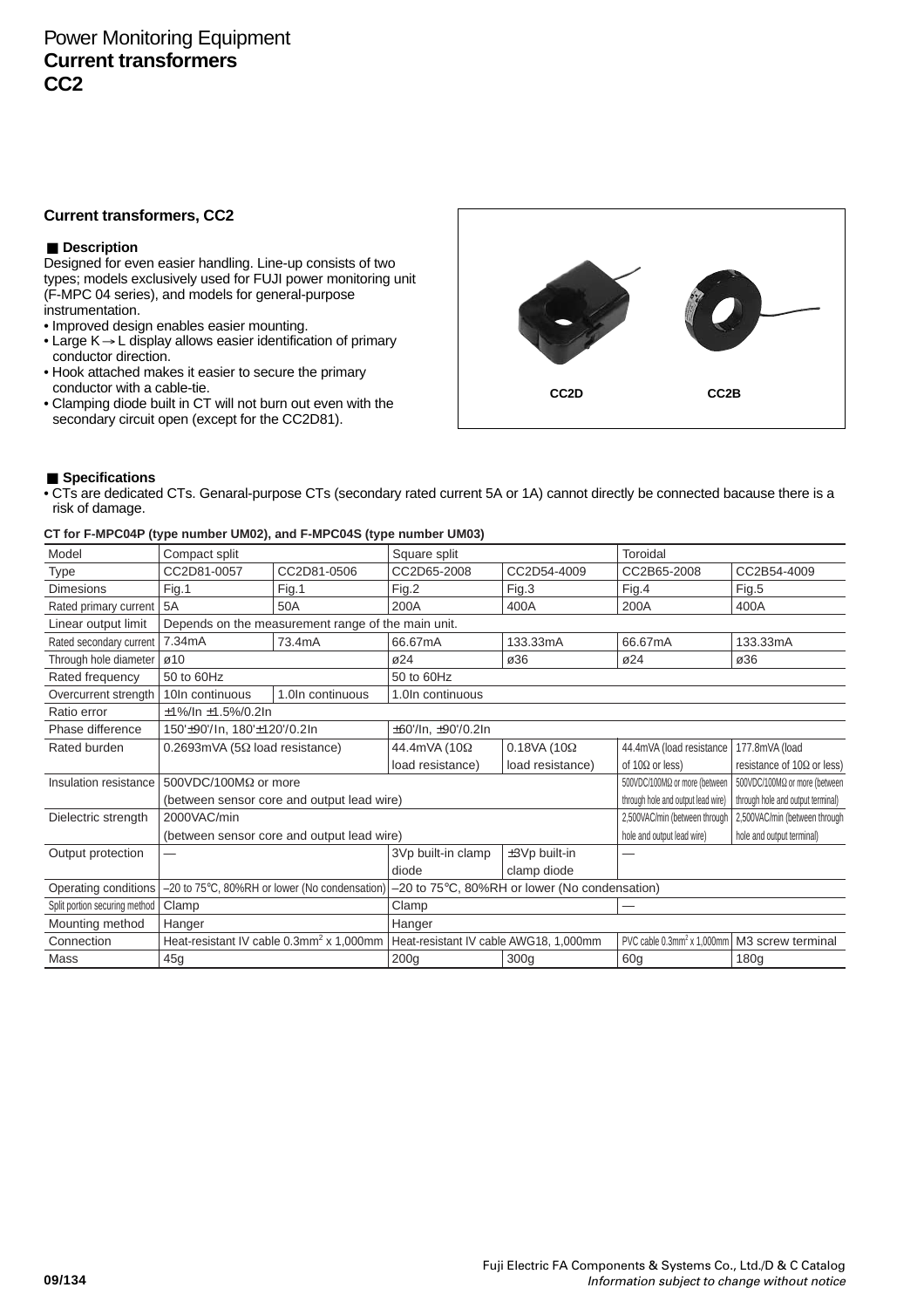## ■ **Specifications**

## **CT for F-MPC04 (type number UM04)**

| Model                         | Square split                                                                                          |                                                    |               | Toroidal split                               |             |  |  |
|-------------------------------|-------------------------------------------------------------------------------------------------------|----------------------------------------------------|---------------|----------------------------------------------|-------------|--|--|
| Type                          | CC2D74-1001                                                                                           | CC2D74-2001                                        | CC2D74-4001   | CC2C76-8001                                  | CC2C76-12X1 |  |  |
| <b>Dimesions</b>              | Fig.3                                                                                                 |                                                    |               | Fig.6                                        |             |  |  |
| Rated primary current         | 100A                                                                                                  | 200A                                               | 400A          | 800A                                         | 1,200A      |  |  |
| Linear output limit           |                                                                                                       | Depends on the measurement range of the main unit. |               |                                              |             |  |  |
| Rated secondary current   1A  |                                                                                                       |                                                    |               |                                              |             |  |  |
| Through hole diameter         | ø36                                                                                                   |                                                    |               | ø60                                          |             |  |  |
| Rated frequency               | 50 to 60Hz                                                                                            |                                                    |               |                                              |             |  |  |
| Overcurrent strength          | 1.0In continuous                                                                                      |                                                    |               |                                              |             |  |  |
| Ratio error                   | $±1\%/ln ±1.5\%/0.2ln$                                                                                |                                                    |               | $\pm$ 1%/ln $\pm$ 1.5%/0.2ln $\pm$ 3%/0.05ln |             |  |  |
| Phase difference              | $90+90'/\ln$                                                                                          | $60+60$ <sup>'</sup> /ln                           | $\pm 80$ '/In | $\pm 80$ '/ln, $\pm 100$ '/0.2ln             |             |  |  |
| Rated burden                  | $0.5VA$ (0.5 $\Omega$ load resistance)                                                                |                                                    |               |                                              |             |  |  |
| Insulation resistance         | 500VDC/100M $\Omega$ or more<br>500VDC/100MΩ or more (between                                         |                                                    |               |                                              |             |  |  |
|                               | (between sensor core and output lead wire)                                                            |                                                    |               | through hole and output)                     |             |  |  |
| Dielectric strength           | 2000VAC/min                                                                                           |                                                    |               | 2500VAC/min (between through                 |             |  |  |
|                               | (between sensor core and output lead wire)                                                            |                                                    |               | hole and output)                             |             |  |  |
| Output protection             | $\pm$ 1.4Vp with built-in clamp diode                                                                 |                                                    |               |                                              |             |  |  |
| Operating conditions          |                                                                                                       | -20 to 75°C, 80%RH or lower (No condensation)      |               |                                              |             |  |  |
| Split portion securing method | Clamp                                                                                                 |                                                    |               |                                              |             |  |  |
| Mounting method               | Hanger                                                                                                |                                                    |               |                                              |             |  |  |
| Connection                    | Vinyl cabtire cable $0.75$ mm <sup>2</sup> x 1,000mm 2-core<br>Heat-resistant IV cable AWG18, 1,000mm |                                                    |               |                                              |             |  |  |
| Mass                          | 300 <sub>q</sub><br>500 <sub>g</sub>                                                                  |                                                    |               |                                              |             |  |  |
| <b>Combination CT-BOX</b>     | <b>UM04X-1</b><br>$UM04X-1$                                                                           |                                                    |               |                                              |             |  |  |

Note: . To cope with extension of CT output wire, CT with connector and relay cable are available.

• For CTs without build-in output protection diode, be sure to draw a primary current after connecting a rated load. Drawing a primary current without connecting • CT-BOX to be used together with general-purpose CT (10 to 7500A/5A) is the UM04X-5.<br>• CT-BOX to be used together with general-purpose CT (10 to 7500A/5A) is the UM04X-5.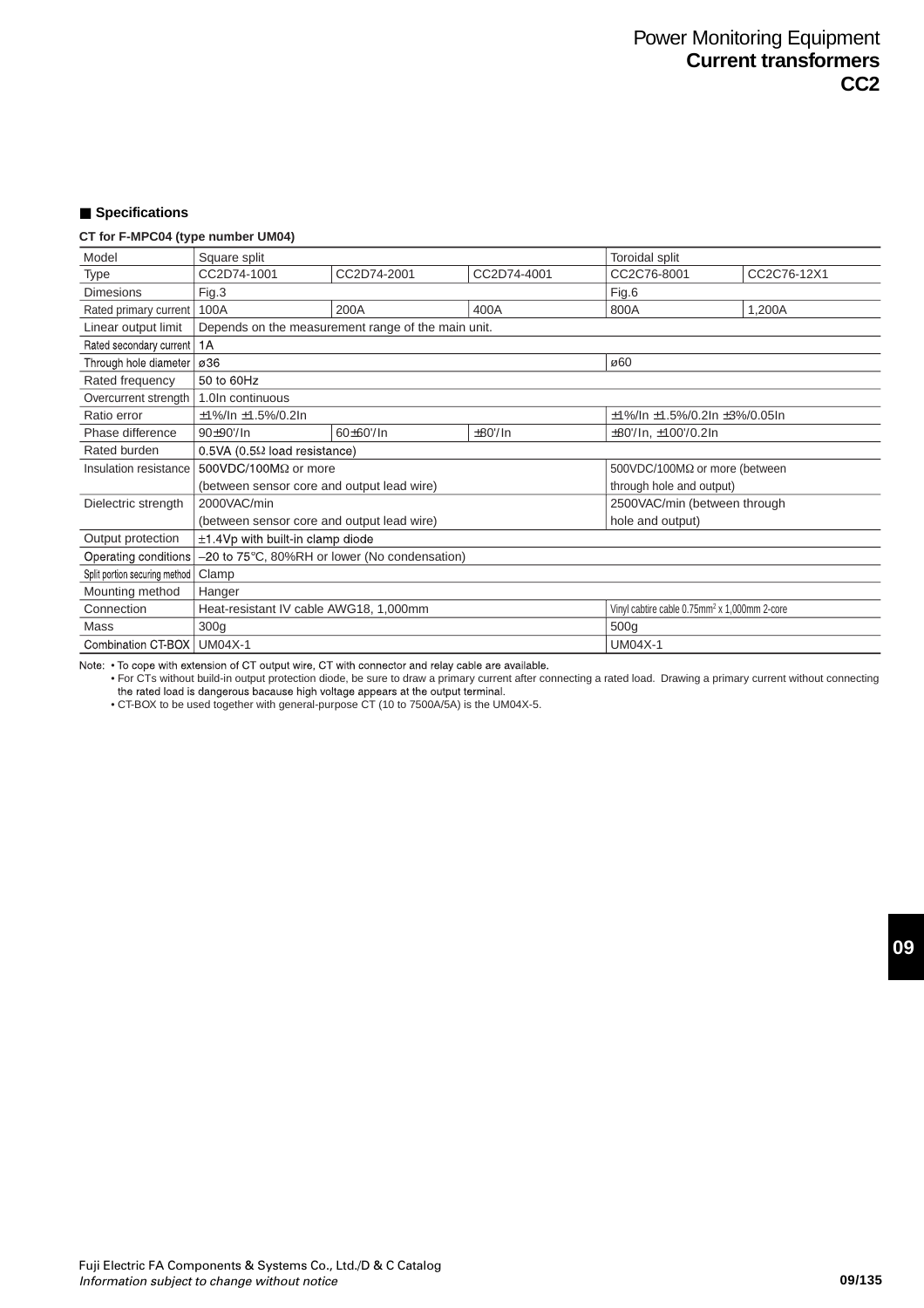# Power Monitoring Equipment **Current transformers CC2**

■ **Dimensions**, mm







Fig4 CC2B65 Fig5 CC2B54









| c. |  |
|----|--|
|    |  |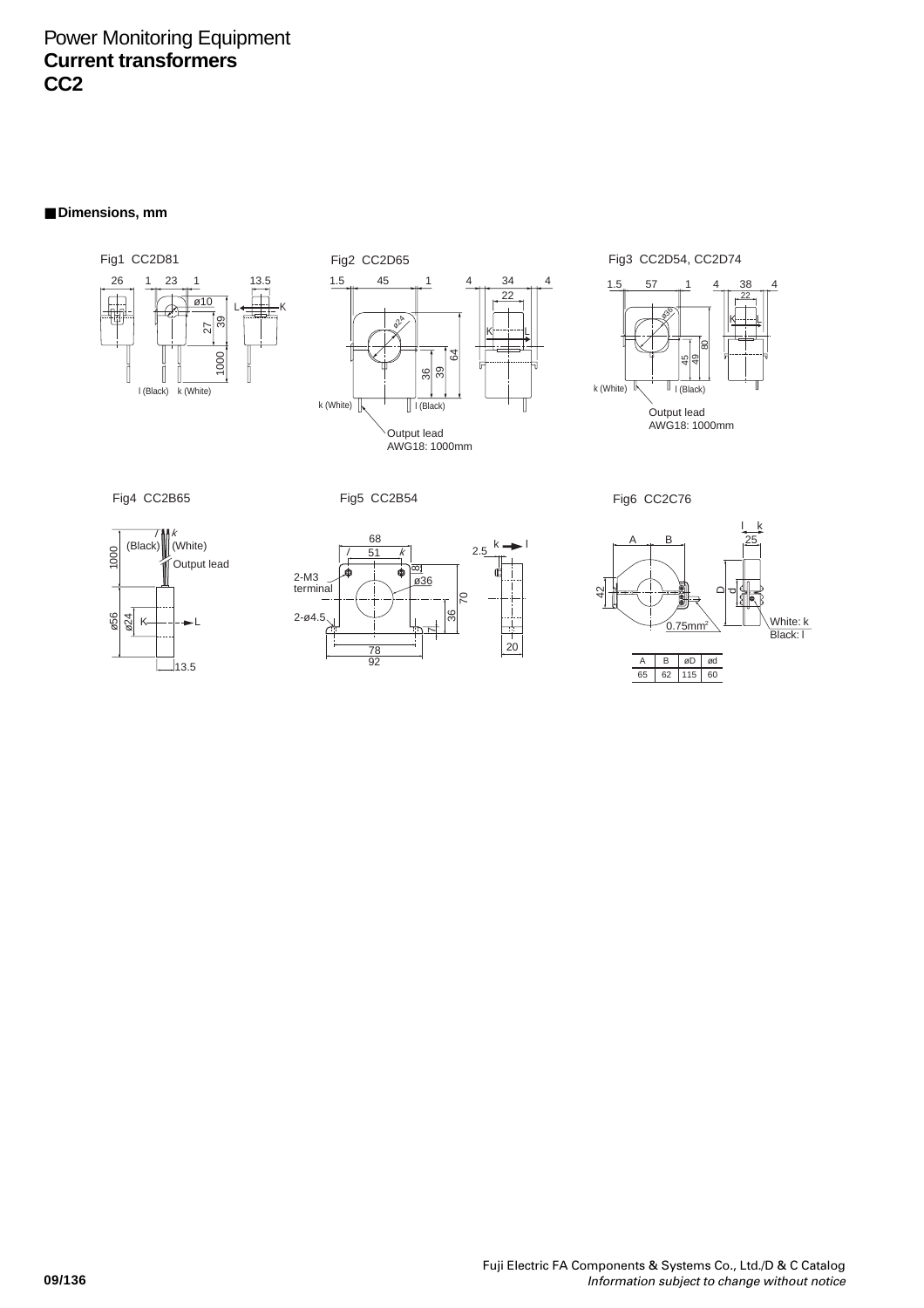## **Terminal relay RS16**

## ■ **Description**

The RS16 relay, in combination with F-MPC04 (type: UM01) power monitoring unit, outputs the current prealarm signal and leakage current pre alarm signal, and the signal to trip circuit breakers.

#### ■ Specifications

| <b>Type</b>              |                                      | RS16-DE04H                                                                                             |  |  |
|--------------------------|--------------------------------------|--------------------------------------------------------------------------------------------------------|--|--|
|                          | No. of connectable circuits          | 5                                                                                                      |  |  |
| Operate time             |                                      | 10ms or less                                                                                           |  |  |
| Release time             |                                      | 10ms or less                                                                                           |  |  |
| Vibration                | Malfunctions durability              | 10-55Hz 1mm double amplitude<br>$(0.61N$ max.)                                                         |  |  |
|                          | Mechanical durability                | 10-55Hz 1mm double amplitude<br>$(0.61N$ max.)<br>3 times in each X, Y, Z direction,<br>total 18 times |  |  |
| Shock                    | Malfunctions durability              | 100m/s <sup>2</sup>                                                                                    |  |  |
|                          | Mechanical durability                | 200m/s <sup>2</sup> , 2 hours in each X, Y,<br>Z direction, total 6 hours                              |  |  |
|                          | Operating ambient temperature        | -25 to 55°C(no icing or no<br>condensation)                                                            |  |  |
|                          | Operating ambient humidity           | 35 to 85%RH                                                                                            |  |  |
| Terminal screw size      |                                      | M <sub>3</sub>                                                                                         |  |  |
| <b>Tightening torque</b> |                                      | $0.5 - 0.7N \cdot m$                                                                                   |  |  |
| Mounting                 |                                      | Rail mounting (screw mounting<br>also available)                                                       |  |  |
|                          | Applicable crimp terminal            | R1.25-3 (Max 6mm)                                                                                      |  |  |
| Applicable wire size     |                                      | Max. 1.4mm dia.                                                                                        |  |  |
|                          | LED color   Operation indication     | Red                                                                                                    |  |  |
|                          | Power source indication              | Green                                                                                                  |  |  |
|                          | Coil surge suppressor                | Diode                                                                                                  |  |  |
|                          | Max. No. of rely insertion           | 50                                                                                                     |  |  |
|                          | Insulation resistance (initial)      | $100M\Omega$ (500V DC megger)                                                                          |  |  |
| <b>Dielectric</b>        | Between contact and coil             | 2000V AC, 1 minute                                                                                     |  |  |
| strength                 | Between same polarity<br>contacts    | 1000V AC, 1 minute                                                                                     |  |  |
|                          | Between reverse polarity<br>contacts | 2000V AC, 1 minute                                                                                     |  |  |
|                          | between heteropolar coils            | 500V AC, 1 minute                                                                                      |  |  |
| Mass                     |                                      | 200q                                                                                                   |  |  |

#### ■ **Dimensions, mm**



#### ■ **Connector cable**

For connecting CT-BOX, Terminal relay RS16, and Connector terminal block AU-CW.

| 1m long | AUX014-201 |
|---------|------------|
| 2m long | AUX014-202 |
| 3m long | AUX014-203 |





#### ■ **Terminal arrangement**



### **Panel drilling**



(M3 or M4 tapping for screw mounting)